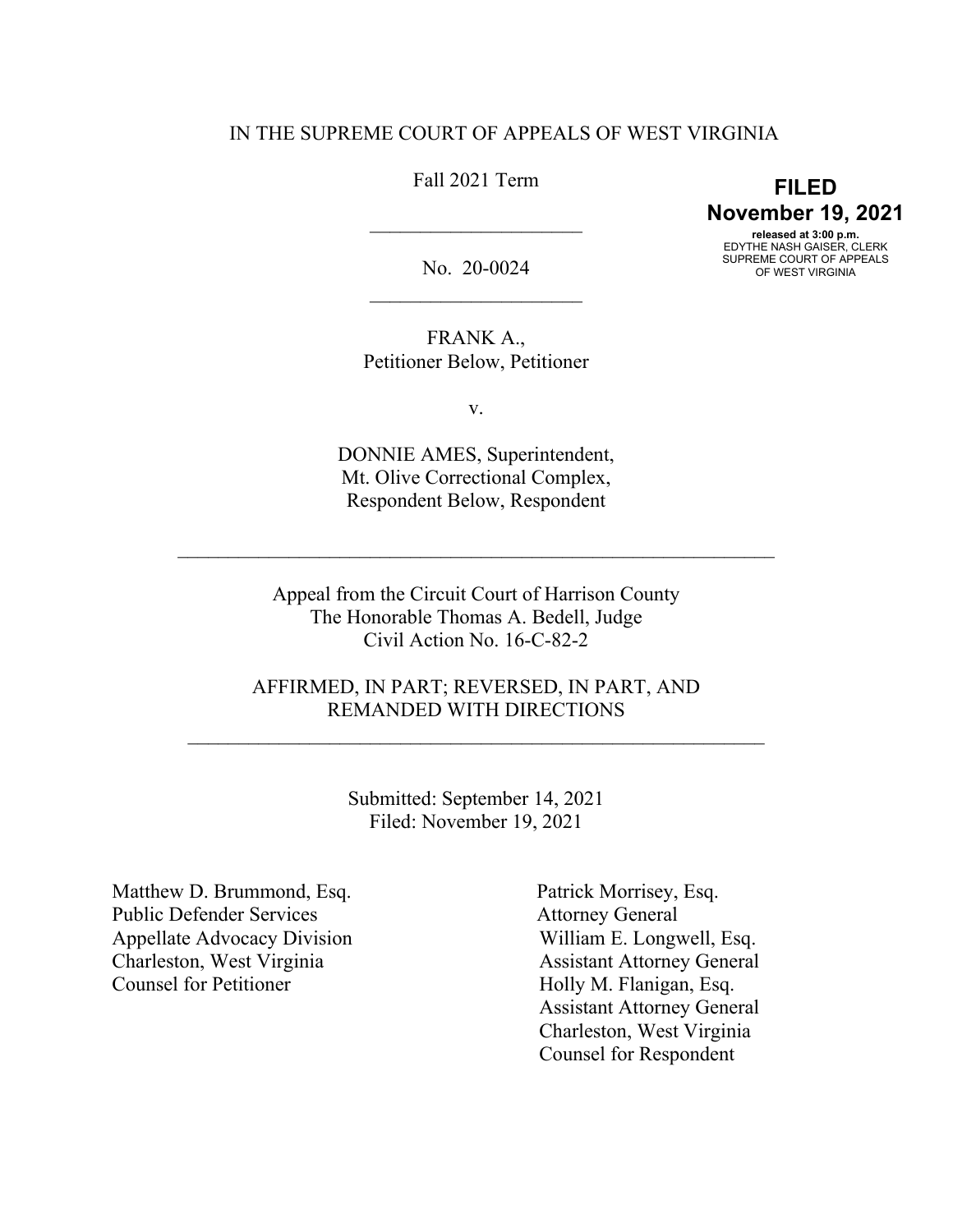JUSTICE WOOTON delivered the Opinion of the Court.

CHIEF JUSTICE JENKINS concurs, in part, and dissents, in part, and reserves the right to file a separate opinion.

JUSTICE ARMSTEAD concurs, in part, and dissents, in part, and reserves the right to file a separate opinion.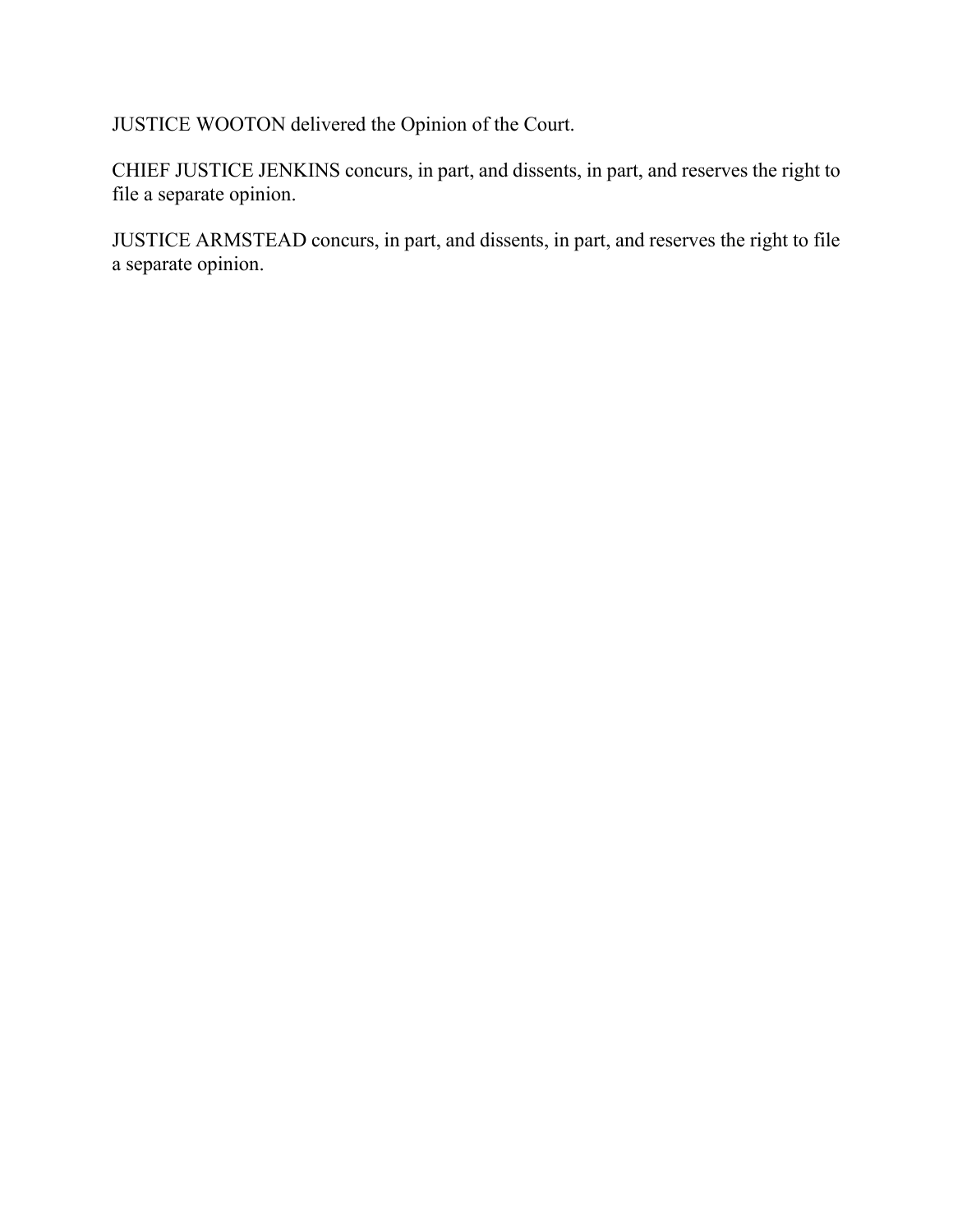### **SYLLABUS BY THE COURT**

1. "In reviewing challenges to the findings and conclusions of the circuit court in a habeas corpus action, we apply a three-prong standard of review. We review the final order and the ultimate disposition under an abuse of discretion standard; the underlying factual findings under a clearly erroneous standard; and questions of law are subject to a *de novo* review." Syl. Pt. 1, *Mathena v. Haines,* 219 W.Va. 417, 633 S.E.2d 771 (2006).

2. "There are three components of a constitutional due process violation under *Brady v. Maryland*, 373 U.S. 83, 83 S. Ct. 1194, 10 L.Ed.2d 215 (1963), and *State v. Hatfield*, 169 W.Va. 191, 286 S.E.2d 402 (1982): (1) the evidence at issue must be favorable to the defendant as exculpatory or impeachment evidence; (2) the evidence must have been suppressed by the State, either willfully or inadvertently; and (3) the evidence must have been material, i.e., it must have prejudiced the defense at trial." Syl. Pt. 2, *State v. Youngblood*, 221 W. Va. 20, 650 S.E.2d 119 (2007).

3. "'It is the three-term rule, W. Va. Code, 62-3-21, which constitutes the legislative pronouncement of our speedy trial standard under Article III, Section 14 of the West Virginia Constitution.' Syllabus point 1, *Good v. Handlan*, 176 W. Va. 145, 342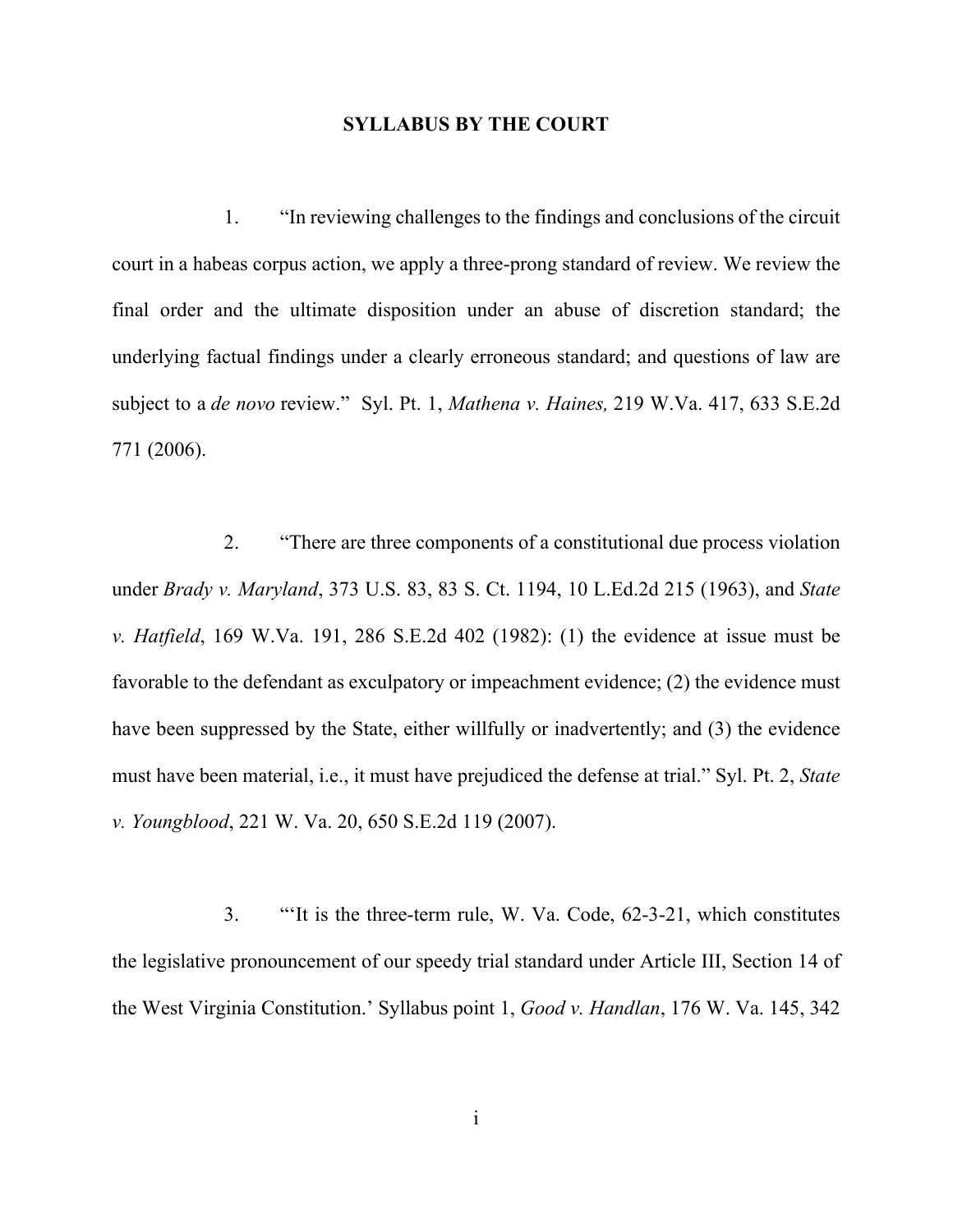S.E.2d 111 (1986)." Syl. Pt. 2, *State ex rel. Porter v. Farrell*, 245 W. Va. 272, 858 S.E.2d 897 (2021).

4. "A determination of whether a defendant has been denied a trial without unreasonable delay requires consideration of four factors: (1) the length of the delay; (2) the reasons for the delay; (3) the defendant's assertion of his rights; and (4) prejudice to the defendant. The balancing of the conduct of the defendant against the conduct of the State should be made on a case-by-case basis and no one factor is either necessary or sufficient to support a finding that the defendant has been denied a speedy trial." Syl. Pt. 2, *State v. Foddrell,* 171 W.Va. 54, 297 S.E.2d 829 (1982).

5. "In order to obtain a new trial on a claim that the prosecutor presented false testimony at trial, a defendant must demonstrate that (1) the prosecutor presented false testimony, (2) the prosecutor knew or should have known the testimony was false, and (3) the false testimony had a material effect on the jury verdict." Syl. Pt. 2, *State ex rel. Franklin v. McBride*, 226 W. Va. 375, 701 S.E.2d 97 (2009).

6. "'A conviction for any sexual offense may be obtained on the uncorroborated testimony of the victim, unless such testimony is inherently incredible, the credibility is a question for the jury.' Syl. pt. 5, *State v. Beck,* 167 W.Va. 830, 286 S.E.2d 234 (1981)." Syl. Pt. 1, *State v. Haid*, 228 W. Va. 510, 721 S.E.2d 529 (2011).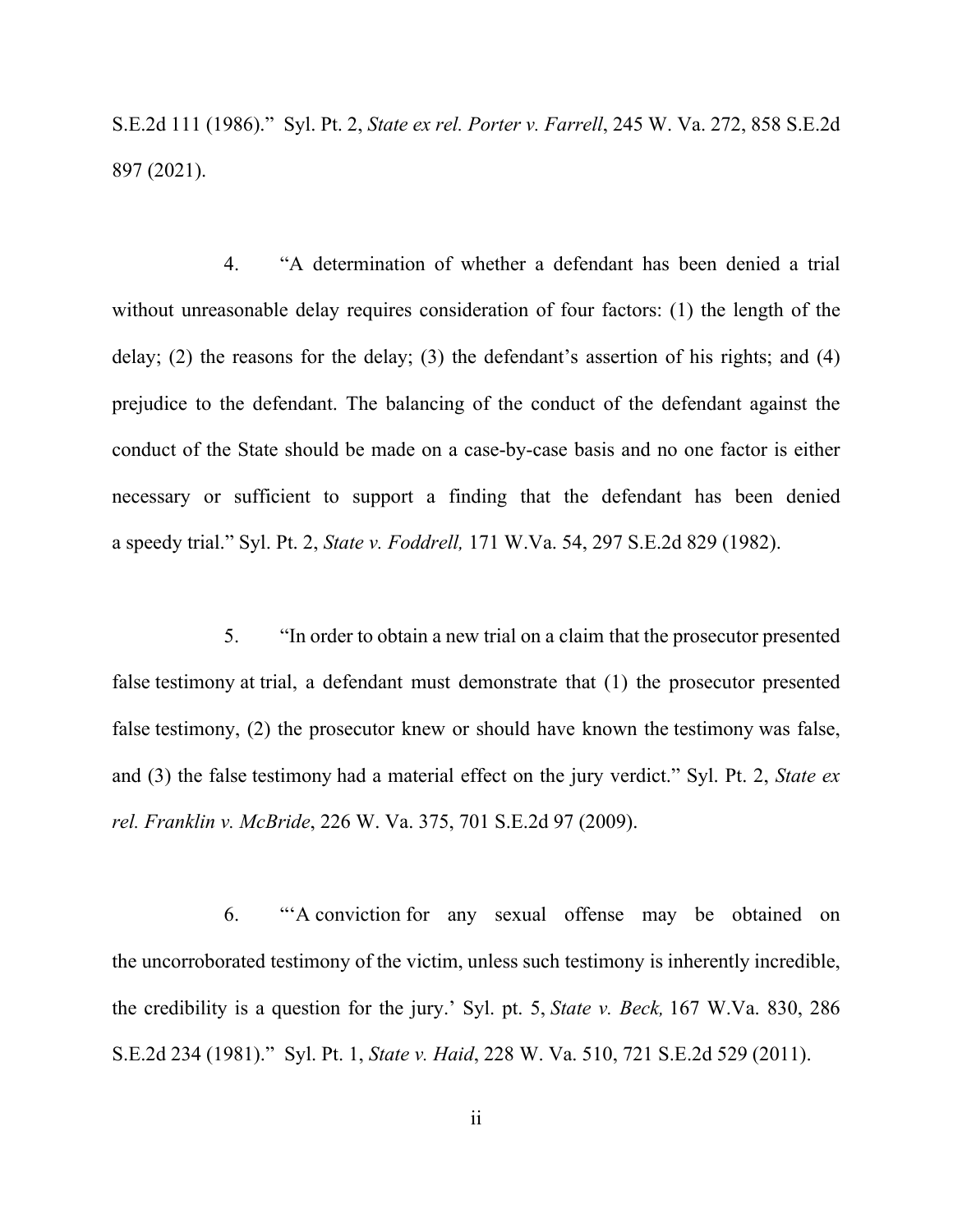7. "'"An indictment is sufficient under Article III, § 14 of the West Virginia Constitution and W. Va. R. Crim. P. 7(c)(1) if it (1) states the elements of the offense charged; (2) puts a defendant on fair notice of the charge against which he or she must defend; and (3) enables a defendant to assert an acquittal or conviction in order to prevent being placed twice in jeopardy." Syl. Pt. 6, *State v. Wallace,* 205 W.Va. 155, 517 S.E.2d 20 (1999).' Syl. Pt. 5, *State v. Haines,* 221 W.Va. 235, 654 S.E.2d 359 (2007)." Syl. Pt. 4, *Ballard v. Dilworth*, 230 W. Va. 449, 739 S.E.2d 643 (2013).

8. "Variances (between indictment and proof) are regarded as material in criminal cases only when they mislead the defendant in making his defense, and may expose him to the danger of being again put in jeopardy for the same offense." Syl. Pt. 2, in part, *State v. Nelson*, 121 W. Va. 310, 3 S.E.2d 530 (1939).

9. "To demonstrate that preindictment delay violates the Due Process Clause of the Fifth Amendment to the U.S. Constitution and Article III, Section 10 of the West Virginia Constitution, a defendant must first introduce substantial evidence of actual prejudice which proves he was meaningfully impaired in his ability to defend against the state's charges to such an extent that the disposition of the criminal proceeding was or will be likely affected." Syl. Pt. 4, *State ex rel. Knotts v. Facemire*, 223 W. Va. 594, 678 S.E.2d 847 (2009).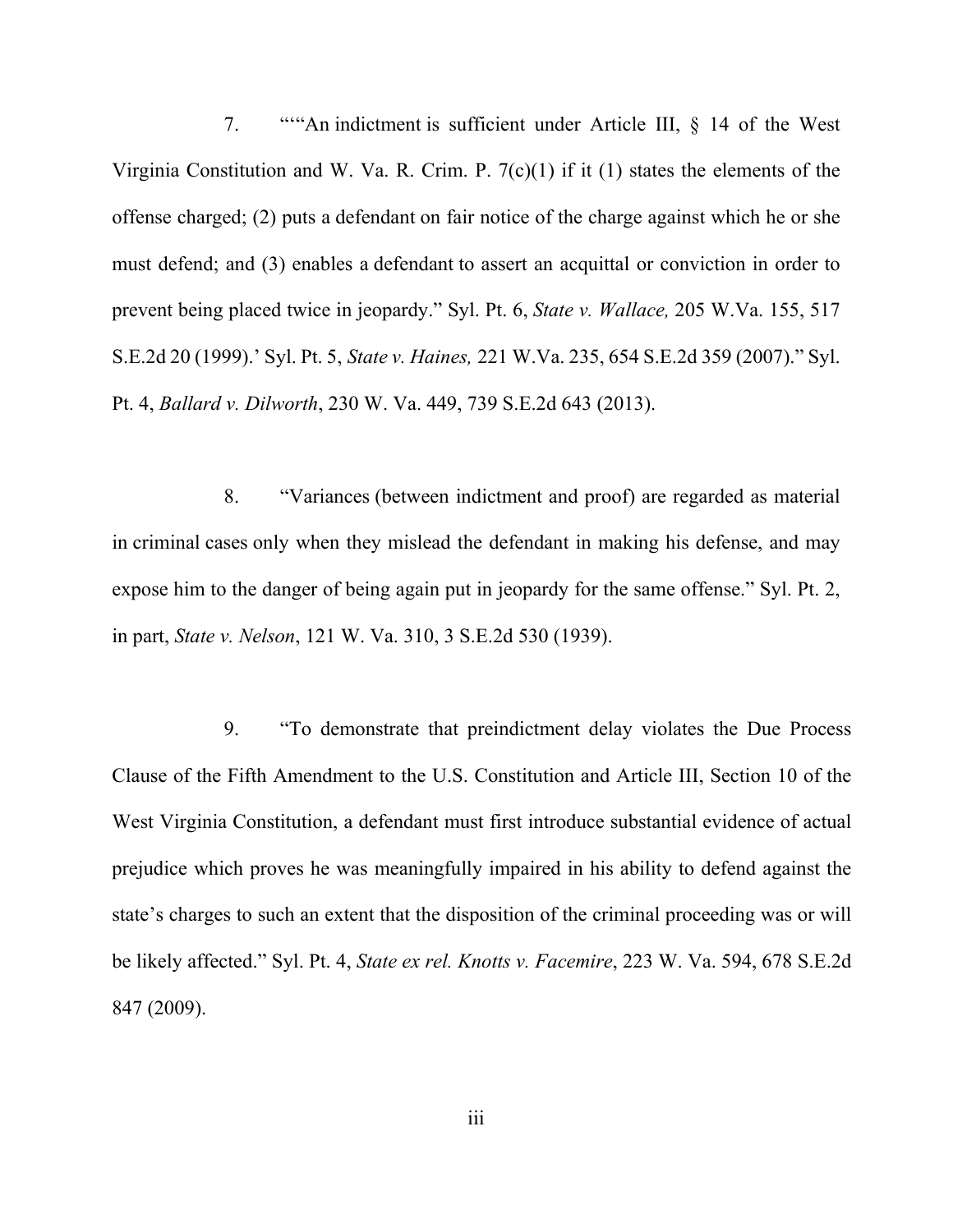10. "A habeas corpus proceeding is not a substitute for a writ of error in that ordinary trial error not involving constitutional violations will not be reviewed." Syl. Pt. 3, in part, *Hatcher v. McBride*, 221 W. Va. 5, 650 S.E.2d 104 (2006).

 11. "'"The plain error doctrine of W. Va. R. Crim. P. 52(b), whereby the court may take notice of plain errors or defects affecting substantial rights although they were not brought to the attention of the court, is to be used sparingly and only in those circumstances in which a miscarriage of justice would otherwise result." Syllabus Point 2, *State v. Hatala*, 176 W.Va. 435, 345 S.E.2d 310 (1986).' Syl. Pt. 4, *State v. Grubbs*, 178 W.Va. 811, 364 S.E.2d 824 (1987)." Syl. Pt. 3, *State ex rel. Games-Neely v. Yoder*, 237 W. Va. 301, 787 S.E.2d 572 (2016).

12. "'A criminal defendant challenging the sufficiency of the evidence to support a conviction takes on a heavy burden. An appellate court must review all the evidence, whether direct or circumstantial, in the light most favorable to the prosecution and must credit all inferences and credibility assessments that the jury might have drawn in favor of the prosecution. The evidence need not be inconsistent with every conclusion save that of guilt so long as the jury can find guilt beyond a reasonable doubt. Credibility determinations are for a jury and not an appellate court. Finally, a jury verdict should be set aside only when the record contains no evidence, regardless of how it is weighed, from which the jury could find guilt beyond a reasonable doubt. To the extent that our prior cases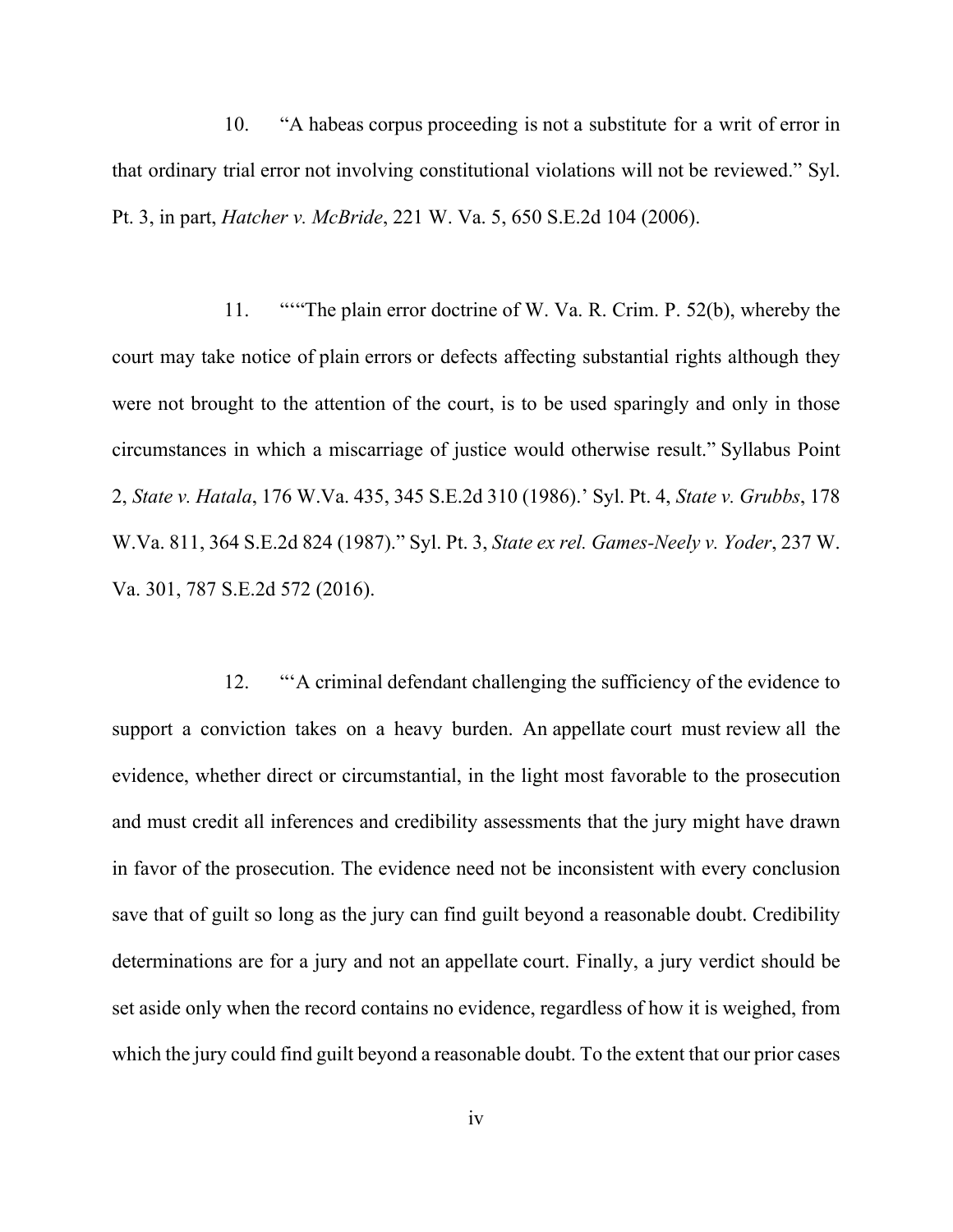are inconsistent, they are expressly overruled.' Syllabus point 3, *State v. Guthrie,* 194 W.Va. 657, 461 S.E.2d 163 (1995)." Syl. Pt. 7, *State v. White*, 228 W. Va. 530, 722 S.E.2d 566 (2011).

13. "The defendant has a right under Article III, Section 14 of the West Virginia Constitution to be present at all critical stages in the criminal proceeding; and when he is not, the State is required to prove beyond a reasonable doubt that what transpired in his absence was harmless." Syl. Pt. 6, *State v. Boyd*, 160 W. Va. 234, 233 S.E.2d 710 (1977).

14. "'A critical stage of a criminal proceeding is where the defendant's right to a fair trial will be affected.' Syllabus Point 2, *State v. Tiller,* 168 W.Va. 522, 285 S.E.2d 371 (1981)." Syl. Pt. 5, *State v. Brown*, 210 W. Va. 14, 552 S.E.2d 390 (2001).

15. "'Where the record of a criminal trial shows that the cumulative effect of numerous errors committed during the trial prevented the defendant from receiving a fair trial, his conviction should be set aside, even though any one of such errors standing alone would be harmless error.' Syllabus point 5, *State v. Smith,* 156 W.Va. 385, 193 S.E.2d 550 (1972)." Syl. Pt. 7, *State v. Tyler G*., 236 W. Va. 152, 778 S.E.2d 601 (2015).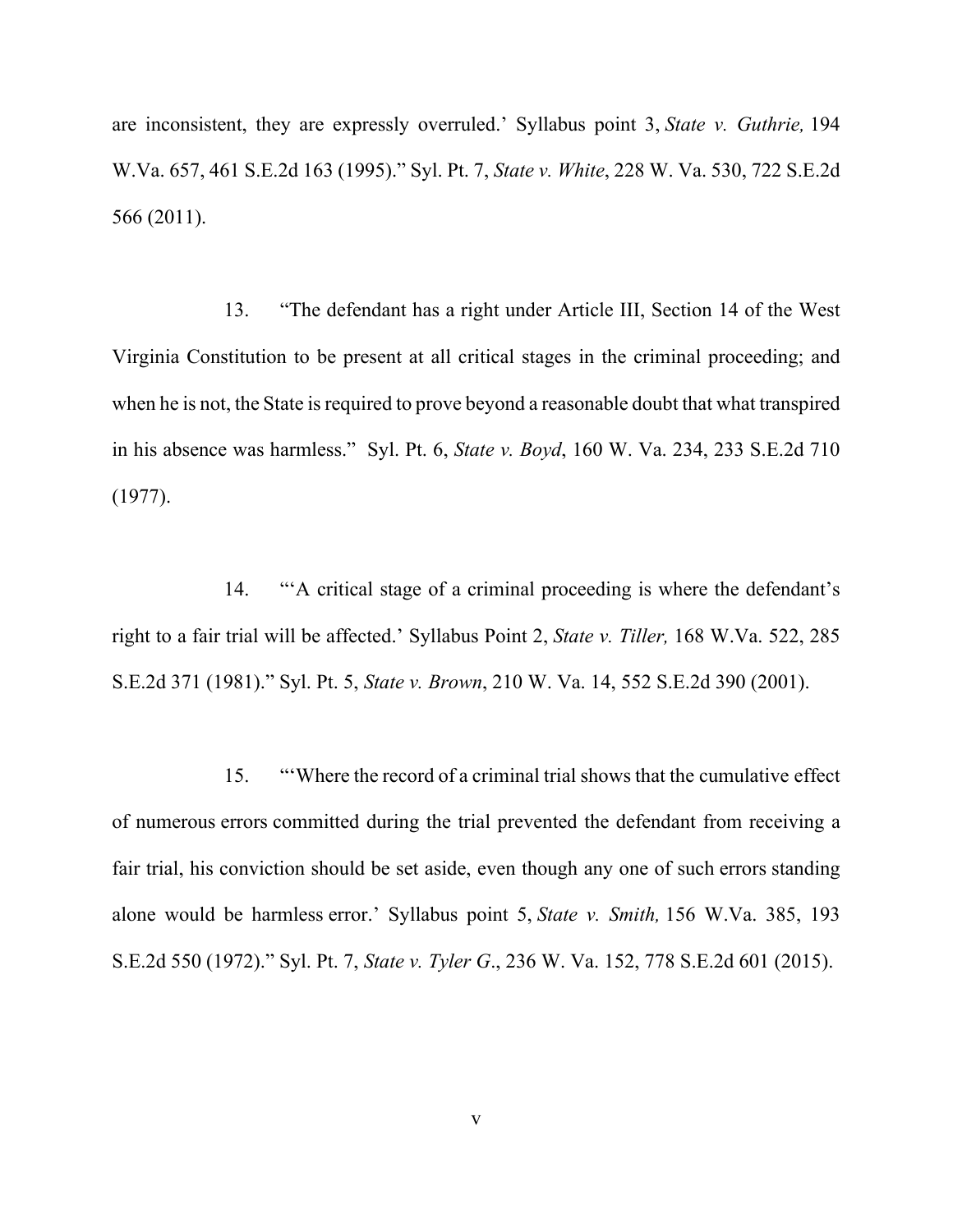16. ""A new trial will not be granted on the ground of newlydiscovered evidence unless the case comes within the following rules: (1) The evidence must appear to have been discovered since the trial, and, from the affidavit of the new witness, what such evidence will be, or its absence satisfactorily explained. (2) It must appear from facts stated in his [or her] affidavit that [the defendant] was diligent in ascertaining and securing [the] evidence, and that the new evidence is such that due diligence would not have secured it before the verdict. (3) Such evidence must be new and material, and not merely cumulative; and cumulative evidence is additional evidence of the same kind to the same point. (4) The evidence must be such as ought to produce an opposite result at a second trial on the merits. (5) And the new trial will generally be refused when the sole object of the new evidence is to discredit or impeach a witness on the opposite side. Syl. pt. 1, *Halstead v. Horton,* 38 W.Va. 727, 18 S.E. 953 (1894)." Syllabus, *State v. Frazier,* 162 W.Va. 935, 253 S.E.2d 534 (1979).' Syllabus point 3, *In re Renewed Investigation of State Police Crime Laboratory, Serology Division,* 219 W.Va. 408, 633 S.E.2d 762 (2006)." Syl. Pt. 4, *State ex rel. Smith v. McBride*, 224 W. Va. 196, 681 S.E.2d 81 (2009).

17. "Before prosecutorial error can occur under the doctrine of suppression of evidence, it must be shown that the evidence suppressed would be relevant to an issue at the criminal trial." Syl. Pt. 4, *State v. Bolling,* 162 W.Va. 103, 246 S.E.2d 631 (1978).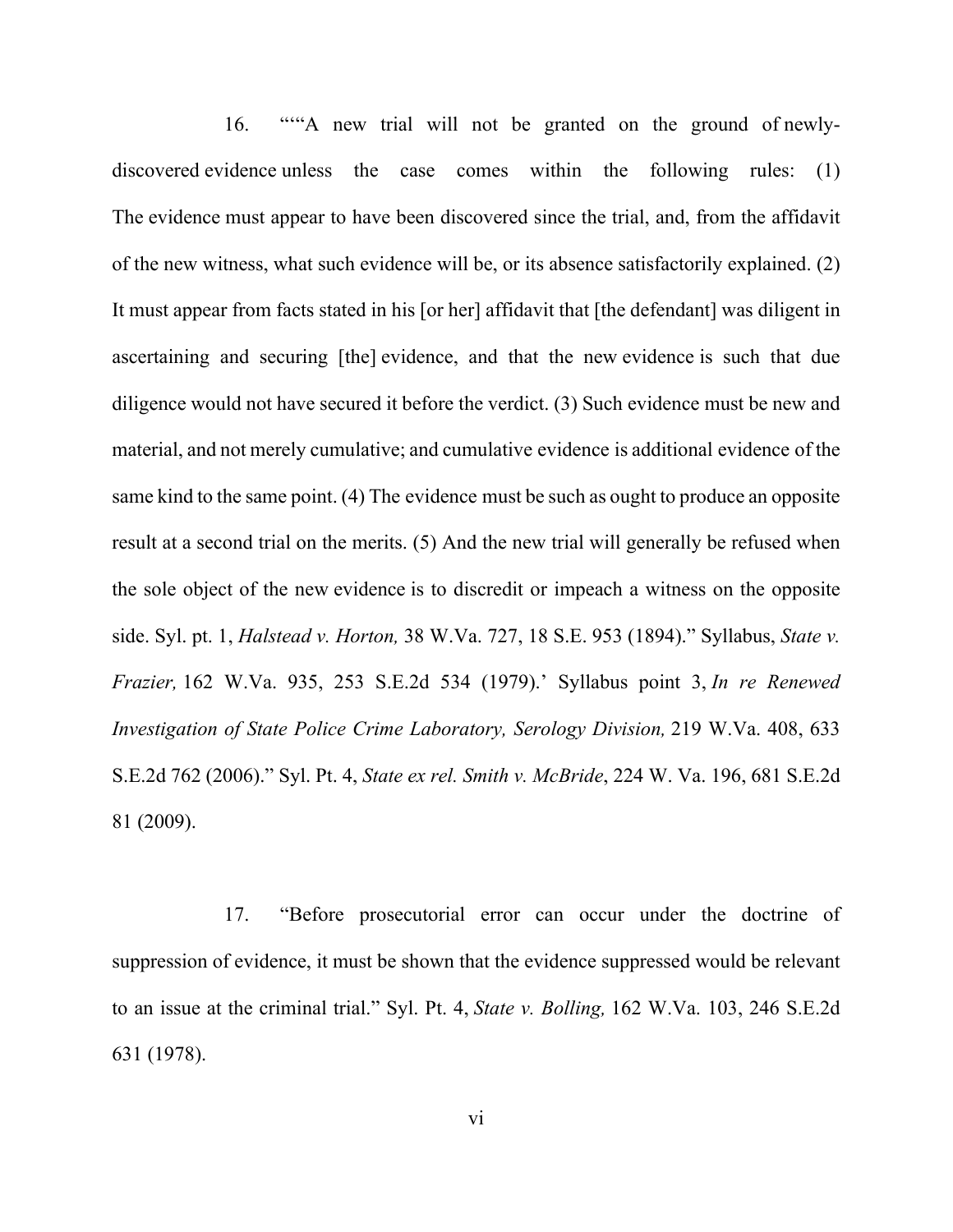18. ""An indictment for a statutory offense is sufficient if, in charging the offense, it substantially follows the language of the statute, fully informs the accused of the particular offense with which he is charged and enables the court to determine the statute on which the charge is based." Syllabus Point 3, *State v. Hall,* 172 W.Va. 138, 304 S.E.2d 43 (1983).' Syllabus Point 2, *State v. Childers,* 187 W.Va. 54, 415 S.E.2d 460 (1992)." Syl. Pt. 9, *State v. George W.H.*, 190 W. Va. 558, 439 S.E.2d 423 (1993).

19. "Any retroactive application of the supervised release statute to an individual who committed any of the enumerated sex offenses prior to the effective date of the supervised release statute violates the constitutional prohibition against ex post facto laws set forth in article III, section 4 of the West Virginia Constitution and Article I, Section 10 of the United States Constitution." Syl. Pt. 3, in part, *State v. Deel*, 237 W. Va. 600, 788 S.E.2d 741 (2016).

20. "In order to avoid the constitutional prohibition against ex post facto laws, West Virginia Code § 62-12-26 must not be applied to those individuals who committed any of the enumerated sex offenses set forth in the supervised release statute prior to the date the supervised release statute became effective regardless of any contrary language contained in West Virginia Code § 62-12-26." Syl. Pt. 4, *State v. Deel*, 237 W. Va. 600, 788 S.E.2d 741 (2016).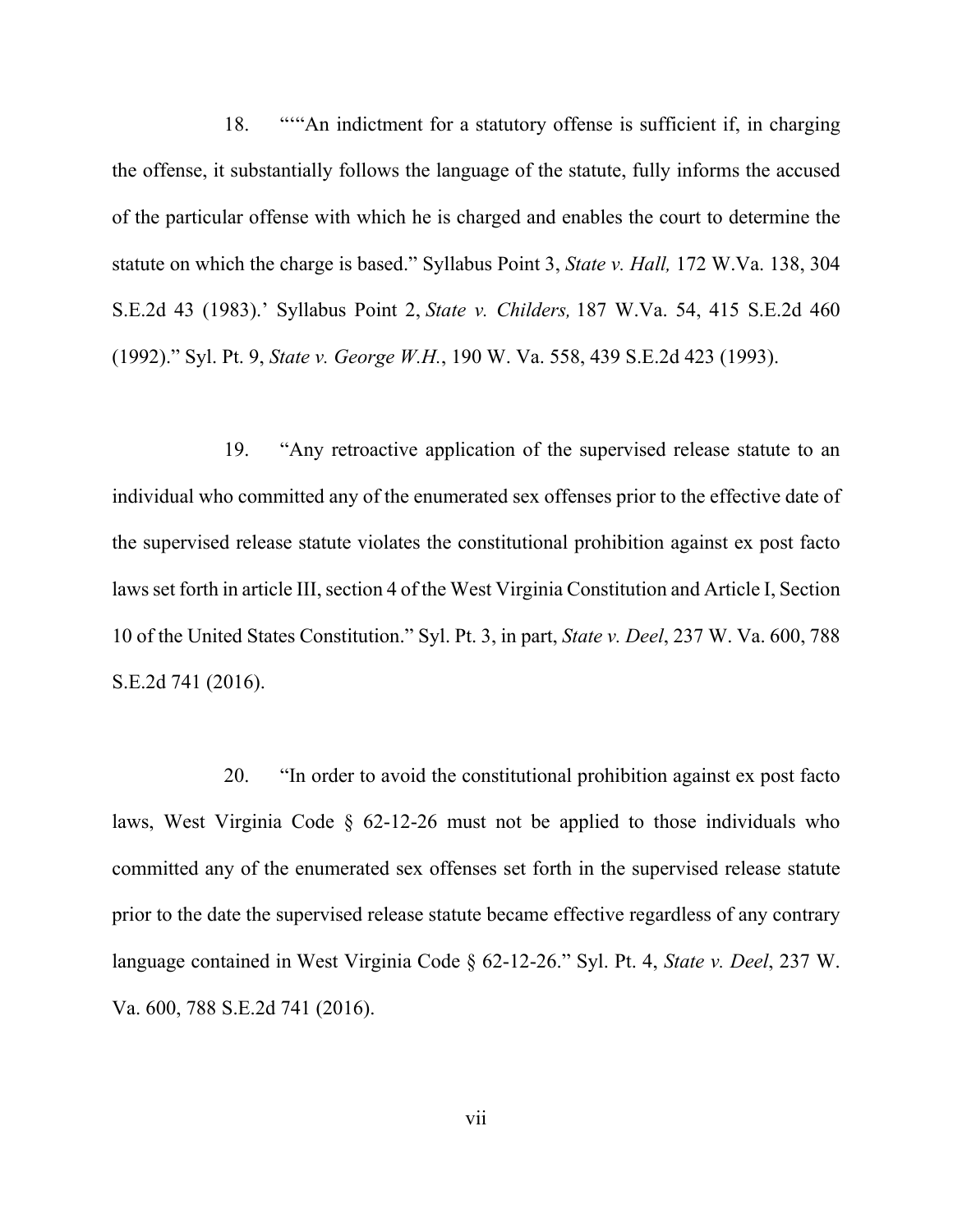# **WOOTON, Justice:**

 The petitioner, Frank A. ("the petitioner"), appeals from the judgment of the Circuit Court of Harrison County, West Virginia, which denied habeas corpus relief from the petitioner's 2013 conviction on four counts of first-degree sexual abuse and related offenses against his daughter,  $A.A.^1$  $A.A.^1$  The underlying proceedings were commenced on February 22, 2016, with the filing of a 200-page pro se petition for a writ of habeas corpus, then came to a virtual standstill for more than two years as the petitioner refused to cooperate with a succession of appointed counsel and ultimately forbade the filing of an amended petition on his behalf until certain of his demands were met.<sup>[2](#page-9-1)</sup> Ultimately, the circuit court ordered counsel to file an amended petition, over the petitioner's objection and without his approval, raising all issues that counsel deemed to be viable. At the same time, the court held that no *Losh*<sup>[3](#page-9-2)</sup> grounds would be deemed waived by counsel's failure to raise them in the amended petition, and granted the petitioner leave to argue and provide evidentiary support for any such issues on his own behalf. The court then set an omnibus hearing at which both the petitioner and counsel were to argue their respective issues and present any relevant evidence in support of such issues.

<span id="page-9-1"></span><span id="page-9-0"></span> $1$  Consistent with our practice in cases involving sensitive matters, we refer to the victim, her siblings, and all parties by their respective initials. *See*, *e.g*., *State v. Edward Charles L*., 183 W. Va. 641, 645 n.1, 398 S.E.2d 123, 127 n.1 (1990).

<sup>2</sup> *See* text *infra*.

<span id="page-9-2"></span><sup>3</sup> *Losh v. McKenzie*, 166 W. Va. 762, 277 S.E.2d 606 (1981).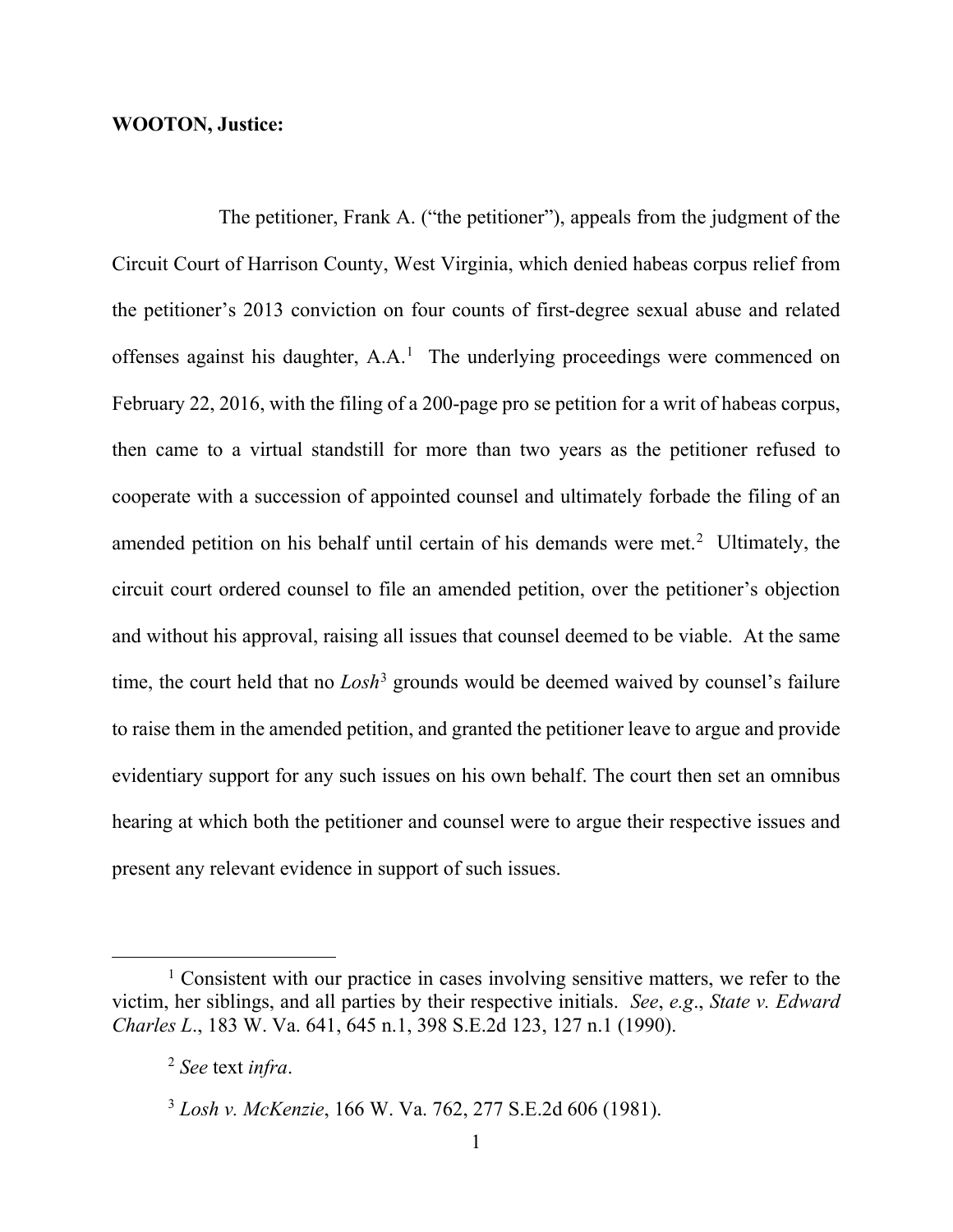At the omnibus hearing, neither the petitioner nor counsel presented any witnesses or offered any evidence to supplement the court file in the underlying criminal case and the court file in a related 2004 criminal case. *See* text *infra*. Thereafter, by order entered on December 20, 2019, the court entered a thirty-four-page order denying relief on all grounds. This appeal followed.

# **I. FACTS AND PROCEDURAL BACKGROUND**

 In order to understand many of the petitioner's arguments, it is necessary to review the historical antecedents of this case. The petitioner and his then-wife, Juanita W., had four children: two sons, J.A. and S.A., and two daughters, A.A. and C.A.<sup>[4](#page-10-0)</sup> On or about August 3, 2003, A.A. disclosed that the petitioner had sexually abused her on multiple occasions, leading to his arrest on or about August 10, 2003, and his indictment on January 6, 2004. All acts of abuse set forth in the 2004 indictment were alleged to have occurred between February and March, 2002. While the case was pending, A.A. recanted her allegations, and the indictment was ultimately dismissed on the State's motion, without prejudice.<sup>[5](#page-10-1)</sup> The petitioner alleges that A.A. recanted because she had made the allegations

<span id="page-10-0"></span><sup>&</sup>lt;sup>4</sup> The record is unclear as to whether a fifth child, a son, C.W., was fathered by the petitioner or by Paul W., who was Juanita W.'s boyfriend off and on during her marriage to Frank A. and subsequently became her husband and the children's stepfather.

<span id="page-10-1"></span><sup>&</sup>lt;sup>5</sup> The circuit court found that "[t]he alleged victim in this case has learning disabilities, and to some degree may have been motivated by spite or anger . . . The alleged victim also may have been manipulated in continuing on with these allegations." Notwithstanding these findings, the court dismissed the indictment without prejudice, although the State had moved to dismiss with prejudice.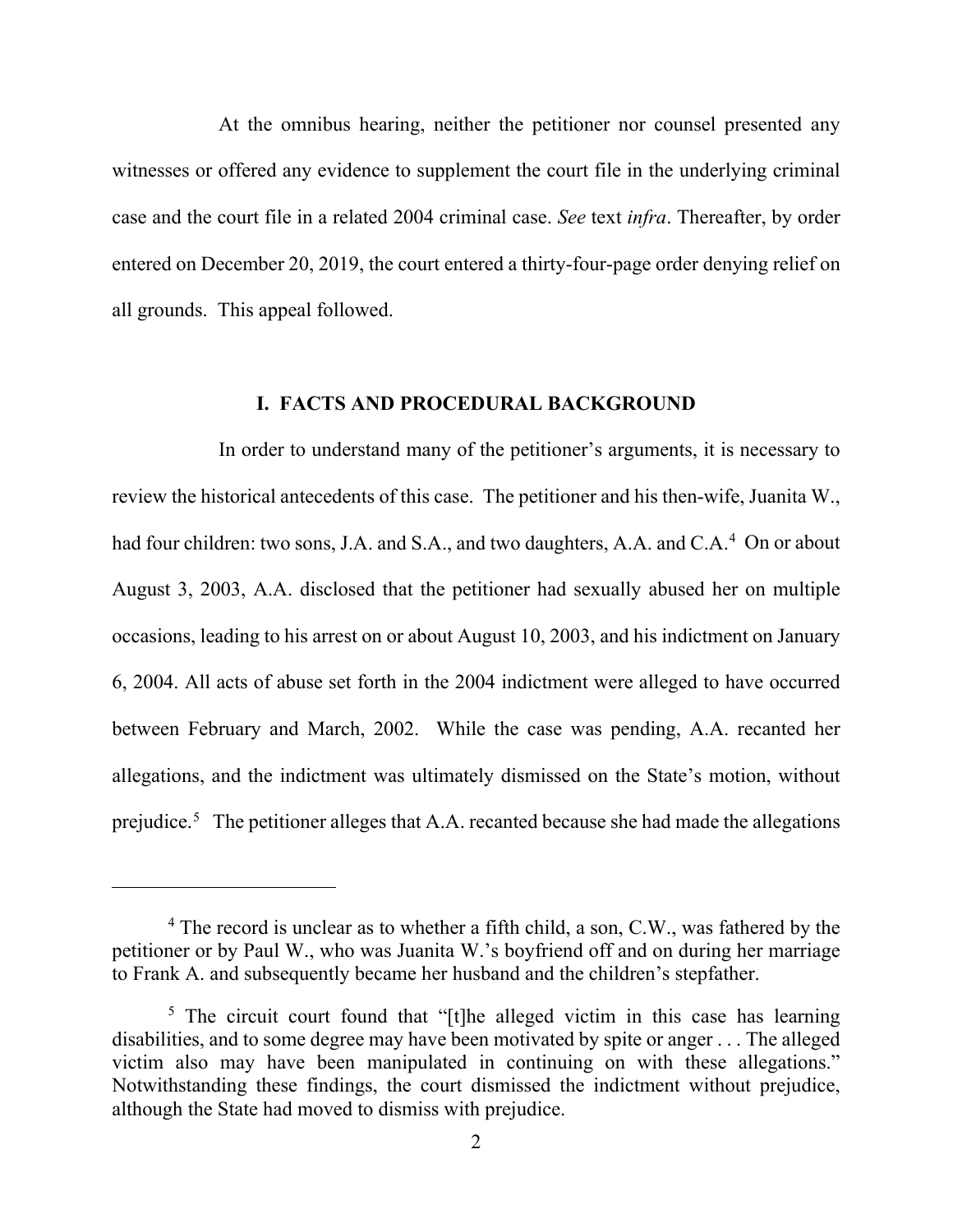in order to please her mother and her mother's boyfriend (later her stepfather), despite the fact that the petitioner was innocent of any wrongdoing. At the petitioner's trial in 2013, however, A.A. testified that she had recanted the 2002 allegations because "I just didn't want to face him." In this regard, although the petitioner called Terry Walker of the West Virginia Department of Health and Human Resources ("DHHR"), Child Protective Services ("CPS"), as a witness at trial to hammer home the fact of the recantation  $-$  a ploy which was not very successful, as Ms. Walker was aware of the recantation but had not been present when it happened – Ms. Walker testified on cross-examination that in her experience, children recant for very different reasons and that a recantation does not mean the sexual assault or abuse never occurred.

According to A.A..'s undisputed testimony, by 2004 Juanita W. was living with her long-term boyfriend, Paul W., and all of the children were living with the pair. During this time frame Juanita W. filed a petition for divorce from the petitioner, which she subsequently dismissed for reasons not relevant to this case. Thereafter, in 2005, the petitioner filed a petition for divorce. This case became a prolonged custody battle which went on for years, finally concluding in 2008. Significantly, during the pendency of the divorce proceedings Juanita W. alleged that the petitioner had sexually assaulted or abused his son J.A. and his daughter C.A. Both children were interviewed twice in February, 2005, at a Child Advocacy Center ("CAC") in Braxton County. In the initial interviews, neither child disclosed any sexual abuse. During the second interviews, which were performed by a law enforcement officer, the children did disclose sexual abuse; however, both indicated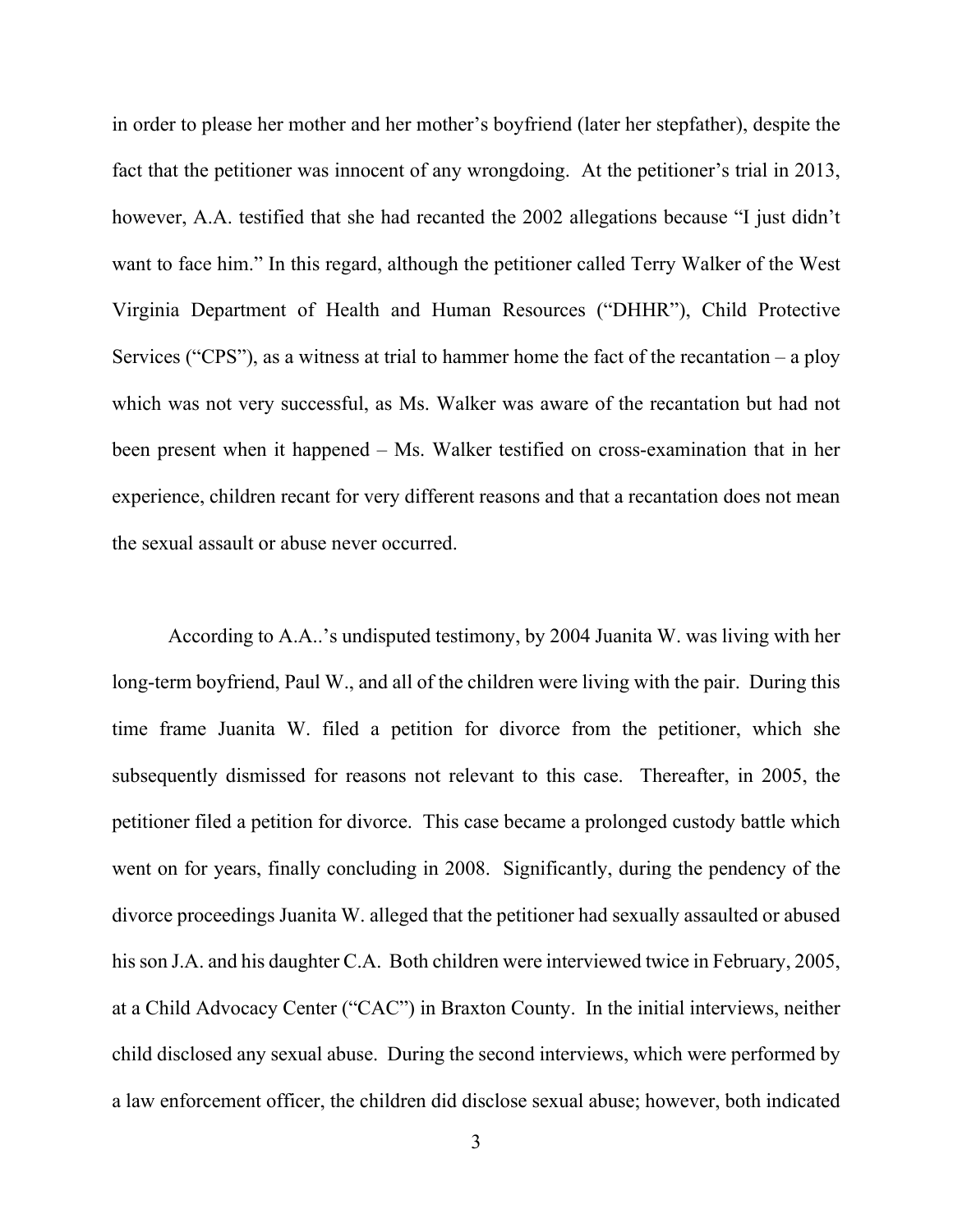that their mother and Paul W. had coached them in what to say. These interviews were taped, and the videos were made part of the record in the divorce/custody proceeding.

 Several aspects of these taped interviews are critical to the petitioner's claims in this proceeding. First, the petitioner alleges that the videos were not turned over to him as discovery in the 2013 criminal proceedings, despite specific discovery requests by him that would have encompassed this evidence. Second, the petitioner claims that the videos were exculpatory and/or favorable, in that evidence showing J.A. and C.A. were coerced and coached by Juanita W. and Paul W. in 2005 would bolster the petitioner's trial defense that A.A. had been similarly coerced and coached in 2003 and then again a decade later. Third, the petitioner claims that the videos were significant impeachment evidence to rebut A.A.'s claim that she had recanted because "I just didn't want to face him." Fourth, the petitioner claims that the videos were significant to his claim of newly discovered evidence, *see* text *infra*, specifically, that Paul W. was found guilty in 2014 of sexually abusing another one of the children. Petitioner posits that for many years Paul W. had coached all of the children, including A.A., to accuse the petitioner of sexual abuse, all in order to deflect blame from himself.

 In or about May, 2010, Juanita W. filed an incorrigibility petition alleging that her son J.A., then thirteen years old, was beyond her parental control. Attorney Heidi Sturm was appointed to represent J.A., who expressed concern to his counsel that whatever the outcome of the incorrigibility proceedings, he did not want to go home because "he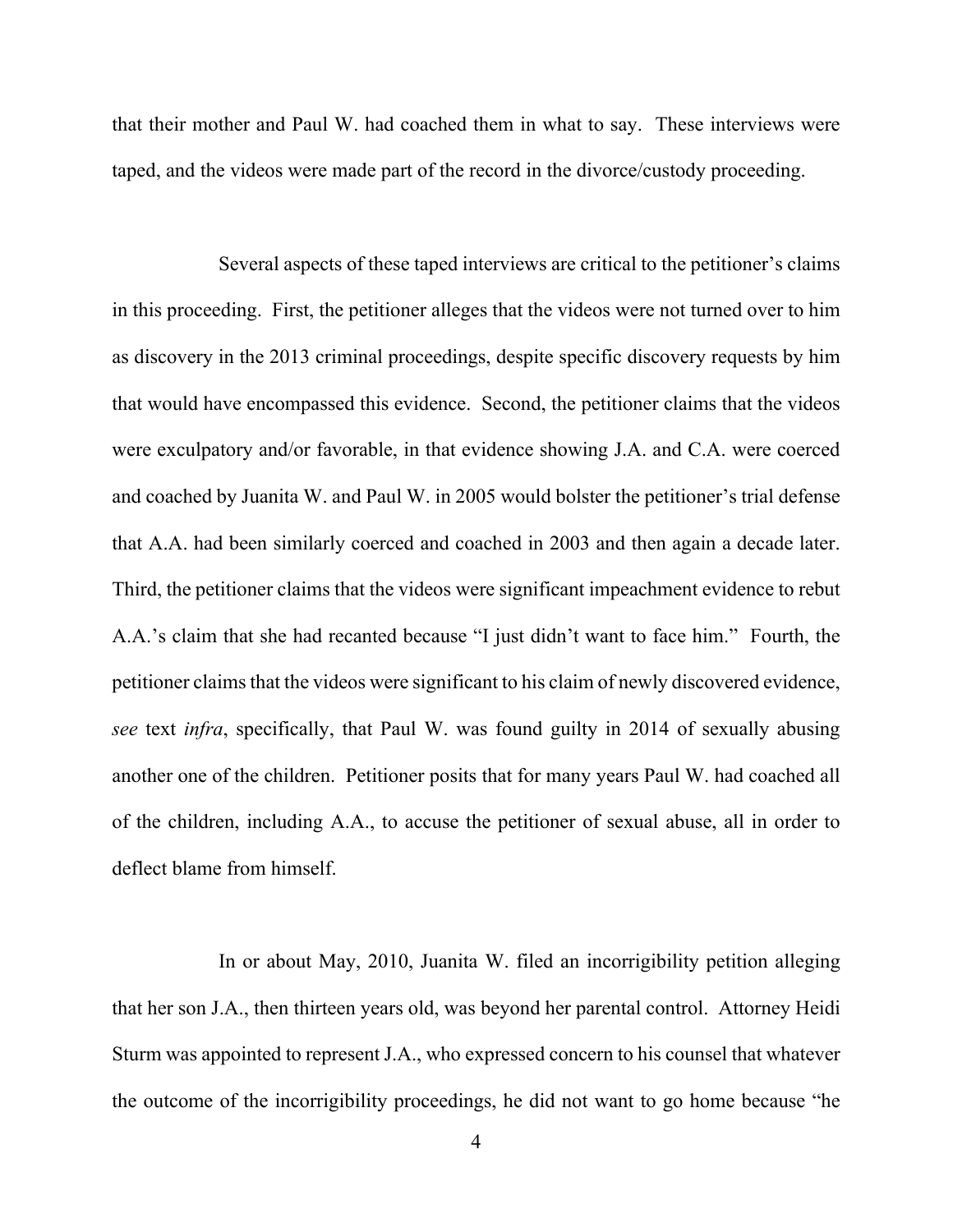was afraid he [would] do something to his sister."[6](#page-13-0) On February 14, 2012, Detective David Wygal, then a member of the Clarksburg Police Department, was contacted by Juanita W., who had been asked by J.A. to notify the police of his allegations that the petitioner had sexually assaulted and abused him on numerous occasions. During the course of his investigation, Detective Wygal learned of the earlier allegations concerning A.A. and expanded the scope of his investigation to include her as well. Thereafter, on May 7, 2013, the petitioner was indicted on two counts of first-degree sexual assault and two counts of sexual abuse by a parent, guardian, or custodian against a minor child, his son J.A.; two counts of second-degree sexual assault and two counts of sexual abuse by a parent, guardian, or custodian against a minor child, his son S.A.; and two counts of first-degree sexual abuse<sup>[7](#page-13-1)</sup> and two counts of sexual abuse by a parent, guardian, or custodian<sup>[8](#page-13-2)</sup> against a minor child, his daughter, A.A. All offenses set forth in the indictment were alleged to have occurred between January  $\,$ , 2003 and December  $\,$ , 2004.

 On December 9, 2013, the case proceeded to trial. At trial, the State called five witnesses and the defense called three, including the petitioner  $-$  who testified on his own behalf at length, largely untethered to the questions propounded on either direct or

<span id="page-13-2"></span><sup>8</sup> W. Va. Code § 61-8D-5 (2020).

<span id="page-13-0"></span><sup>6</sup> J.A. was ultimately placed in the Chestnut Ridge Sexual Offenders Program.

<span id="page-13-1"></span> $7$  W. Va. Code  $\S$  61-8B-7 (2020).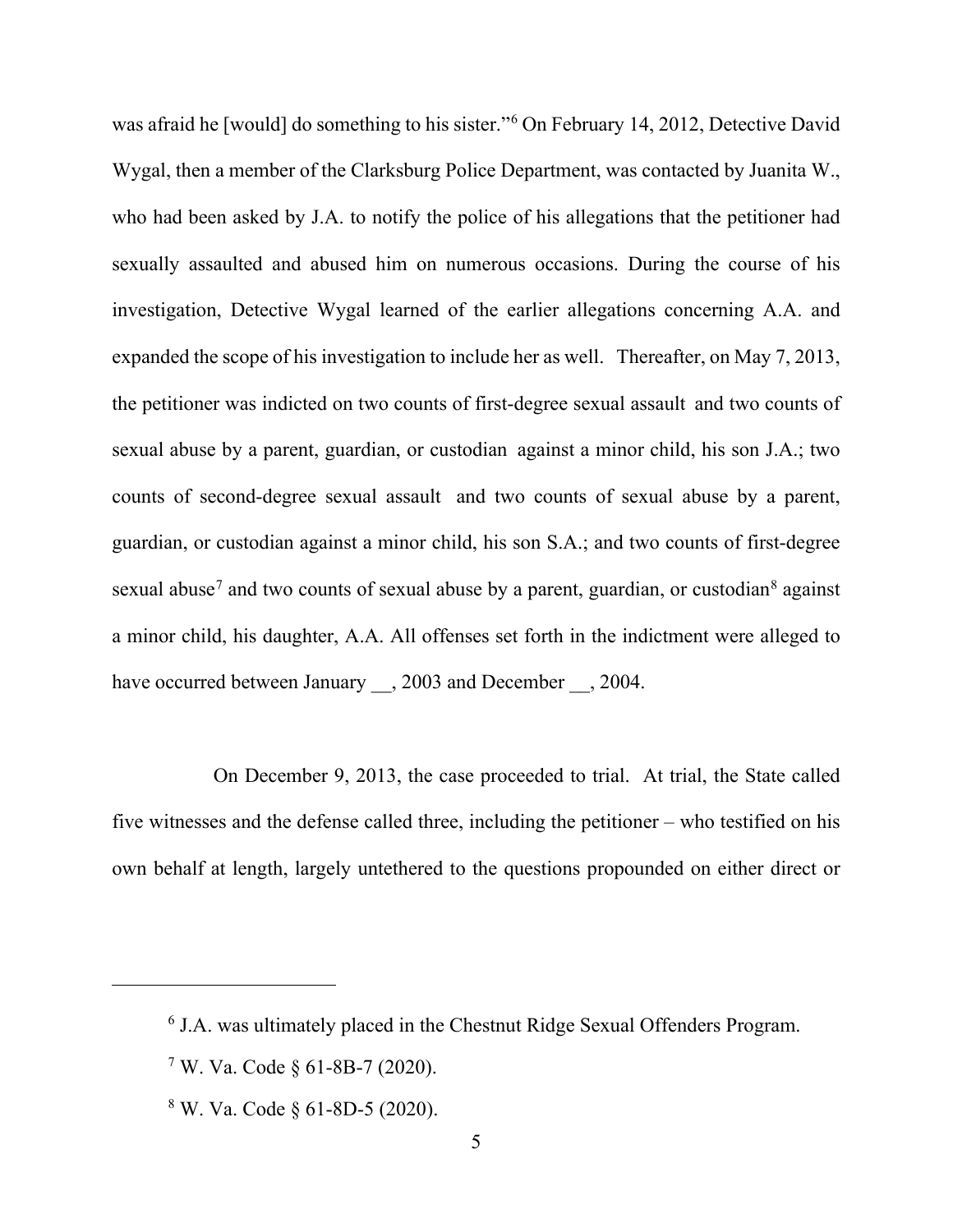cross-examination. [9](#page-14-0) A.A. testified to several incidents in which the petitioner had sexually abused her. She testified that when she was thirteen,  $10$  "I'd be asleep in a room and he would come in and grab me by my hair and pull me through a hallway into the kitchen to a laundry room and then he'd start fondling me[,]" putting his hand underneath her clothing and touching her "crotch" and "boobs." This happened when the family was living in a trailer in Enterprise, West Virginia. She finally disclosed the abuse to her mother, Juanita W., when she was fifteen, following another incident in the trailer when the petitioner "came up to me and spread my legs apart and told them<sup>[11](#page-14-2)</sup> [inaudible] ass." *See* text *infra*. After this disclosure, there was no more abuse.

 Detective Wygal testified that his investigation began on February 14, 2012, when Juanita W. approached him at the request of J.A. As noted previously, upon learning of the earlier accusations made by A.A. against the petitioner, Detective Wygal broadened his investigation to include not only J.A. but also A.A. and ultimately S.A, as well. Significantly, for purposes of this appeal, Detective Wygal testified that petitioner and his family were living in Maple View Apartments in Clarksburg, West Virginia, during the

<span id="page-14-0"></span><sup>&</sup>lt;sup>9</sup> In his closing argument, defense counsel told the jury that "I can't control him on the stand. You know, that's part of his challenge. I mean, nobody can control him. I mean, you saw it for yourself. You know, he can be nonresponsive and go off like that. It's part of his limitations, his challenges that he has had his whole life."

<span id="page-14-2"></span><span id="page-14-1"></span><sup>&</sup>lt;sup>10</sup> A.A. was born on May 18, 1988, and therefore would have turned thirteen on May 18, 2001.

<sup>&</sup>lt;sup>11</sup> Three other individuals were in the kitchen at the time.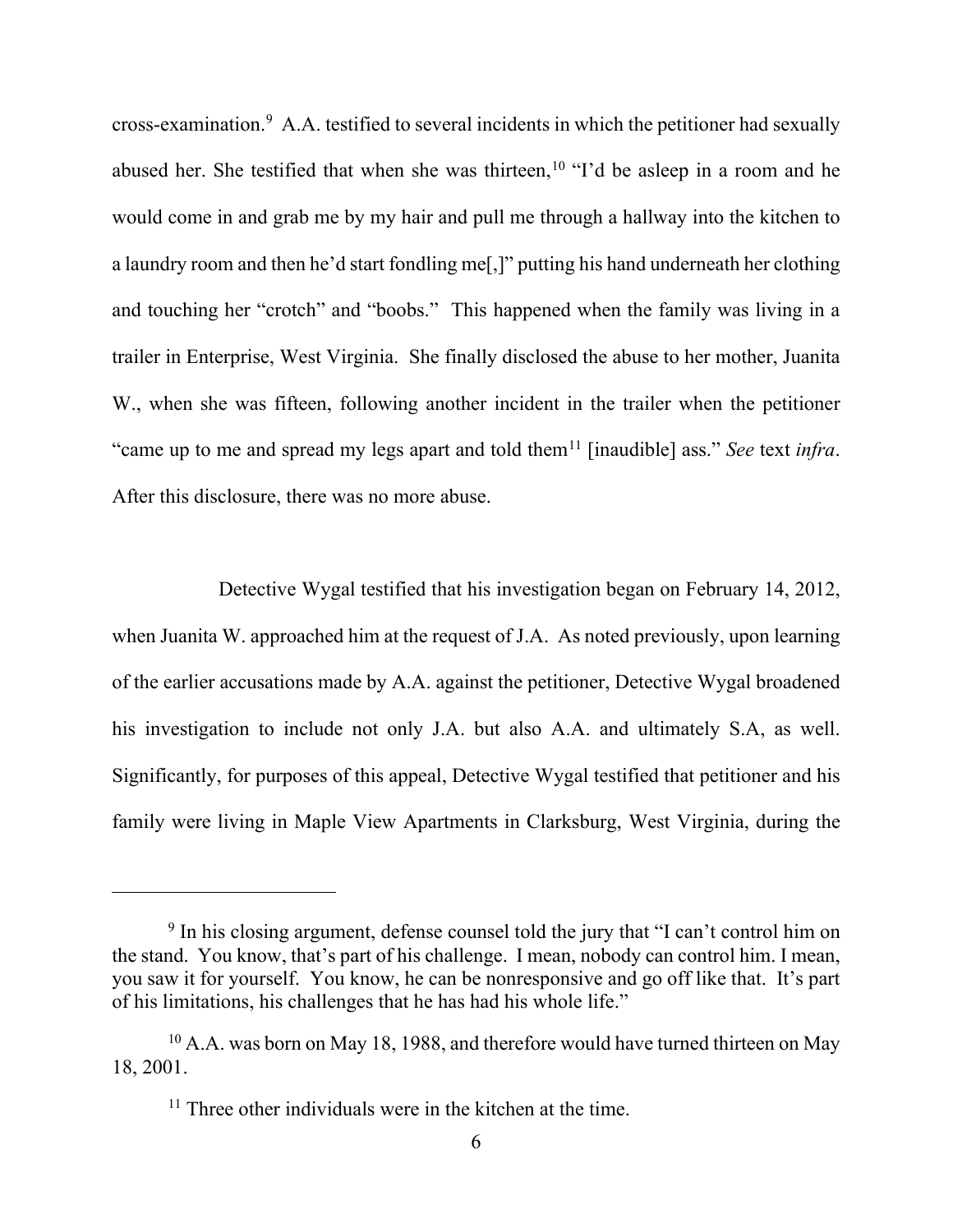year 2003, and that the offenses involving A.A. "happened in 2003, *allegedly*." (Emphasis added). However, A.A. disputed this timeline in her testimony. She testified that the petitioner's sexual abuse of her started when she was thirteen and continued until she was fifteen, thus placing the crimes in a time frame from May 18, 2001 to May 18, 2003. Further, although she did not dispute that the family lived in Maple View Apartments in 2003, she testified that "I never stayed there, really[,]" but rather lived with her grandmothers during that time. She testified unequivocally that all of the offenses, including the final one, occurred in a trailer in Enterprise, West Virginia, where the family lived prior to the move to Maple View Apartments in 2003.

The foregoing testimony of A.A. and Detective Wygal was the entirety of the State's evidence elicited to prove the four counts of the indictment involving A.A. The State's other witnesses, Heidi Sturm, J.A., and Terry Sigley, all gave testimony relevant to the four counts involving J.A. and the four counts involving S.A.

S.A. refused to appear, and at the conclusion of the State's evidence, the court dismissed Counts 5-8, all relating to S.A., with prejudice. At the conclusion of all the evidence, and following the instructions of the court and the arguments of counsel, the jury returned verdicts of not guilty on Counts 1-4, all relating to J.A., and guilty on Counts 9- 12, all relating to A.A. Thereafter, following the court's denial of the petitioner's post-trial motions, the petitioner was sentenced to an effective term of twenty to forty years imprisonment, to be followed by a twenty-five-year period of extended supervised release,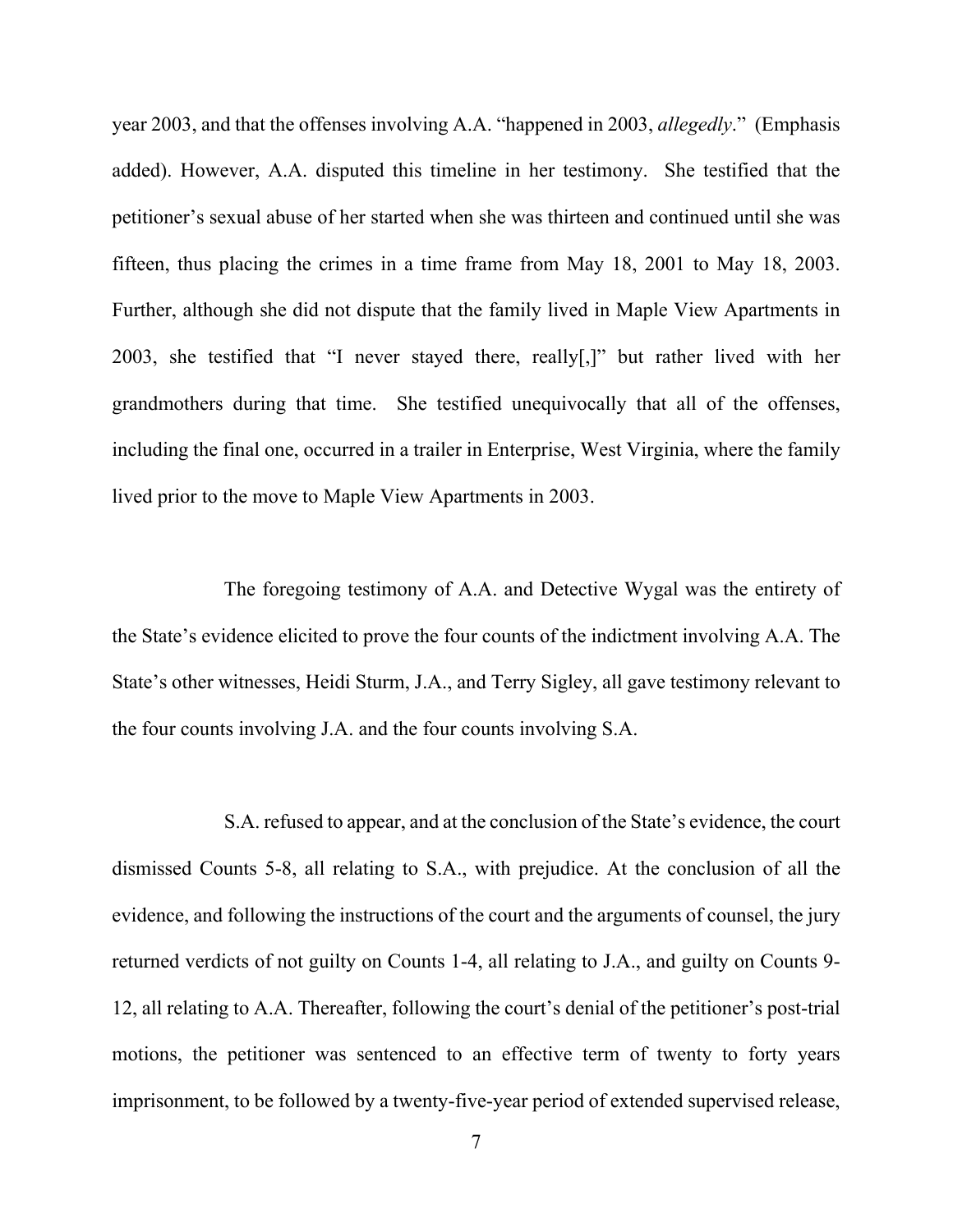the latter imposed pursuant to West Virginia Code  $\delta$  62-[12](#page-16-0)-26 (2003). On appeal, <sup>12</sup> this Court affirmed. *State v. Frank A*., No. 14-0439, 2015 WL 867912 (W. Va. Feb. 27, 2015) (memorandum decision).

On February 22, 2016, the petitioner filed a pro se petition for writ of habeas corpus in the Circuit Court of Fayette County, C/A 16-C-82. The 200-page petition, subsequently transferred to the Circuit Court of Harrison County, contained eleven grounds in support of the petitioner's prayer for relief. The docket sheet for the habeas case shows hundreds of entries, including approximately 2000 pages of written material generated by the petitioner –who had at least five and possibly seven different lawyers during the course of the proceedings<sup>[13](#page-16-1)</sup> and demanded the termination of each one in turn. He also filed two motions to recuse the circuit judge, both groundless and therefore unsuccessful.

 Following transfer of the case to Harrison County, counsel was appointed to file an amended petition on the petitioner's behalf. Thereafter, the habeas case almost immediately went off the tracks, beginning with a sequence of events that started on May 27, 2016, when defense counsel filed a "Motion for Access to Records in the Custody of

<span id="page-16-1"></span><span id="page-16-0"></span> $12$  As grounds for appeal, the petitioner alleged evidentiary error in the admission of testimony before the grand jury; error in going forward with trial where, petitioner alleged, his mental status did not allow him to understand (and presumably accept) a plea offer; and various evidentiary errors in the admission of testimony at trial.

<sup>&</sup>lt;sup>13</sup> The 3,857-page appendix record is not entirely clear on this point.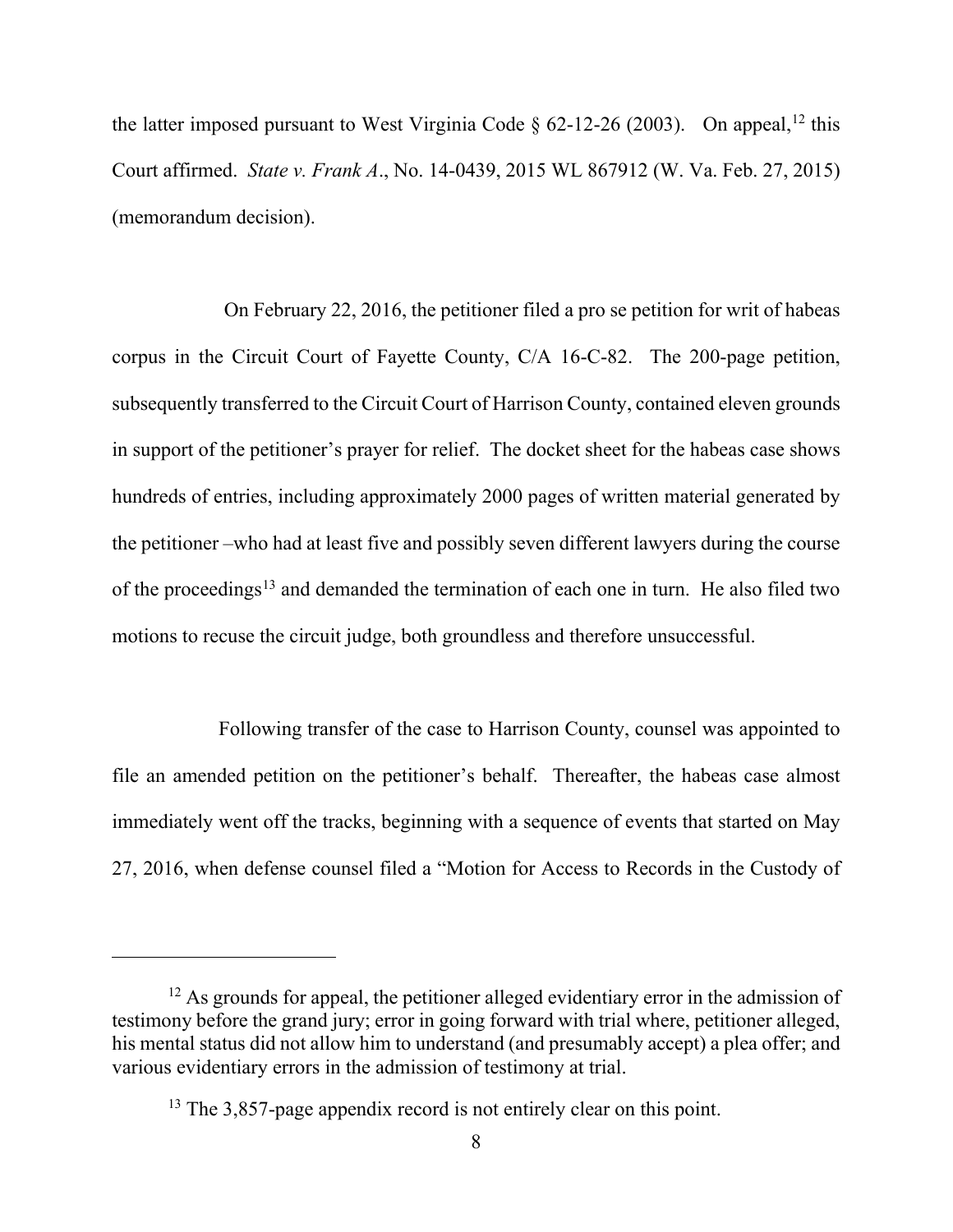the State." In relevant part, the records sought were contained in the petitioner's divorce case file, which spanned the years 2005 to 2008; included in those records were video recordings of interviews of two of the petitioner's children, S.A. and C.A., who alleged sexual abuse on the part of the petitioner but indicated that their mother and stepfather had coached them on what to say. The circuit court initially denied the motion as not having been filed in compliance with the procedures set forth in Rule 7 of the Rules Governing Post-Conviction Habeas Corpus Proceedings in West Virginia, which requires leave of court to "invoke the Processes of discovery available under the West Virginia Rules of Civil Procedure[.]" However, on October 28, 2016, following a barrage of letters and motions filed by the petitioner, the court entered an "Agreed Order Allowing Petitioner to Conduct Limited Discovery." The order granted access to records contained in two family court case files (divorce and domestic violence); documents, audio, video, and any other media in the possession of the West Virginia Department of Health and Human Resources related to alleged abuse and neglect of the children; and a tape-recorded interview in the 2004 case containing an interview between the assistant prosecuting attorney and A.A. The order specified that these records would be turned over to defense counsel, who in turn would furnish copies to the State, and that "both counsel shall keep the information confidential and *shall not share its contents with anyone except their legal staff*." (Emphasis added).

 Simply put, the petitioner flatly refused to accept the fact that pursuant to the court's order, his counsel could discuss the materials with him generally but could not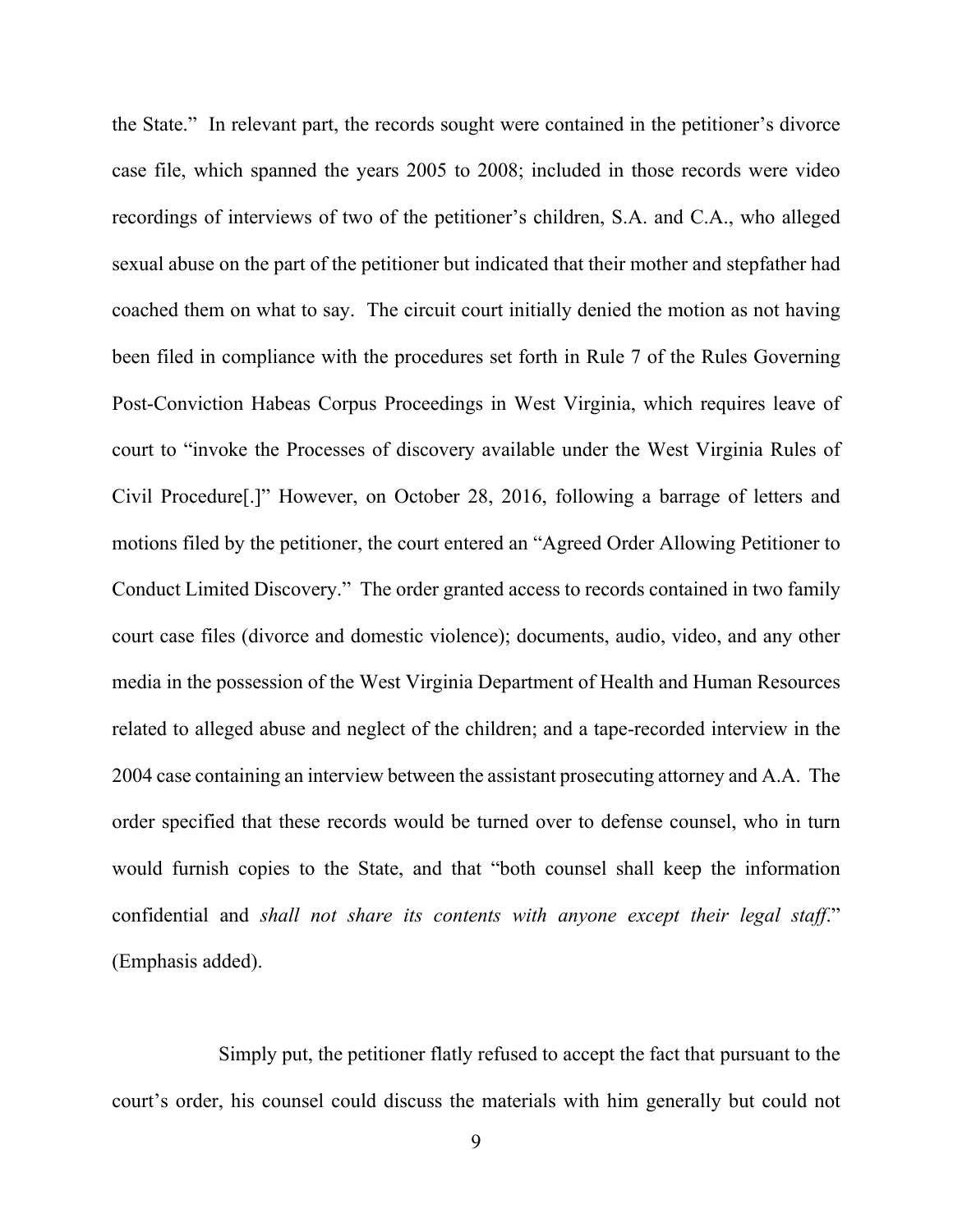provide him with his own copies of the documents and video, or even show them to him. He demanded the termination of his lawyer, and thereafter the termination of three more lawyers who were appointed in succession, all on the ground that they were following an order which, in the petitioner's view, was unlawful and had never been agreed to by him.<sup>[14](#page-18-0)</sup> He refused to cooperate with any of his counsel and refused to allow any of them to file an amended petition on his behalf. For that reason, the case remained at a standstill for more than a year, [15](#page-18-1) and it appeared that this state of affairs would continue indefinitely because the petitioner's adamant position was that "[t]hese proceedings . . . will continue when I am given by any counsel that represents me these related documents . . . I mean, if you give me my documents then you can continue being my court lawyer."

 On November 12, 2017, the circuit court held a status conference, at which point it granted the petitioner's motion to terminate his latest counsel, despite specifically finding that there was no good cause shown for counsel's discharge. The court, continuing to demonstrate remarkable patience with a difficult litigant, ruled that

> So I'm going to relieve Mr. Mirhoseini of any further responsibilities in this matter. I will attempt and for the record, and based on what you said the last time, Mr. Mirhoseini is your eighth counsel. You've had four retained counsel both for the underlying offense and for the post-conviction habeas

<span id="page-18-1"></span><span id="page-18-0"></span> $14$  He also complained that none of the lawyers would share the discovery with his brothers, nonlawyers, so that the brothers could participate in devising the petitioner's legal strategy.

<sup>&</sup>lt;sup>15</sup> The petitioner continued to file letters and motions during this time.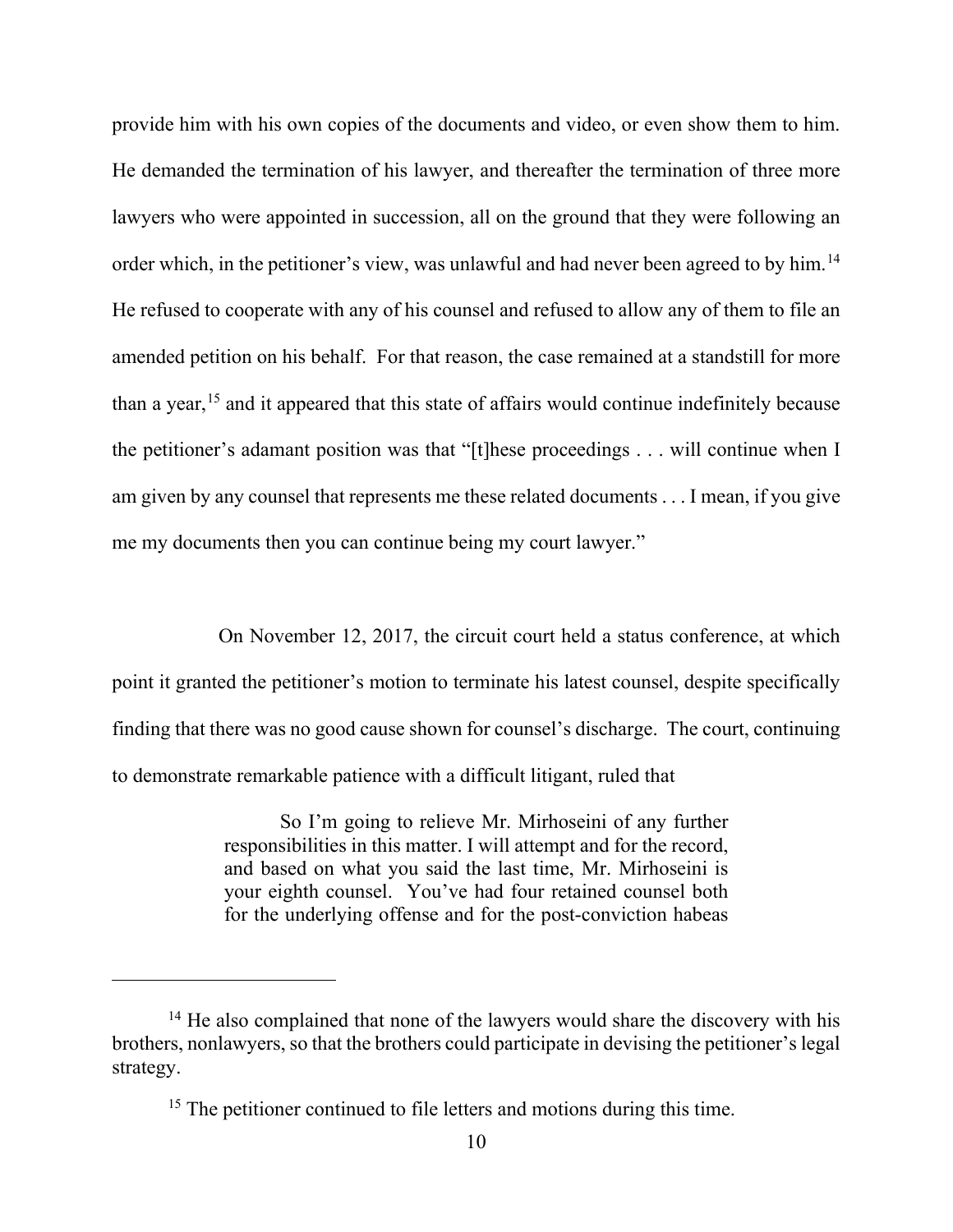corpus, and you'd had three prior habeas counsel that were appointed by the court.

I will endeavor to find counsel that will represent you. I don't know that any counsel I can find at this point is going to do as good a job as Mr. Mirhoseini, but that's a decision that you've made and a position that you've made known clearly to the court.

Now in the event that I cannot find counsel willing to assist you in these matters, I'll enter an order directing that you're to proceed pro se, representing yourself, and the Court - -

FRANK A.: I never agreed to that - -

THE COURT: Okay, Mr. - -

FRANK A.: To represent myself.

The court did ultimately succeed in finding another lawyer, Matthew Victor, to represent the petitioner, and thereafter held two more status conferences on January 2, 2018, and March 22, 2018, in an attempt to restart the long-derailed train.

 The petitioner made it clear at the first of these hearings that he was not going to cooperate: "I object . . . I've never communicated with this guy. I've never seen him. I've never talked to him in this prison. I even notified your court and this counsel that I will not speak with this counsel." Further: "I've never talked to him. He sent me two letters asking me to call him collect. I told him I'm not calling  $-$  I'm not talking to nobody over this prison phone." Mr. Victor proposed that the court appoint a "standby counsel" – someone the petitioner would agree to talk to  $-$  to liaise with the petitioner; however, the court refused to appoint a sixth lawyer. At the second hearing, the petitioner remained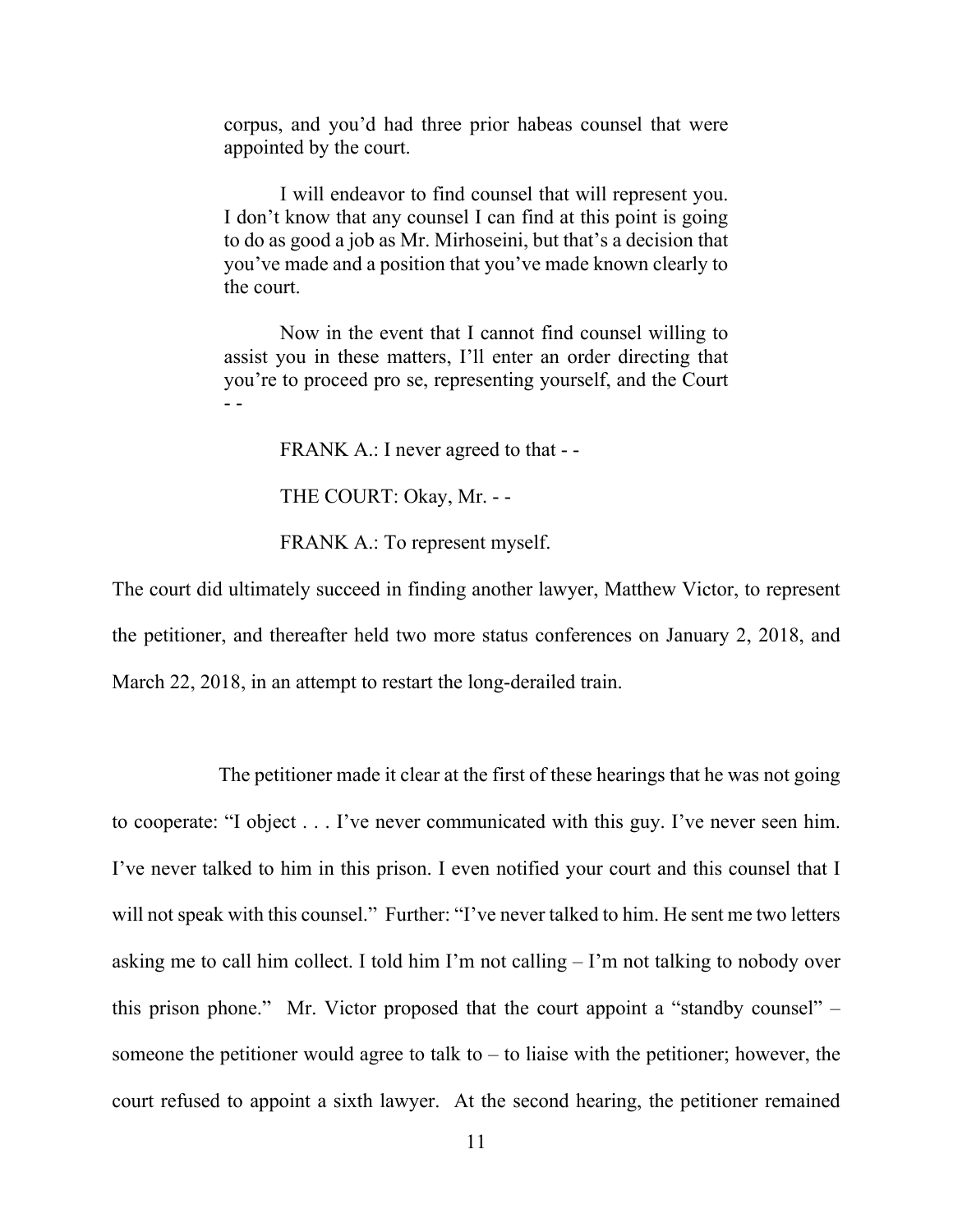intransigent: "like I've told this Court over and over, no counsel will be filing my amended petition before your State court, sir, Your Honor, *until they turn over my records to me*." (Emphasis added). He continued: "This is not going to happen. I ain't going to sign anything with this Court, any *Losh* List, with counsel, until I am given these records."

 The circuit court, which had displayed tremendous patience throughout the two-year course of these proceedings, devised a solution to the impasse. He ordered Mr. Victor to file an amended petition, without a verification and without a *Losh* list; ordered that no *Losh* grounds would be deemed waived by virtue of not being included in the amended petition; and informed the petitioner that at the omnibus hearing he would have the ability to testify and to offer evidence in support of any *Losh* grounds he wished to raise. Once again, the petitioner refused to accept the court's orders:

|                           | FRANK A.: No, he's not going to file nothing in my case- |
|---------------------------|----------------------------------------------------------|
| THE COURT: Okay-          |                                                          |
|                           | FRANK A.: He's out of my case immediately now $-$        |
|                           | THE COURT: You don't make that choice -                  |
|                           | FRANK A.: Nothing is to be filed in my case.             |
|                           | THE COURT: You don't make that choice, sir, the Court    |
| $does, so -$              |                                                          |
|                           | FRANK A.: He doesn't file nothing in my case.            |
| THE COURT: Okay, $I'll$ – |                                                          |
| FRANK A.: I object –      |                                                          |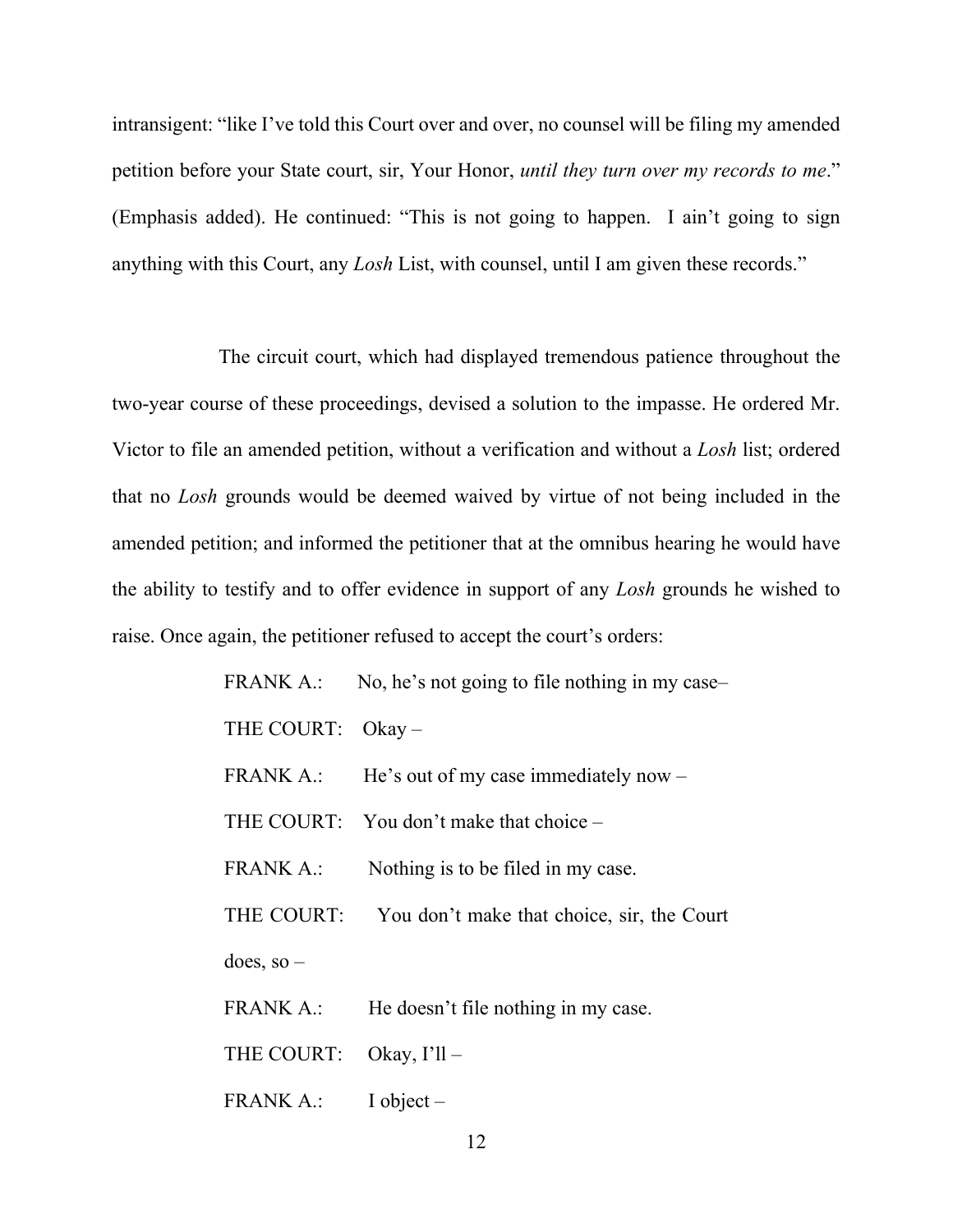THE COURT: Mr. -

FRANK A.:  $-$  to this court. I'll object to that.

 On May 30, 2018, Mr. Victor filed an Amended Petition for Writ of Habeas Corpus, and on July 16, 2018, the State filed its Response. The petitioner filed a flurry of letters and motions, including motions to "retract and revoke past and future action" of Mr. Victor; to "disregard and strike" the Amended Petition; and to reschedule a new omnibus hearing "with appointment of competent counsel." The circuit court denied the motions, and an omnibus hearing was held on August 3, 2018. Mr. Victor submitted his case on the Amended Petition and brief in support, inasmuch as the court had ordered him to submit these documents but the petitioner had refused to authorize him to do anything else. The State also submitted its case on brief; further, the State and Mr. Victor requested that the entirety of the file in underlying criminal case, as well as the file in the 2004 criminal case, be made a part of the record. The petitioner, having been sworn, gave a statement, but called no witnesses and introduced no evidence in support of his claims.

On December 20, 2019, the circuit court entered its Final Order Denying Petition for Writ of Habeas Corpus Ad Subjiciendum. On January 13, 2020, the petitioner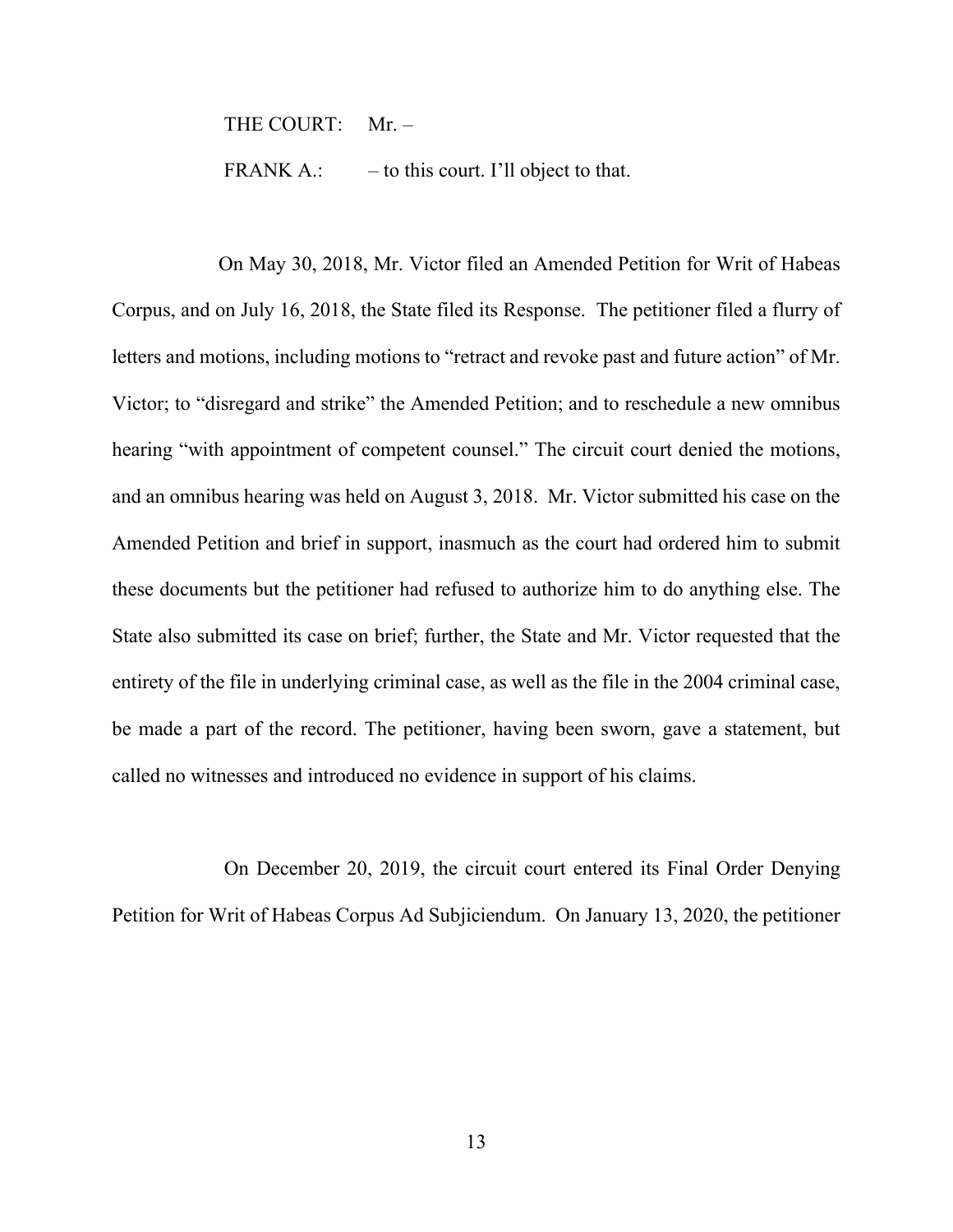filed a pro se Notice of Appeal, followed by a motion for appointment of counsel, which this Court granted.[16](#page-22-0) The case has now been briefed, argued, and submitted for decision.

### **II. STANDARD OF REVIEW**

 "In reviewing challenges to the findings and conclusions of the circuit court in a habeas corpus action, we apply a three-prong standard of review. We review the final order and the ultimate disposition under an abuse of discretion standard; the underlying factual findings under a clearly erroneous standard; and questions of law are subject to a *de novo* review." Syl. Pt. 1, *Mathena v. Haines,* 219 W.Va. 417, 633 S.E.2d 771 (2006).

### **III. DISCUSSION**

In his brief, the petitioner raises fifteen assignments of error. We will first address all issues involving the validity of petitioner's conviction, and then address the sentencing issue.

### **Alleged Brady Violation**

 Petitioner alleges that the State violated its duty to disclose exculpatory evidence by withholding the CAC videos of J.A. and C.A., made during the pendency of the petitioner's divorce proceedings, in which the children "accuse their mother and

<span id="page-22-0"></span><sup>&</sup>lt;sup>16</sup> The case was remanded to the Circuit Court of Harrison County for appointment of counsel.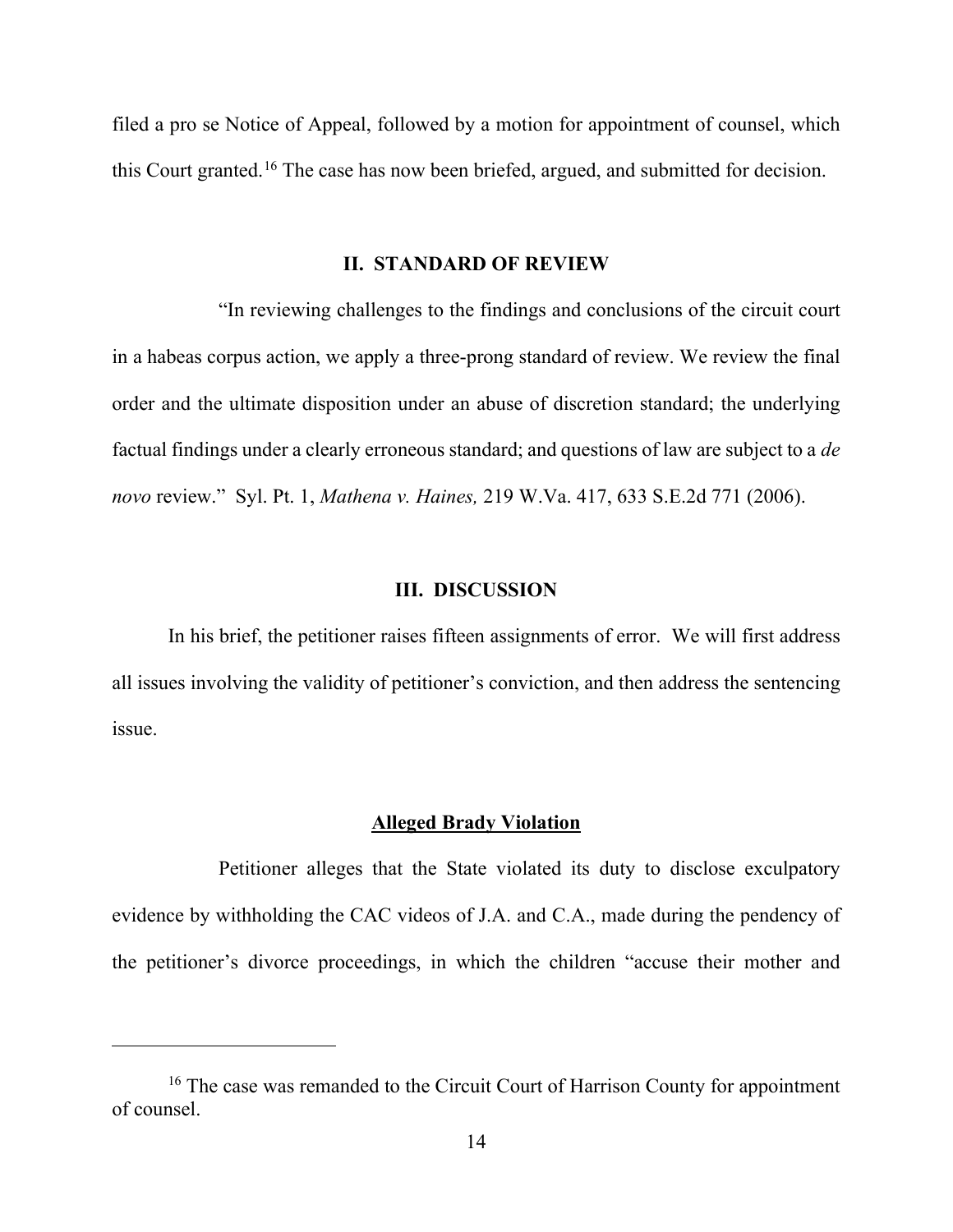stepfather of coaching." According to the petitioner, these videos, if entered into evidence at the trial, would in all likelihood have convinced the jury that A.A. had also been coached and, by necessary implication, was lying. The State responds that the videos had not been withheld; that they were not material in any event, since J.A. and C.A. had said nothing about A.A.; that they would not have affected the jury's verdict as to the charges involving A.A., because the jury acquitted the petitioner on all charges involving J.A., while C.A. was not in any way a part of the proceedings; and that the petitioner would necessarily have known of the existence of the videos and could have obtained them himself, through the exercise of due diligence. *See infra* note 17. In its analysis of the issue, the circuit court made no finding as to whether the videos had been withheld by the State. Rather, the court agreed with the State that the "[p]etitioner was aware of the Child Protective Service's files and even had a supervisor from [CPS] to testify at his trial." The court further found that the videos did not involve A.A., and that the "[p]etitioner was not charged with any crimes against C.A. and the Petitioner was not convicted of the charges involving J.A." Finally, and significantly, the court noted that the petitioner did not introduce the videos into evidence at the omnibus hearing, making it impossible to determine "how the videos would have affected his trial[.]"

 We begin with a brief overview of well-established principles governing a claim of suppression of exculpatory evidence by the State. In the seminal case of *Brady v. Maryland*, 373 U.S. 83 (1963), the United States Supreme Court held that "the suppression by the prosecution of evidence favorable to an accused upon request violates due process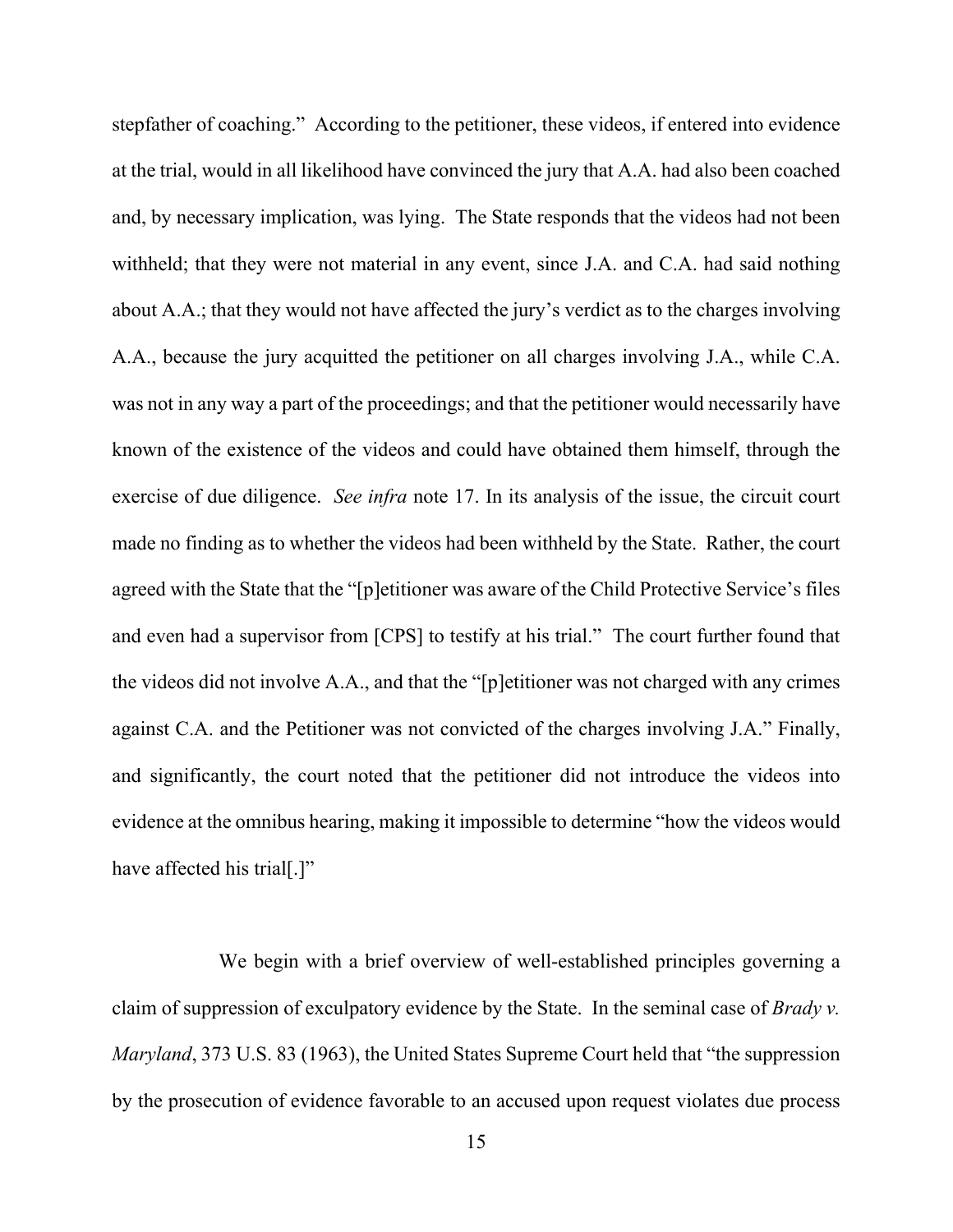where the evidence is material either to guilt or to punishment, irrespective of the good faith or bad faith of the prosecution." *Id*. at 87. As the Court succinctly noted, "[s]ociety wins not only when the guilty are convicted but when criminal trials are fair; our system of the administration of justice suffers when any accused is treated unfairly." *Id*. In *State v. Hatfield*, 169 W. Va. 191, 286 S.E.2d 402 (1982), this Court held that the *Brady* principle is based not only on the due process clause of the United States Constitution but also on article three, section fourteen of the West Virginia Constitution. *Id*. at 205-06, 286 S.E.2d at 411. In jurisprudence spanning more than half a century, we have faithfully applied *Brady*/*Hatfield*, putting meat on the constitutional bones of those cases as dictated by diverse fact patterns. It is now well settled that

> [t]here are three components of a constitutional due process violation under *Brady . . .* and *Hatfield . . .* : (1) the evidence at issue must be favorable to the defendant as exculpatory or impeachment evidence; (2) the evidence must have been suppressed by the State, either willfully or inadvertently; and (3) the evidence must have been material, i.e., it must have prejudiced the defense at trial.

Syl. Pt. 2, *State v. Youngblood*, 221 W. Va. 20, 650 S.E.2d 119 (2007) (citations omitted). [17](#page-24-0)

<span id="page-24-0"></span><sup>&</sup>lt;sup>17</sup> The State attempts to expand the second prong of this test by referring to a footnote in which the Court stated that

<sup>&</sup>quot;'[w]e will note that evidence is considered suppressed when 'the existence of the evidence was known, or reasonably should have been known, to the government, the evidence was not otherwise available to the defendant through the exercise of reasonable diligence, and the government either willfully or inadvertently withheld the evidence until it was too late for the defense to make use of it.' *United States v. Knight,* 342 F.3d 697, 705 (7th Cir.2003). Under the facts of this case we do not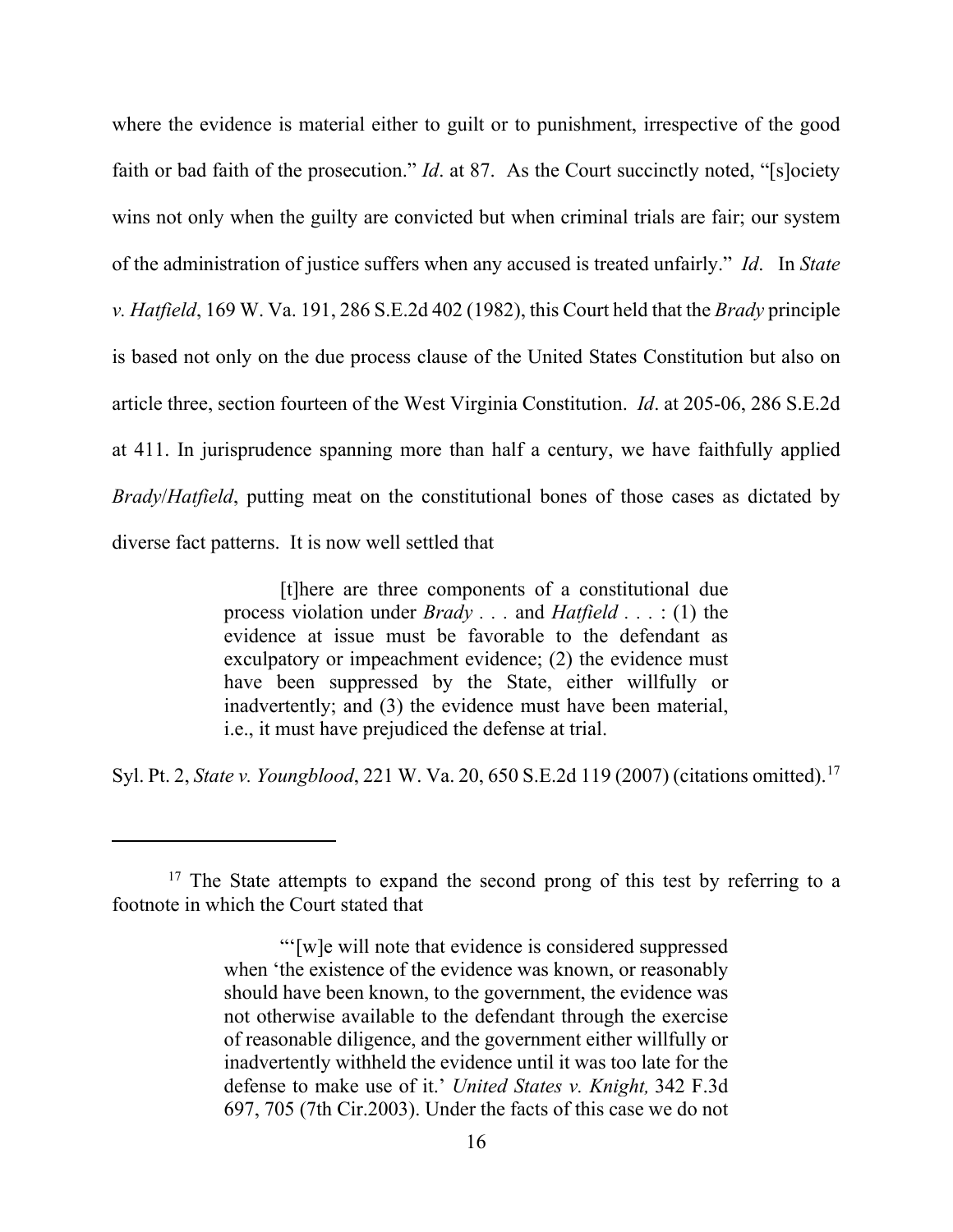We examine the facts of this case to determine whether the petitioner has met the three prongs of the *Youngblood* test. First, we agree with the petitioner that the videos were, at the least, "favorable" to the defense, in that the allegations of coaching made by J.A. and C.A. gave some support – albeit tenuous – to the petitioner's testimony that A.A. had been coached as well. *See* Syl. Pt. 4, *State v. Bolling,* 162 W.Va. 103, 246 S.E.2d 631 (1978) ("Before prosecutorial error can occur under the doctrine of suppression of evidence, it must be shown that the evidence suppressed would be relevant to an issue at the criminal trial."); *see also Buffey v. Ballard*, 236 W. Va. 509, 524, 782 S.E.2d 204, 219 (2015) (argument that evidence is not conclusive "confuses the weight of the evidence with its favorable tendency.") (citing *Kyles v. Whitley*, 514 U.S. 419, 451 (1995)). In this regard,

believe that, through the exercise of reasonable diligence, Mr. Youngblood would have uncovered the note prior to trial."

*Youngblood*, 221 W. Va. at 331 n.21, 650 S.E.2d at 130 n.21. In the instant habeas petition the circuit court seemingly accepted this argument, denying relief on the petitioner's *Brady* claim based on *Knight*, finding that in the exercise of due diligence the petitioner could have secured the allegedly suppressed evidence, videos made during the course of his divorce proceeding.

It is well settled in our jurisprudence that "language in a footnote generally should be considered obiter dicta which, by definition, is language 'unnecessary to the decision in the case and therefore not precedential.'" *State ex rel. Medical Assurance v. Recht,* 213 W.Va. 457, 471, 583 S.E.2d 80, 94 (2003) (citation omitted). Given our ultimate disposition of the petitioner's *Brady* issue, we find it unnecessary to determine whether this Court in fact adopted the *Knight* rule through a footnote in *Youngblood*. In this regard, "[t]his Court may, on appeal, affirm the judgment of the lower court when it appears that such judgment is correct on any legal ground disclosed by the record, regardless of the ground, reason or theory assigned by the lower court as the basis for its judgment." *State v. Kacenski*, No. 18-0946, 2020 WL 261742, at \*2 n.5 (W. Va. Jan. 17, 2020) (memorandum decision) (citing Syl. Pt. 3, *Barnett v. Wolfolk*, 149 W. Va. 246, 140 S.E.2d 466 (1965)).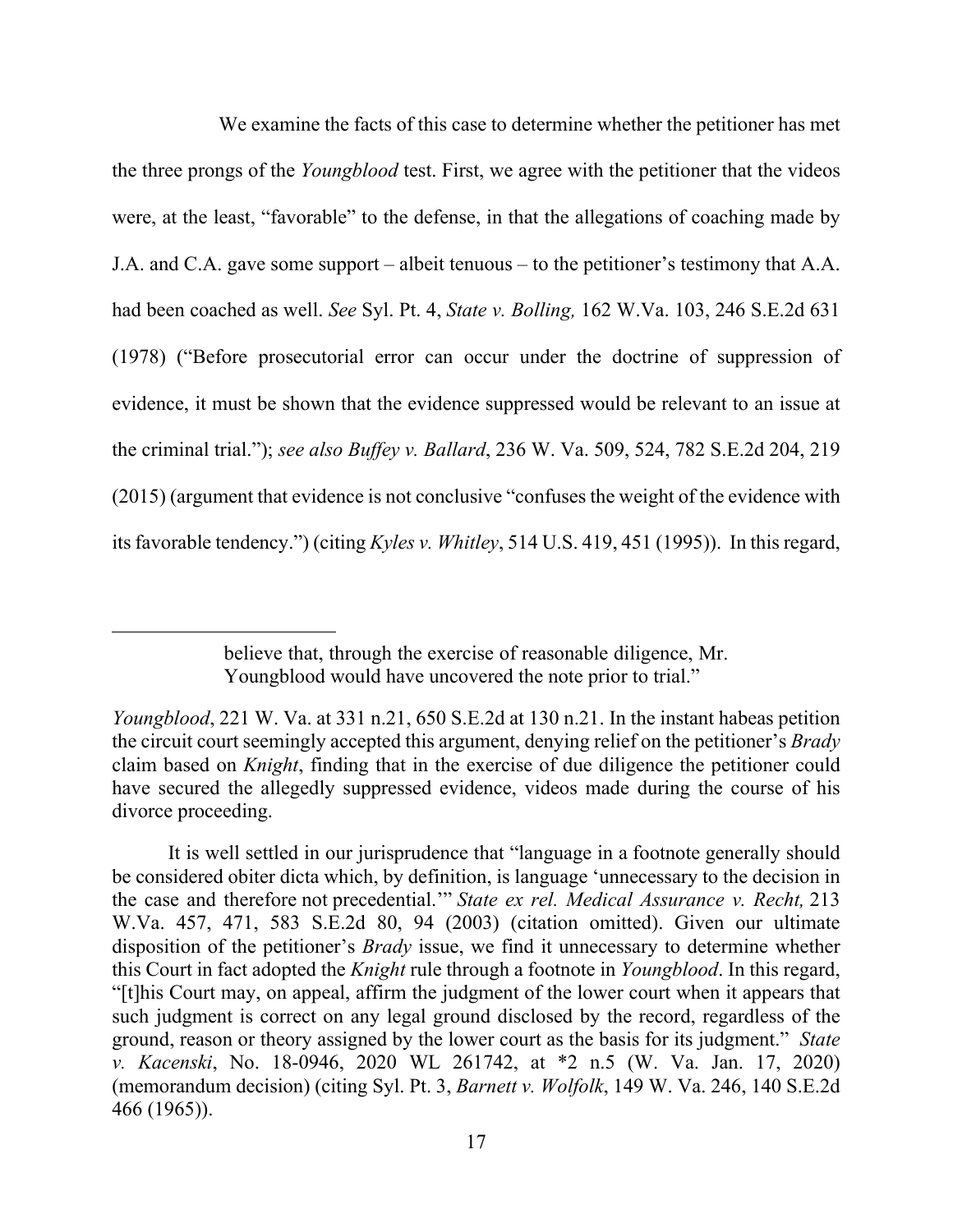the circuit court's opinion may be read to reflect an assessment that the videos would not have been admissible at the petitioner's trial, because no admissions of coaching made by J.A. and C.A. could be used to impeach A.A.'s credibility. We need not determine whether the videos would have been admissible in order to determine whether the evidence was favorable; questions of admissibility are more properly addressed, if at all, in determining whether suppression of the evidence prejudiced the petitioner at trial. *See Youngblood*, 221 W. Va. at 29 n.18, 650 S.E.2d at 128 n.18 ("[S]ome courts have held that the prosecutor's duty to disclose is limited to information which would be admissible as evidence. Other courts have held that the crucial question is whether the material would be likely to lead to admissible evidence as an end-product; if so, the prosecutor has a duty to disclose.") (citing 1 Franklin D. Cleckley, *Handbook on West Virginia Criminal Procedure* 757 (1985)).

 We turn now to the second prong of the *Youngblood* test, whether the State suppressed the videos. The parties' briefs on this point are diametrically opposed: the petitioner contends that the videos were not turned over, while the State contends that they were. In support of his position, the petitioner asserts that despite his discovery requests, which would have encompassed this evidence, he "did not receive the videos until the habeas." However, nothing in the appendix record supports this assertion; there are no documents in the case file showing what the State did or did not turn over in discovery, other than the State's request for reciprocal discovery in which it recited that it had "substantially complied with the discovery requests of the Defendant." Neither the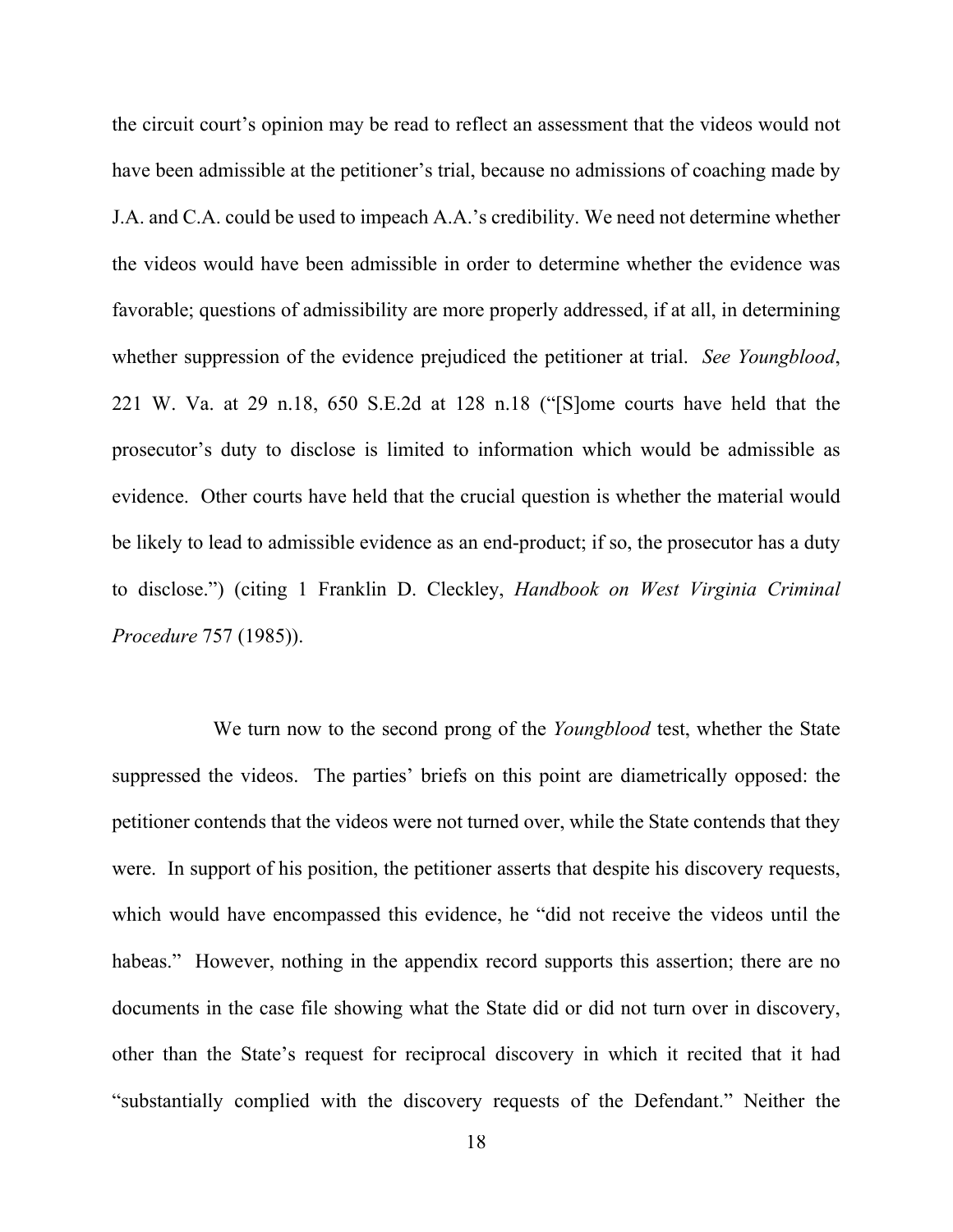prosecutor nor defense counsel was called as a witness at the omnibus hearing to testify as to this critical point (or any other point). Instead, we have only the petitioner's bald assertions, and we have held that "[m]ere allegations standing alone without any proper proof or testimony cannot be considered as evidence[,]" *Pearson v. Pearson*, 200 W. Va. 139, 146, 488 S.E.2d 414, 421 (1997), and further that "'self-serving assertions without factual support in the record' have no force or effect." *Id*. (citing *Williams v. Precision Coil, Inc*., 194 W. Va. 52, 61 n.14, 459 S.E.2d 329, 338 n.14 (1995)). This is especially true where, as here, the petitioner would have no first-hand knowledge of what was turned over to his counsel.[18](#page-27-0)

 In support of its position, the State points to certain circumstantial evidence. First, Detective Wygal testified that he had reviewed material in the petitioner's divorce file, including "some video information in there"; when defense counsel objected to any testimony concerning "the content of the videos and Family Court," the prosecutor argued that these materials were provided in discovery  $-$  a statement defense counsel did not refute. Second, when the petitioner was cross-examined about S.A.'s allegations in the family court proceedings, defense counsel did not object, giving rise to an inference that

<span id="page-27-0"></span><sup>&</sup>lt;sup>18</sup> Some of the petitioner's writings and other statements seem to indicate a belief on his part that he was entitled to receive a personal copy of any discovery from the State, which of course is not contemplated under our rules of procedure unless a defendant is proceeding pro se. In this case, there is no dispute that the petitioner was represented by counsel at all stages of the underlying case, notwithstanding his obvious dissatisfaction with every lawyer  $-$  nine in all, by the circuit court's count  $-$  who has ever been retained or appointed by the court.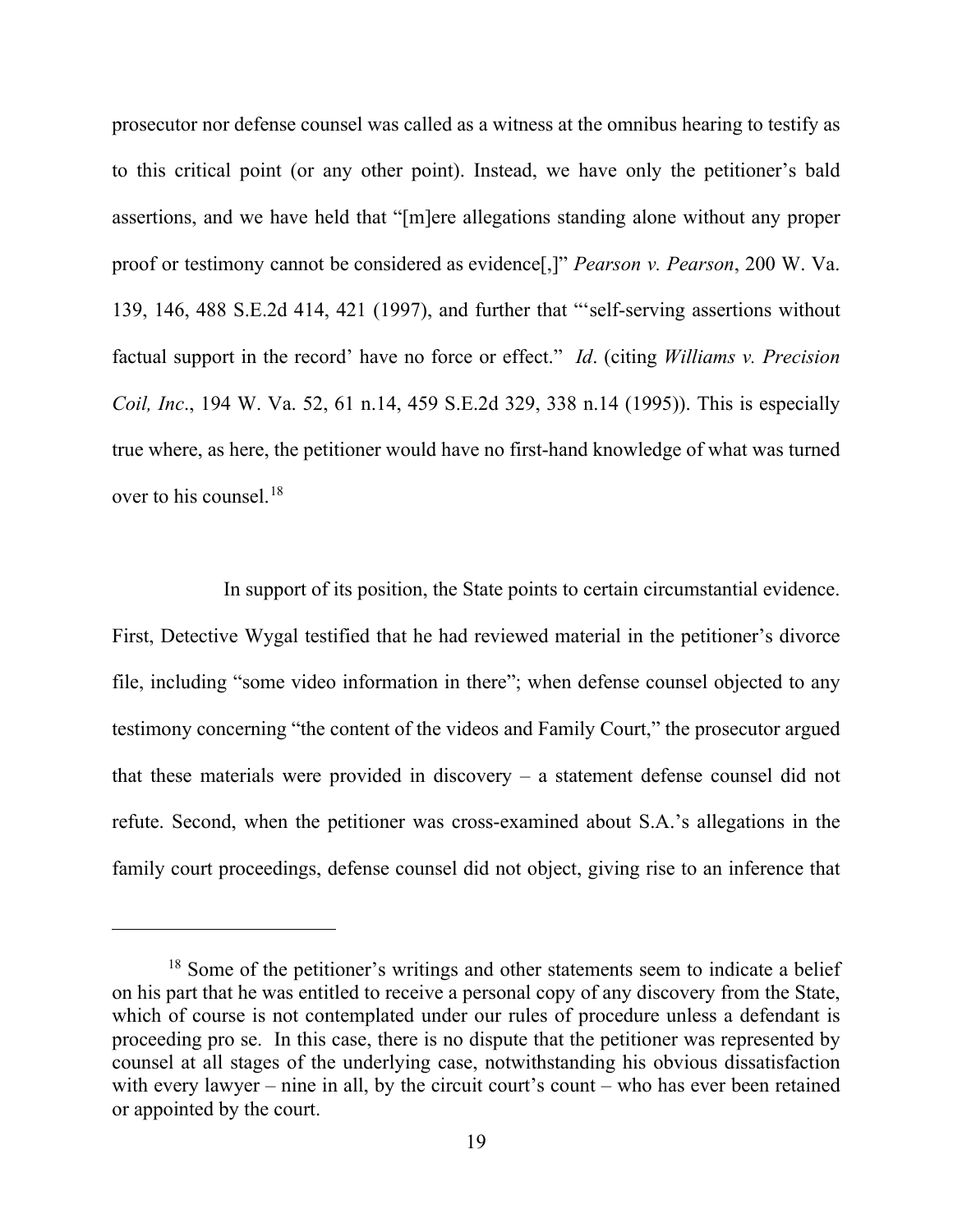those allegations were known to him. Third, the State quotes a statement petitioner made in a complaint to the Lawyer Disciplinary Board about his then-habeas counsel: "[C]ounsel is well aware that a week before the December 2013 Trial the State had provided me some of the Video Recordings from the Family Court file 05-D-43-4[,]" and "that the Braxton County Sheriff's Department had provided such videos that are also in the case file[.]" Fourth, defense trial counsel's time records show 5.8 hours of "Document Review – 2003 investigation docs from WV State Police," and "Document Review – Audio/Video Files." Finally, in his allocution at sentencing the petitioner alleged that his counsel had been in possession of the recordings but chose not to use them at trial:

> I would just like my children to know that I forgive them for what they have done because it is their mother Juanita [W.] and their stepfather Paul [W.] who are responsible for these fabrications they are repeating. Despite overwhelming evidence in writing documents and recordings in the possession of the State indicating these statements made by my children against me were no more than fabricated stories that the State has chose to ignore the facts. It was the responsibility of my defense attorney Mr. Blair to bring out in my trial these written and stated facts to the jury that would have provided more than reasonable doubt but his indications have made it appear he was more of an assistance to the prosecution than fulfilling his role as my defense counsel.

 Although we appreciate the State's diligence in scouring this voluminous appendix record for evidence supporting its position, the circuit court did not make a factual finding as to whether the State had turned over the videos,  $19$  and we, as an appellate court,

<span id="page-28-0"></span><sup>&</sup>lt;sup>19</sup> The petitioner implies, both in his brief and in oral argument, that the State did not contest this issue below and should therefore be held to have waived its right to argue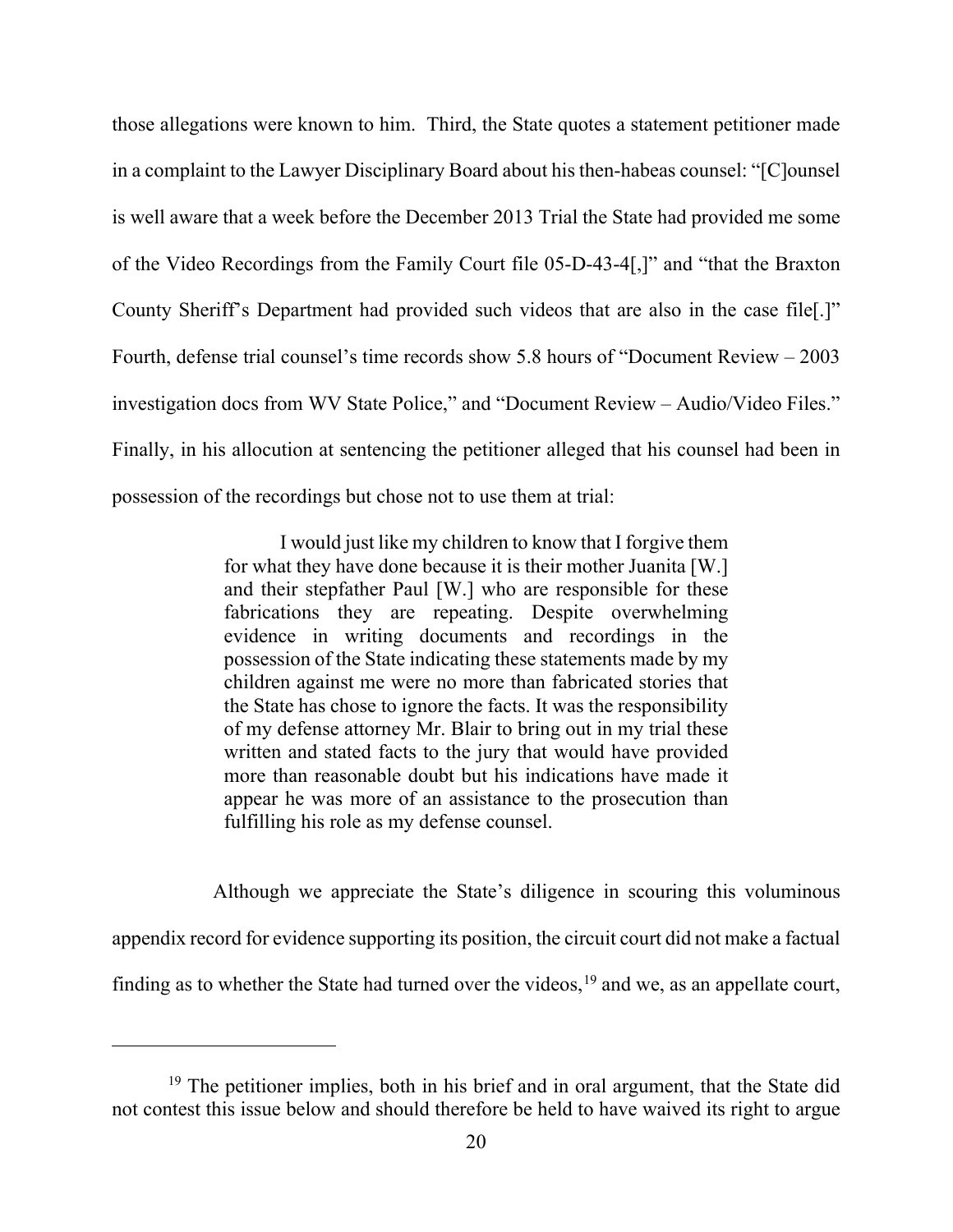do not act as a factfinding tribunal in the first instance. *See Bailey v. Norfolk & W. Ry. Co.*,206 W. Va. 654, 664, 527 S.E.2d 516, 526 (1999) ("it is not the task of the appellate court reviewing facts to determine how it would have ruled on the evidence presented."); *Brown v. Gobble*, 196 W. Va. 559, 565, 474 S.E.2d 489, 495 (1996) ("our decisions have made plain that an appellate court is not the appropriate forum for a resolution of the persuasive quality of evidence."). Under different circumstances, this would require a remand, because

> "'[t]he mission of the appellate judiciary is neither to mull theoretical abstractions nor to practice clairvoyance.' *State v. Miller*, 194 W.Va. 3, 14, 459 S.E.2d 114, 125 (1995), *quoting Moore v. Murphy*, 47 F.3d 8, 10 (1st Cir. 1995). We previously have recognized that 'in most circumstances the failure to make specific findings of fact and conclusions of law regarding an issue raised in habeas proceedings . . . necessitate[s] a remand[.]' *State v. Warden, W. Va. Penitentiary*, 207 W.Va. 11, 19, 528 S.E.2d 207, 215 (1999)."

*Dennis v. State, Div. of Corr*., 223 W. Va. 590, 593, 678 S.E.2d 470, 473 (2009). In the instant case, however, remand is unnecessary because the issue before us is not whose evidence carries the day on the question of whether the State turned over the videos; rather, the issue is whether the petitioner, who has the burden of proof in a proceeding seeking

it on appeal. We disagree. The State did not concede any of the petitioner's claims, and the contours of the omnibus hearing were set by the petitioner, who did not offer any evidence to substantiate his claim that the videos were not turned over in discovery and did not permit his counsel to offer any on his behalf. Therefore, the State had no obligation to offer evidence to rebut the claim.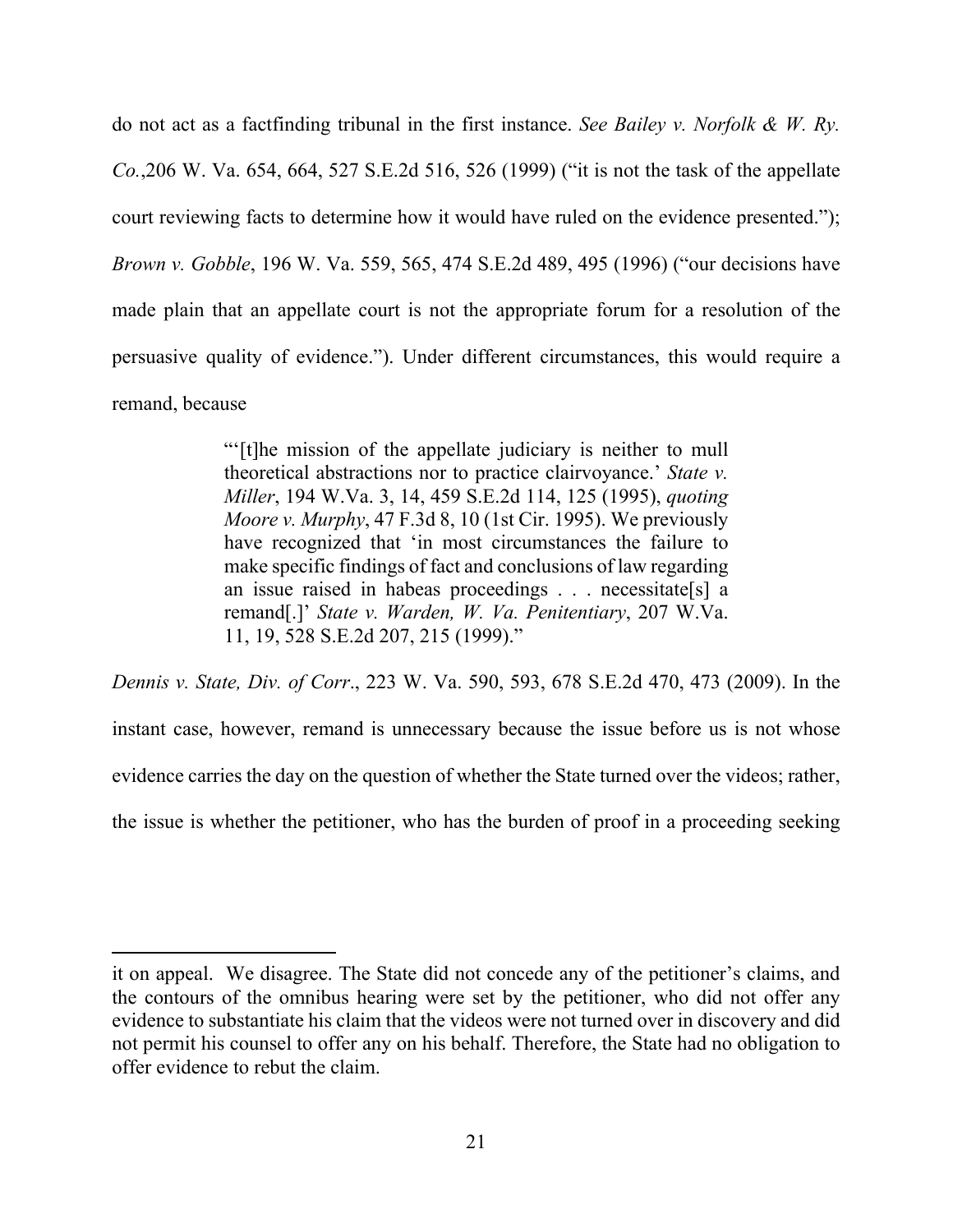habeas corpus relief,<sup>[20](#page-30-0)</sup> has presented *any* evidence that the State withheld the videos. We conclude that he has not. Inasmuch as suppression of evidence is the sine qua non of a *Brady*/*Hatfield* claim, the petitioner's failure to prove that the videos were withheld is fatal to his allegation that the State violated its constitutional duty to turn over exculpatory evidence.

 We take this opportunity to note that with respect to this issue, as well as numerous other issues discussed *infra*, we have found that the petitioner's claims fail for lack of evidentiary support. No witnesses were called to testify at the omnibus hearing, no affidavits were produced, and no documentary evidence was entered into the record.<sup>[21](#page-30-1)</sup> Under the unique facts and circumstances presented here, this failure to prove the petitioner's claims is entirely attributable to the acts and omissions of the petitioner, not any acts or omissions of his habeas counsel. Any constraints on the omnibus hearing were the result of the petitioner's dogged insistence on doing things his way; the record is replete

<span id="page-30-0"></span> $20$  "A habeas corpus proceeding is civil in nature wherein the petitioner bears the burden of proof by a preponderance of the evidence. *See Sharon V.W. v. George B. W.,* 203 W.Va. 300, 303, 507 S.E.2d 401, 404 (1998)." *Justice v. Ballard*, No. 11-0321, 2011 WL 8199945, at \*4 (W. Va. Nov. 15, 2011) (memorandum decision).

<span id="page-30-1"></span> $21$  Indeed, the video interviews at issue were not introduced into evidence at the omnibus hearing and were not contained in the court files of either the habeas case or the underlying case. On appellate review, this Court reviews the judgment of the circuit court to determine whether the court's factual findings and legal conclusions were supported by the evidence *before that court*. For that reason, "[a]nything not filed with the lower tribunal shall not be included in the record on appeal unless the Court grants a motion for leave to supplement the record on appeal for good cause shown." W. Va. R. Crim. P. 6)c). Thus, the issue of whether the videos were material under the *Youngblood* test would also fail for lack of evidentiary support.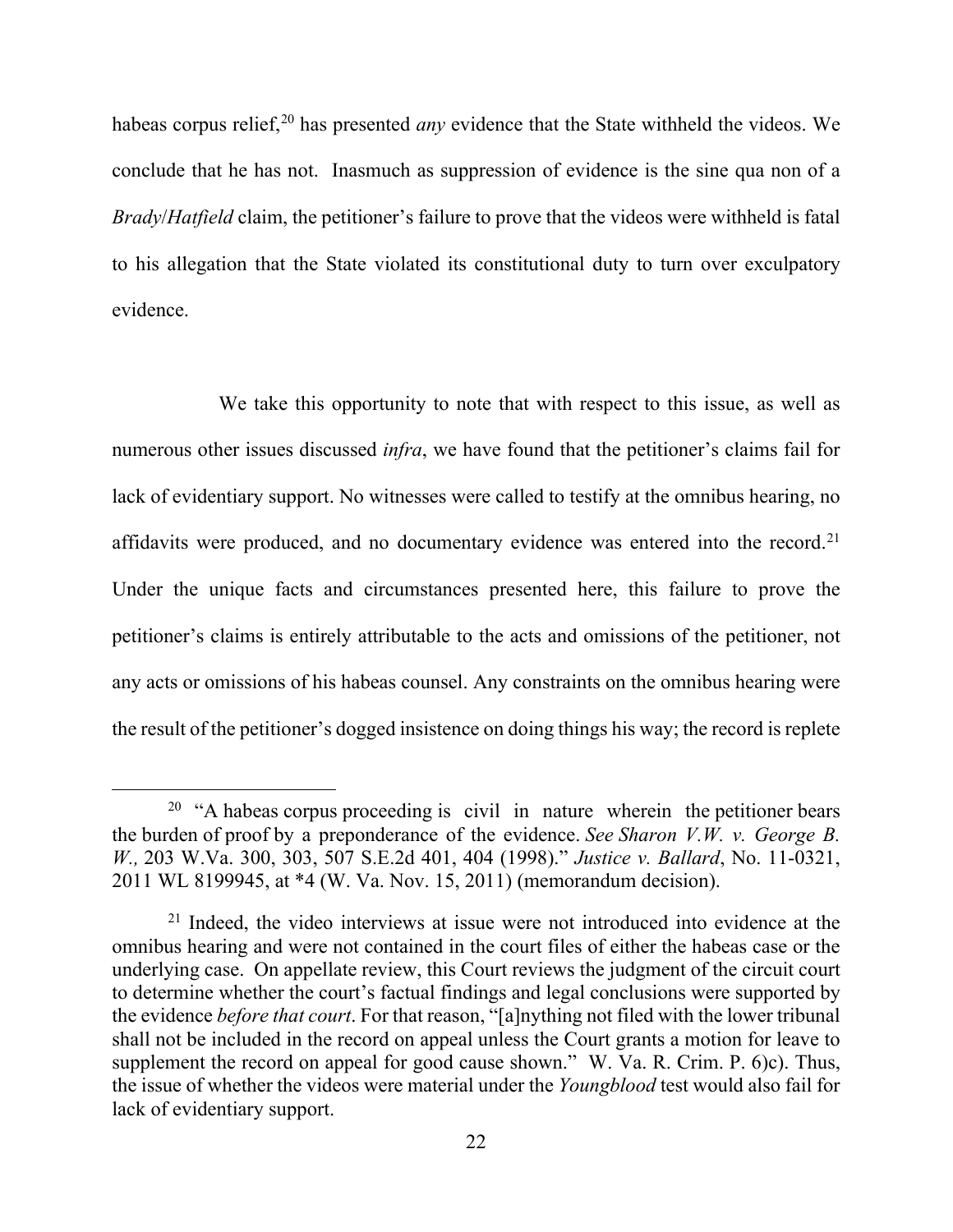with pleadings, letters, and statements in which the petitioner made it clear that he did not want to be represented by counsel (his ninth), would not speak to him, would not cooperate with him in any way, and would not authorize him to do or say anything on the petitioner's behalf. The result was that counsel was completely hamstrung in his ability to even argue, let alone prove, the issues set forth in the amended petition for writ of habeas corpus. Additionally, the petitioner was clearly informed, and was thus on notice, that although no other issues would be deemed to have been waived by virtue of their omission from the amended petition, it would be up to the petitioner to argue and prove them at the omnibus hearing. The upshot was that counsel was unable to do anything at the hearing, while the petitioner spent the majority of his time complaining about the State's waiver argument, notwithstanding the circuit court's attempts to assure him that he had already prevailed on the waiver issue.<sup>[22](#page-31-0)</sup>

### **Newly Discovered Evidence**

 In 2014, approximately one year after the petitioner's conviction on charges of sexually assaulting A.A., Juanita W.'s second husband, Paul W., stepfather to the petitioner's children, was arrested, indicted, and convicted for the sexual abuse of one of the stepchildren.<sup>[23](#page-31-1)</sup> The petitioner claims that this is newly discovered evidence which, if

<span id="page-31-1"></span><span id="page-31-0"></span> $22$  The petitioner, having refused to take no as an answer with respect to his demand for copies of the J.A. and C.A. videos, now refuses to take yes for an answer with respect to waiver.

<sup>&</sup>lt;sup>23</sup> Although the record is not clear, it appears that the victim was either C.A. or C.W.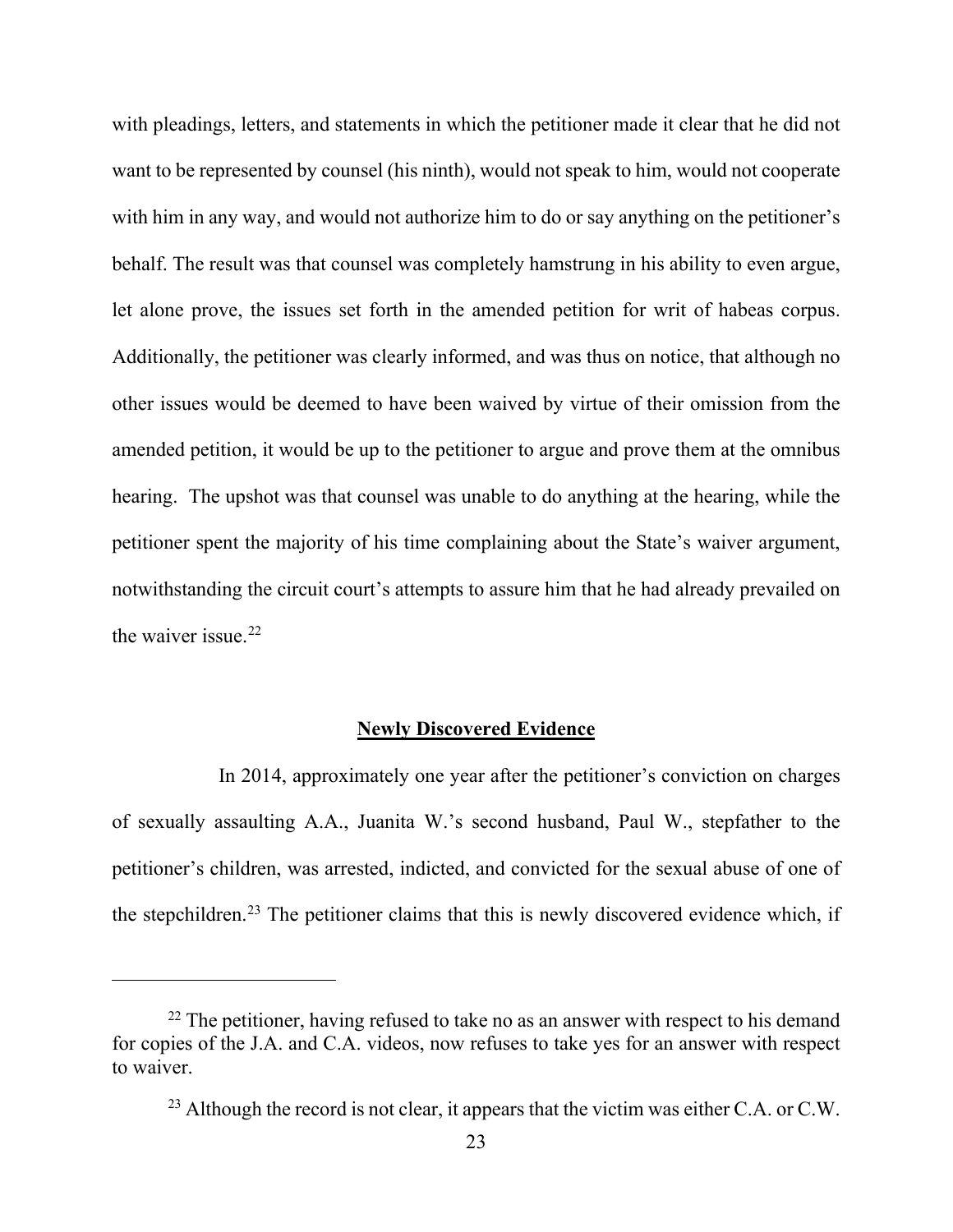presented to a jury, would lead the jury to "fairly infer that the stepfather, rather than Petitioner, abused A.A[,]" since there was evidence at trial that Paul W. had lived with Juanita W. and the children off and on during the relevant time period, 2003-2004. The petitioner further claims that the evidence would have shown "a continuing motive for the mother and stepfather to coach the children to lie and for A.A., even as an adult, to falsely accuse petitioner." We agree with the circuit court that the petitioner's presentation fell far short of the legal standard set by this Court:

> ""A new trial will not be granted on the ground of newly-discovered evidence unless the case comes within the following rules: (1) The evidence must appear to have been discovered since the trial, and, from the affidavit of the new witness, what such evidence will be, or its absence satisfactorily explained. (2) It must appear from facts stated in his [or her] affidavit that [the defendant] was diligent in ascertaining and securing [the] evidence, and that the new evidence is such that due diligence would not have secured it before the verdict. (3) Such evidence must be new and material, and not merely cumulative; and cumulative evidence is additional evidence of the same kind to the same point. (4) The evidence must be such as ought to produce an opposite result at a second trial on the merits. (5) And the new trial will generally be refused when the sole object of the new evidence is to discredit or impeach a witness on the opposite side. Syl. pt. 1,*Halstead v. Horton,* 38 W.Va. 727, 18 S.E. 953 (1894)." Syllabus, *State v. Frazier,* 162 W.Va. 935, 253 S.E.2d 534 (1979).' Syllabus point 3, *In re Renewed Investigation of State Police Crime Laboratory, Serology Division,* 219 W.Va. 408, 633 S.E.2d 762 (2006)."

Syl. Pt. 4, *State ex rel. Smith v. McBride*, 224 W. Va. 196, 681 S.E.2d 81 (2009).

We need not consider the first three prongs of the test, because the petitioner

has failed to establish the fourth, and most critical, prong: that the evidence in question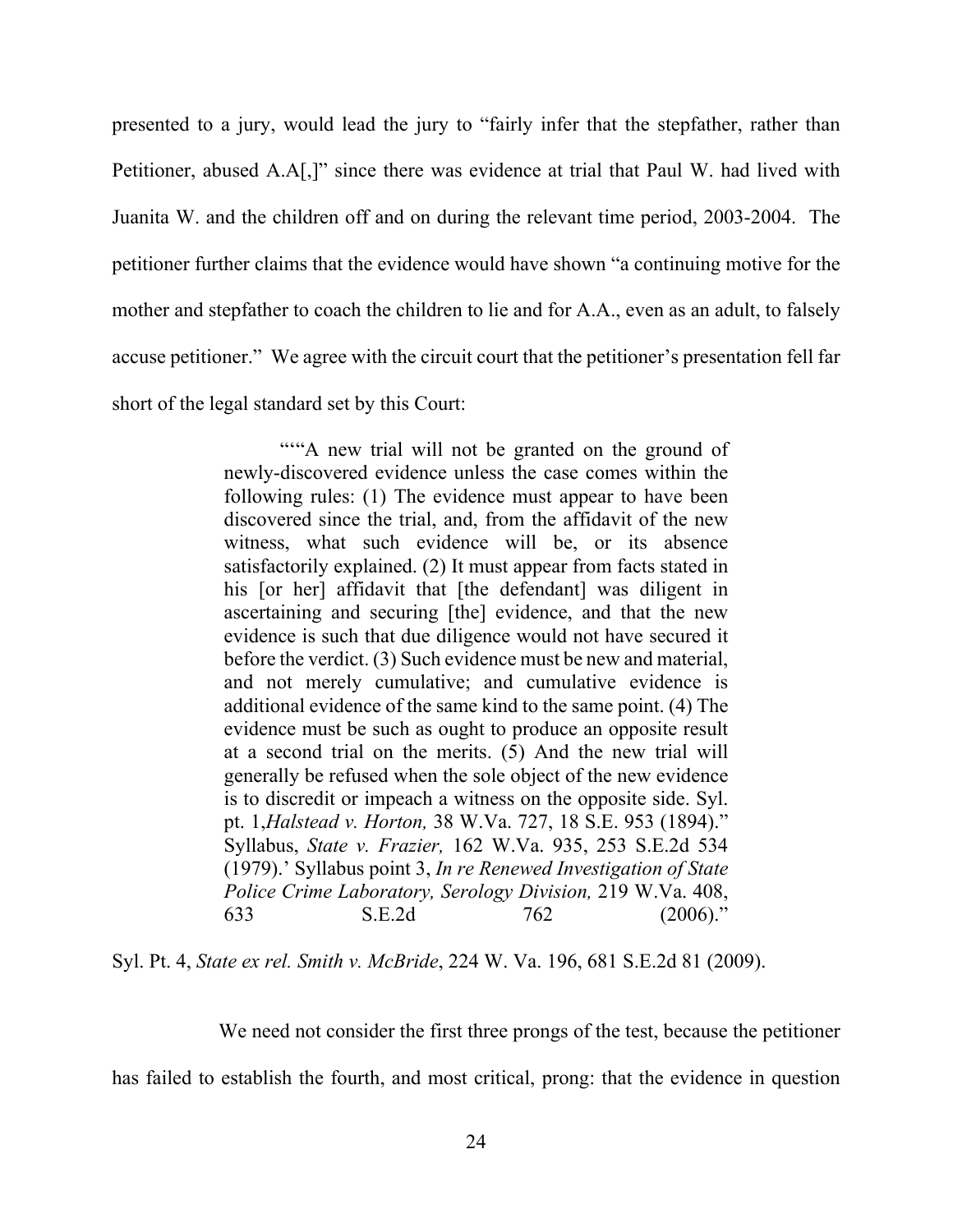ought to produce an opposite result at a second trial on the merits. The evidence falls far short of the mark, in that the time frame of Paul W.'s abuse of a child is a decade removed from the time frame of the petitioner's abuse of A.A. Further, A.A. has never accused Paul W. of abusing her, and inasmuch as she was a young teenager in 2003 – 2004 and a young adult in 2013, there is no issue of misidentification which might have been the case if she were a small child. In this regard, although A.A. recanted her allegations against her father in 2004, the recantation was not based on misidentification of the perpetrator, but rather on A.A.'s reluctance to face him at trial. Additionally, although the petitioner states that the charges against Paul W. demonstrate that "another sexual offender was living in the house with his children," there is no evidence that Paul W. was living with the family at the time the petitioner committed his crimes against A.A. Indeed, the evidence at trial was to the contrary; it appears that Paul W. began living with Juanita W. and the children after the petitioner was jailed on the charges brought against him in August, 2003.

 Finally, and fundamentally, an allegation of newly discovered evidence requires just that: evidence. At the omnibus hearing, the petitioner offered no witnesses, documents, or other evidence of any kind to support his claim  $-$  we have only his allegations, which are insufficient as a matter of law to support habeas corpus relief. *See Justice*, 2011 WL 8199945, at \*21 ("Mere allegation without more is insufficient for relief in habeas corpus."); Syl. Pt. 1, in part, *State ex rel. Scott v. Boles*, 150 W. Va. 453, 453, 147 S.E.2d 486, 487 (1966) ("Under the statute of this state dealing with habeas corpus proceedings . . . [a] petitioner has the burden of proving by a preponderance of the evidence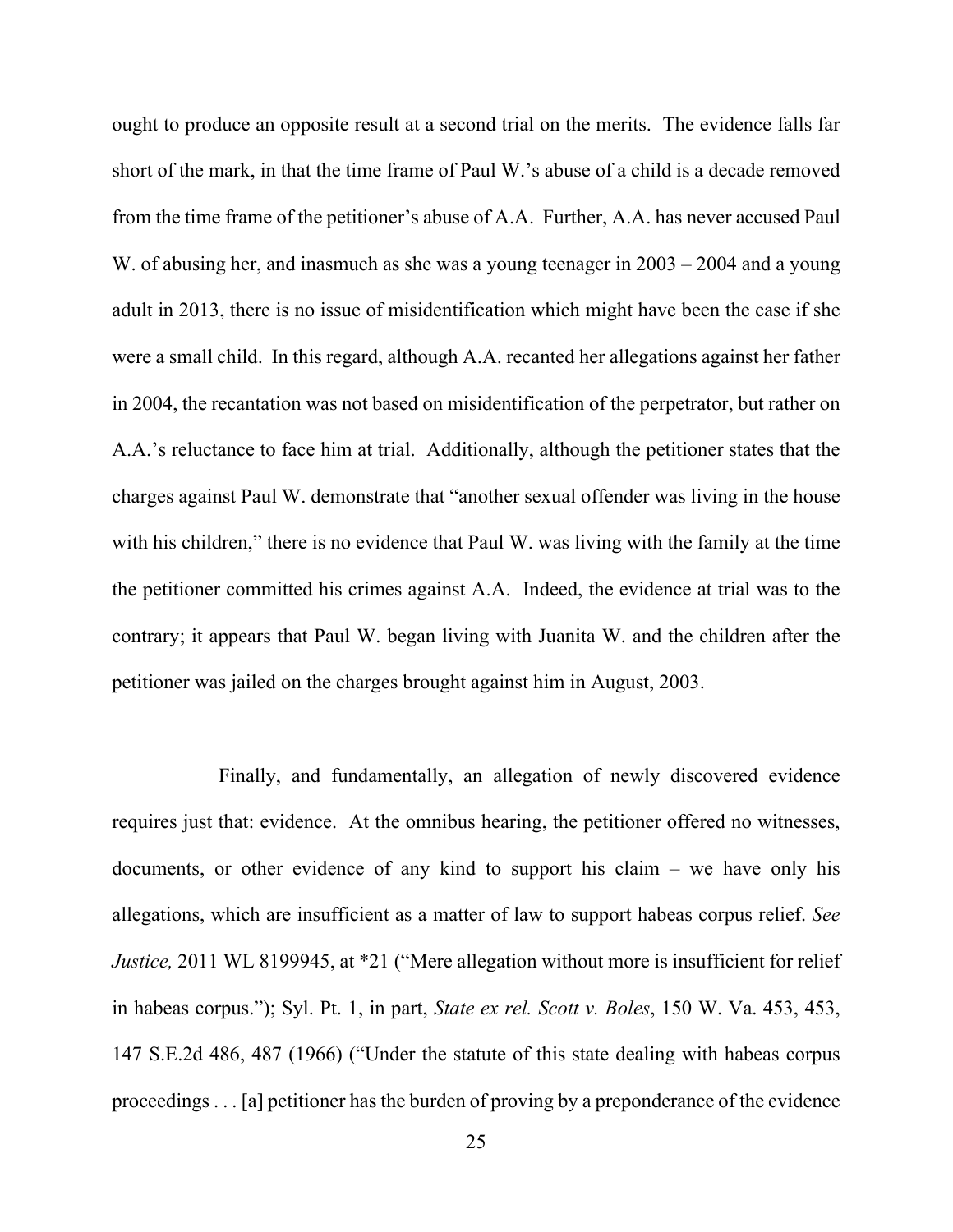the allegations contained in his petition or affidavit which would warrant his release.") Although the circuit court could take judicial notice of the 2014 proceedings against Paul W., which involved only C.A. or C.W., that was insufficient as a matter of law for the court to take the quantum leap that (a) this evidence would be admissible at a retrial of the petitioner, which involved only  $A.A.^{24}$  $A.A.^{24}$  $A.A.^{24}$  and (b) even if it were, it would lead a jury to conclude it was Paul W., rather than the petitioner, who had sexually abused A.A. a decade earlier. With respect to admissibility, it is questionable at best, and highly unlikely under our precedents, whether a trial court would consider the evidence to be "a legitimate defense, rather than a defense of distraction." *State v. Varlas*, 237 W. Va. 399, 409, 787 S.E.2d 670, 680 (2016 (Benjamin, J., concurring in part and dissenting in part); *see generally State ex rel. Harvey v. Yoder*, 239 W. Va. 781, 806 S.E.2d 437 (2017) (discussing admission of evidence that underage sexual abuse victim had been victimized by another perpetrator). Under the facts and circumstances of this case, where A.A. has consistently named the petitioner as her abuser, and where her testimony was believed by the jury while the petitioner's was not, nothing more than rank speculation supports the petitioner's claim that admission of the evidence would be likely to produce an acquittal.

 Perhaps sensing the weakness of his argument on this point, the petitioner argues that the evidence would simultaneously impeach A.A.'s testimony by

<span id="page-34-0"></span><sup>&</sup>lt;sup>24</sup> Although the case initially involved S.A. and J.A. as well, the four counts of the indictment involving the former were dismissed and the jury acquitted the petitioner on the four counts involving the latter.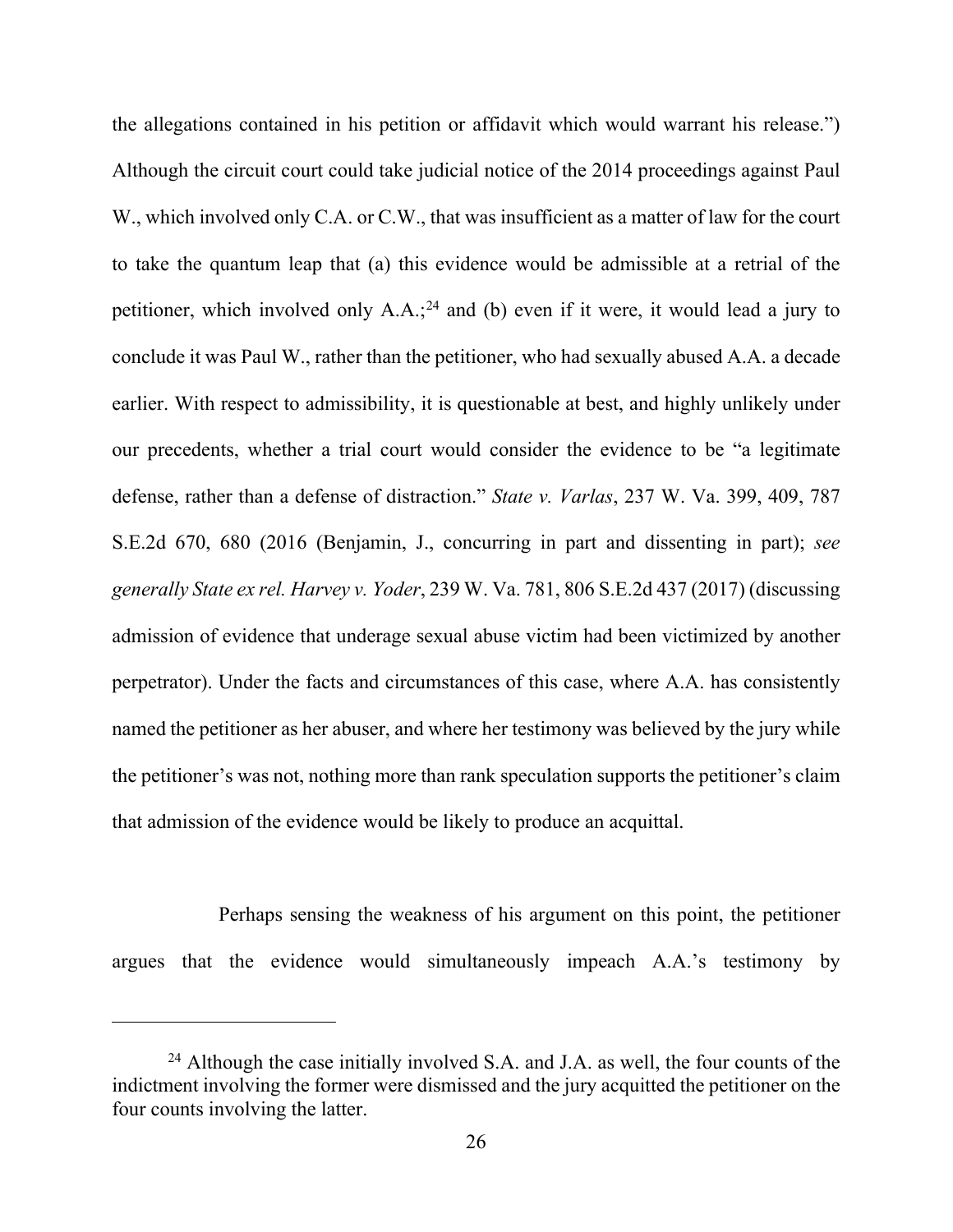demonstrating her motive to lie –presumably to protect her stepfather and please her mother ‒ and support the petitioner's testimony by bolstering his claim that Paul W. had a motive to coerce and coach A.A. to lie about the petitioner. As to the first portion of this argument, we reiterate that a "new trial will generally be refused when the sole object of the new evidence is to discredit or impeach a witness on the opposite side." *Smith*, 224 W. Va. at 197, 681 S.E.2d at 82-83, Syl. Pt. 4, in part (citation omitted). As to the second portion of the argument, we find that it fails for two reasons. First, it fails for lack of evidentiary support; as set forth *supra*, the petitioner failed to produce the videos which are the basis for his claim that his children were coached. Second, it fails for lack of relevance; the petitioner admits that even if the videos had been produced, they show J.A. and C.A. claiming to have been coached, not A.A.

#### **Speedy Trial**

The petitioner claims that he was denied his constitutional right to a speedy trial, as guaranteed by Amendment VI of the United States Constitution and article III, section 14 of the West Virginia Constitution. It is well established that in West Virginia, "'[i]t is the three-term rule, W. Va. Code, 62-3-21, which constitutes the legislative pronouncement of our speedy trial standard under Article III, Section 14 of the West Virginia Constitution.' Syllabus point 1, *Good v. Handlan*, 176 W. Va. 145, 342 S.E.2d 111 (1986)." Syl. Pt. 2, *State ex rel. Porter v. Farrell*, 245 W. Va. 272, 858 S.E.2d 897 (2021).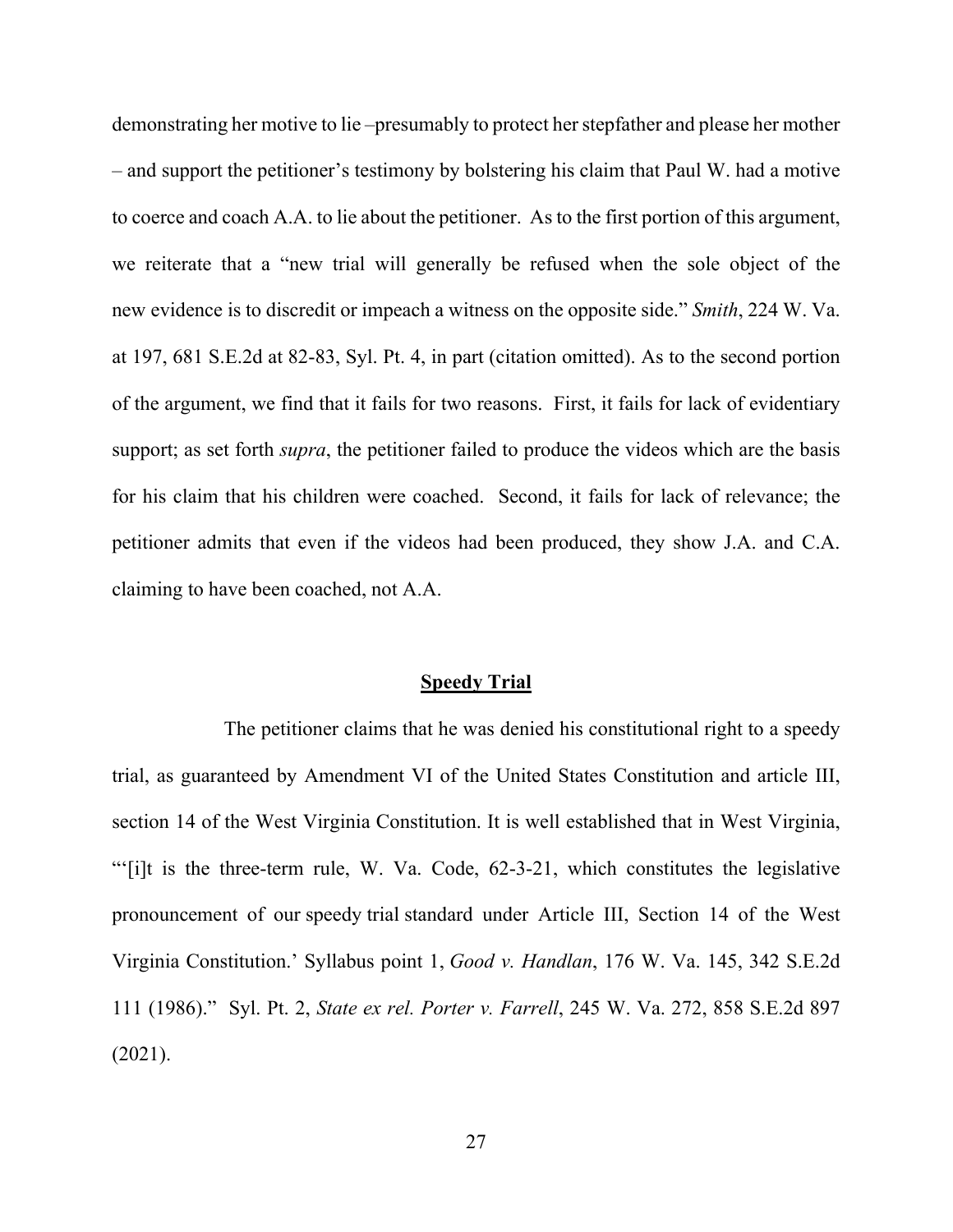The factual basis for the petitioner's speedy trial claim is his allegation that the offenses charged in the 2004 indictment were the same offenses charged in the 2013 indictment, notwithstanding the different time frames set forth in the indictments. Building upon this factual premise, the petitioner then implicitly argues that once an indictment is dismissed without prejudice, any subsequent indictment on the same or similar charges must be filed, and trial must be held, within three terms after the filing of the original indictment. In making this argument, the petitioner points to no authority to support such an extension of the speedy trial doctrine, and our research has disclosed none.

In regard to any speedy trial claim, we note that in Harrison County, the terms of court begin on the first Monday of January, May, and September. *See* Rule 2.15 of the West Virginia Trial Court Rules. In the 2004 proceeding, the petitioner was indicted on February 1, 2004, and the indictment was dismissed without prejudice on April 28, 2004, all within one term of court. The term in which an individual was indicted is not even included in the three-term calculus. See State ex rel. Porter v. Farrell, 245 W. Va. 272, 858 S.E.2d 897, 901 (2021). Therefore, no speedy trial issue ever arose in the petitioner's 2004 case, and his attempt to recast a claim of pre-indictment delay, *see infra*, as a speedy trial claim, fails.

### **Access to Counsel**

 The petitioner claims that the trial court "forced Petitioner to trial with a lawyer whom he did not trust and could not work with[,] under what is deemed an "explicit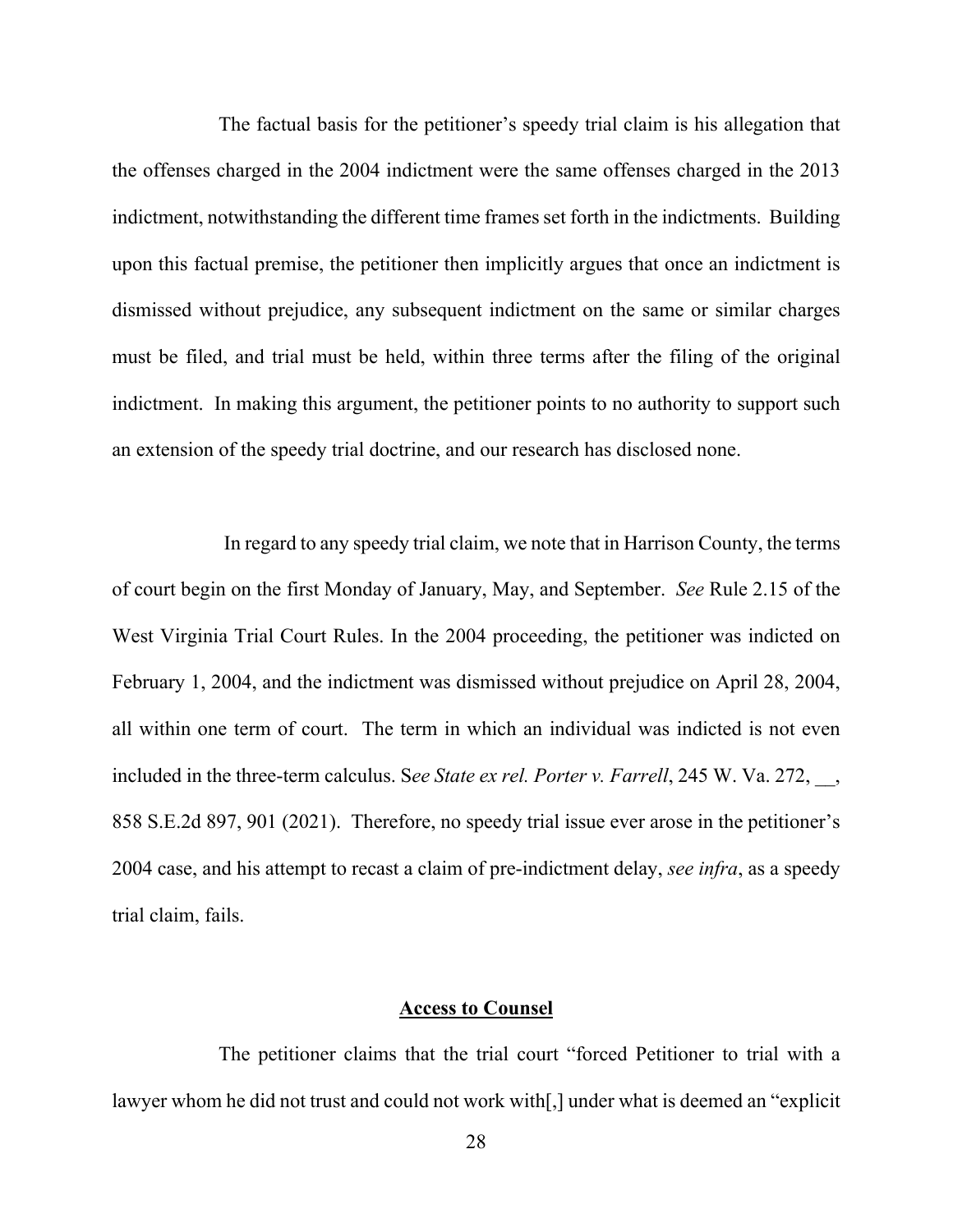threat" that if trial counsel were discharged, the petitioner would have to represent himself. This assignment of error requires little discussion. As the circuit court noted in its comprehensive opinion, the petitioner had multiple attorneys at the trial court level and at least five attorneys at the habeas level, all of whom were discharged and replaced at the petitioner's insistence that he could not trust or work with *any* of them. Further, the petitioner's trial counsel, characterized by the court as "a seasoned lawyer with criminal law experience," had been appointed to replace yet another lawyer with whom the petitioner was dissatisfied; he was neither the first nor the last in a long line of attorneys appointed by the court in a futile attempt to placate the petitioner, no matter how unreasonable his demands. Finally, our review of the trial transcript satisfies us that counsel presented the best defense possible in a difficult case, with a difficult client, securing dismissal of four counts of the indictment at the close of the State's evidence and not guilty verdicts on four other counts. Nothing in the record leads this Court to even question "whether a reasonable lawyer would have acted, under the circumstances, as defense counsel acted in the case at issue', $]^{25}$  $]^{25}$  $]^{25}$  as counsel's performance so clearly meets the established standard set forth in *Miller*[26](#page-37-1) and its progeny.

<sup>25</sup> Syl. Pt. 6, in part, *State v. Miller*, 194 W. Va. 3, 459 S.E.2d 114 (1995).

<span id="page-37-1"></span><span id="page-37-0"></span><sup>26</sup> *Id*. at 6, 459 S.E.2d at 117 (adopting standard established in *Strickland v. Washington*, 466 U.S. 668 (1984).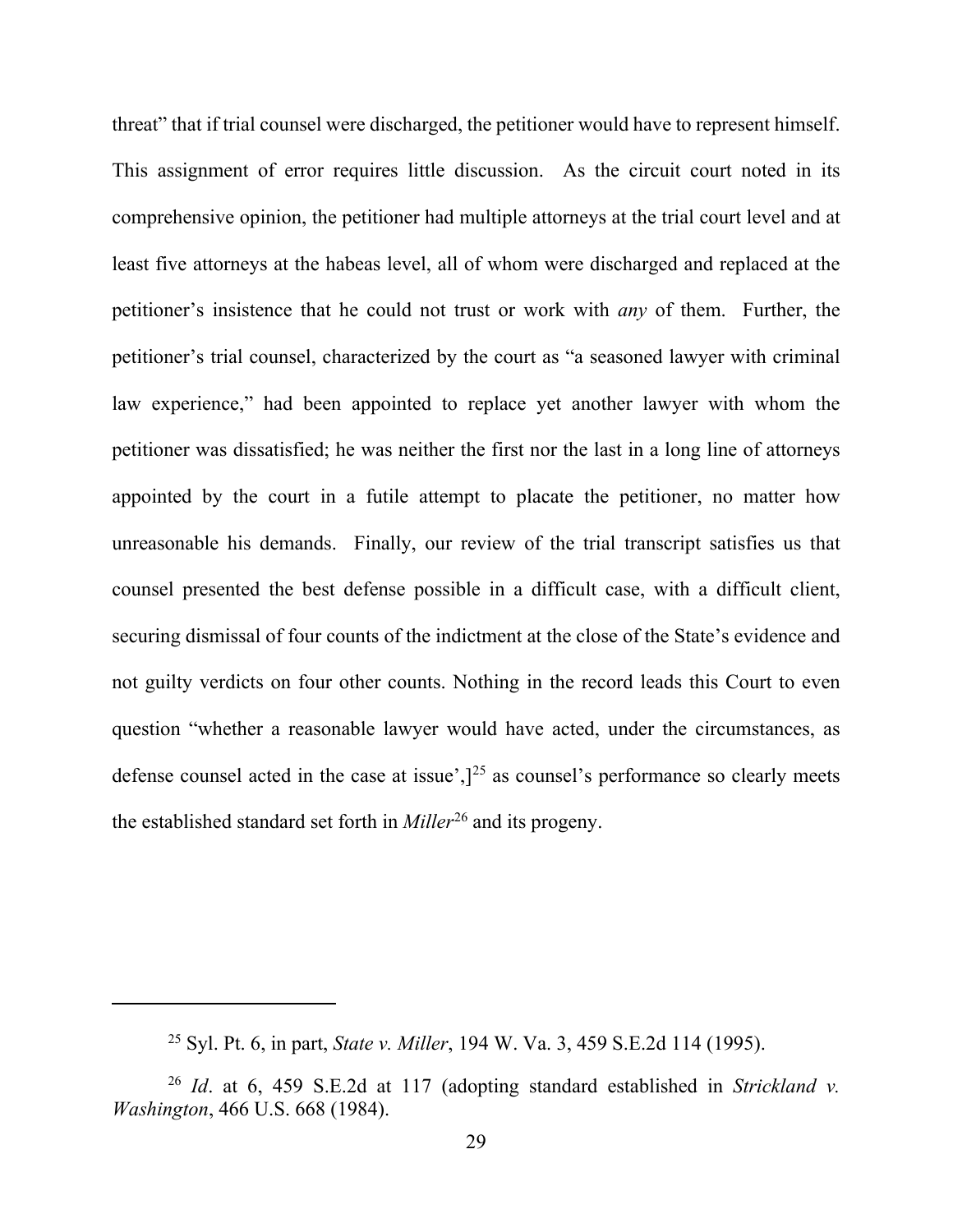# **Knowing Use of Perjured Testimony**

 The petitioner claims that A.A. and the investigating officers all committed perjury at trial, as evidenced by "a troubling number of material inconsistencies between police reports, sworn testimony, and objectively ascertainable reality." The petitioner presents no specific instances of alleged perjury, alluding vaguely to "inconsistencies . . . too numerous and stark to be unintentional." In contrast, during the course of the underlying habeas proceedings the petitioner submitted hundreds of pages of allegations – a dense hodgepodge which, in toto, boils down to credibility issues which were resolved against the petitioner by the jury.<sup>[27](#page-38-0)</sup> The jury heard evidence that A.A. had previously recanted sexual abuse allegations, leading to the dismissal of prior charges against the petitioner, but nonetheless credited her testimony. In this regard, we have held that "'[a] conviction for any sexual offense may be obtained on the uncorroborated testimony of the victim, unless such testimony is inherently incredible, the credibility is a question for the jury.' Syl. pt. 5, *State v. Beck*, 167 W.Va. 830, 286 S.E.2d 234 (1981)." Syl. Pt. 1, *State v. Haid*, 228 W. Va. 510, 721 S.E.2d 529 (2011).

# This Court has held that

[i]n order to obtain a new trial on a claim that the prosecutor presented false testimony at trial, a defendant must demonstrate that (1) the prosecutor presented false testimony, (2) the prosecutor knew or should have known the testimony

<span id="page-38-0"></span> $^{27}$  It will be recalled that the jury acquitted the petitioner on all four counts involving his son J.A., which indicates that the jury carefully considered the evidence and did not simply "pick a side."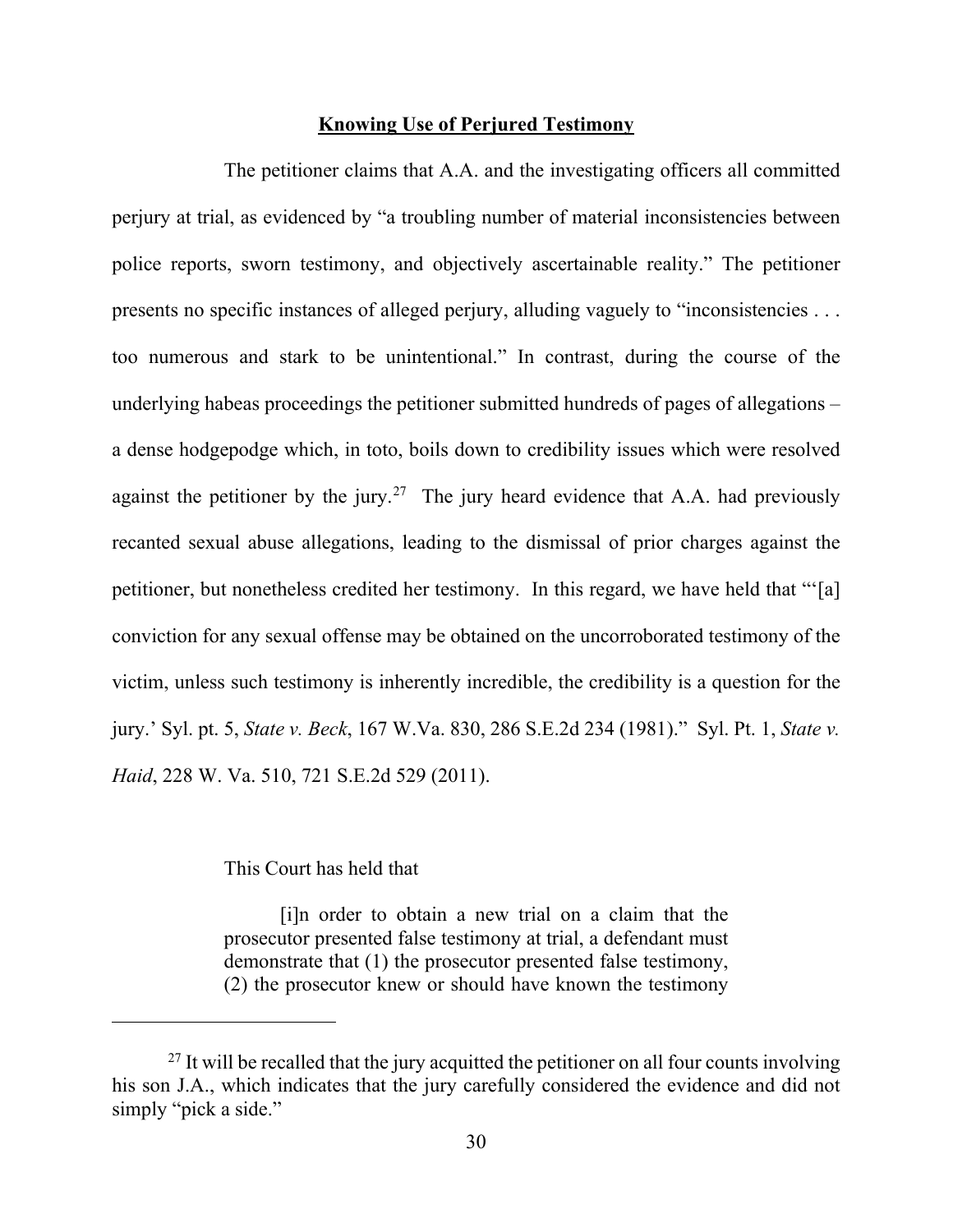was false, and (3) the false testimony had a material effect on the jury verdict.

Syl. Pt. 2, *State ex rel. Franklin v. McBride*, 226 W. Va. 375, 701 S.E.2d 97 (2009). Here, where the petitioner has failed to demonstrate that any witness gave false testimony, let alone that the prosecutor presented such testimony knowing it to be false, the petitioner's claim fails.

### **Falsified Transcripts**

 The petitioner contends that at both the preliminary hearing and the trial, the court reporter omitted and/or materially altered testimony from the transcripts of those proceedings. In his pro se petition and in some of his lengthy letters and pro se pleadings filed with the court, he claimed that he and his brother remember testimony that differs from that which appears in the transcripts.

 In its final order in this habeas case, the circuit court held that the petitioner had not provided any evidence to support this claim. We agree. The petitioner's claim that he remembers certain testimony differently from that which was transcribed is insufficient as a matter of law to establish that the court reporter falsified any transcripts. The petitioner did not produce any tapes of the testimony in question for comparison with the transcripts prepared by the court reporter. Further, the petitioner called neither the witnesses whose testimony was alleged to have been altered nor the court reporter to give evidence on this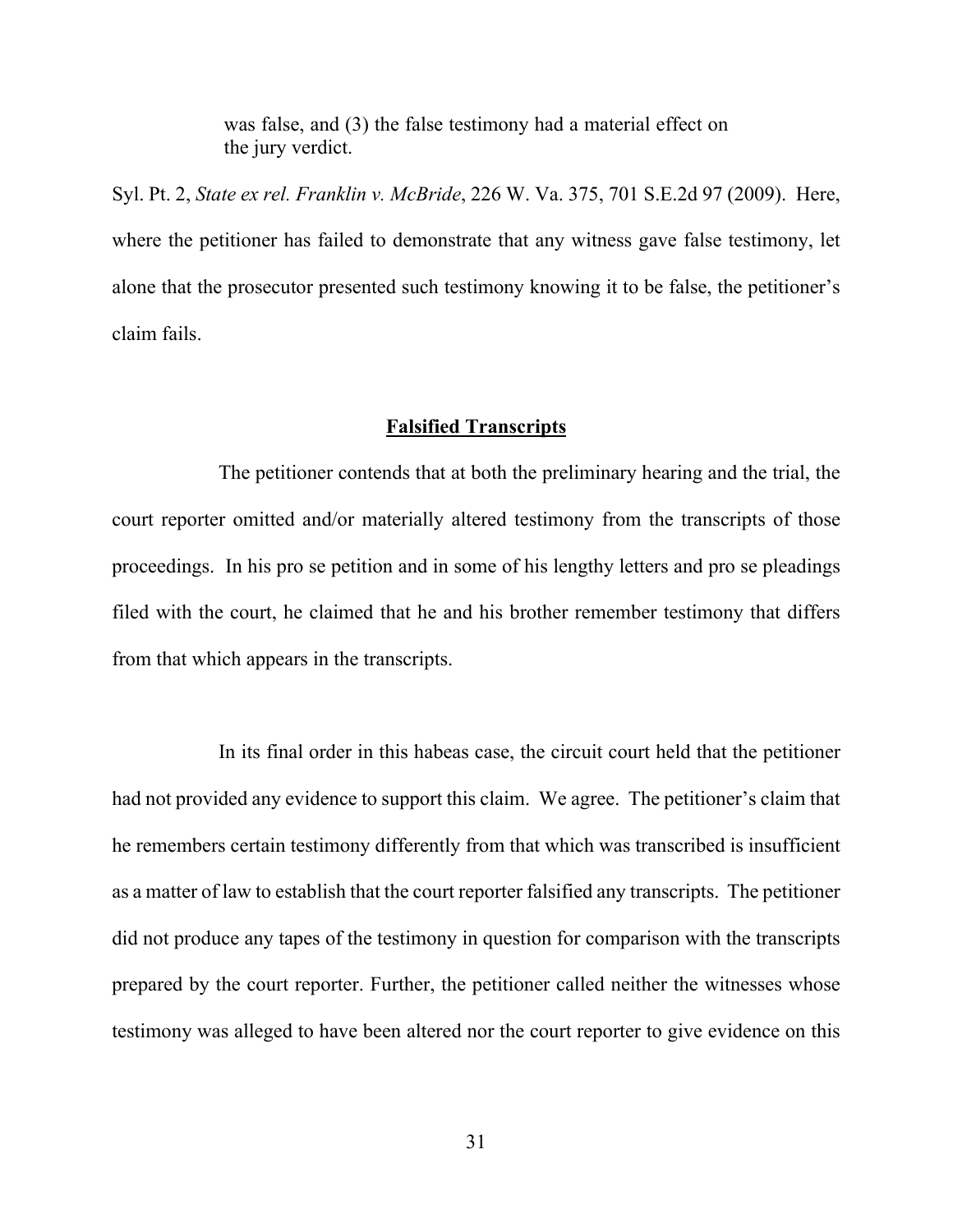point; indeed, he did not even call his brother. We conclude that this allegation is without merit.

#### **Ineffective Assistance of Counsel**

 It is well established in this Court's jurisprudence that "[c]laims of ineffective assistance of counsel are governed by the two-prong test established in *Strickland v. Washington,* 466 U.S. 668, 104 S.Ct. 2052, 80 L.Ed.2d 674 (1984), and subsequently adopted by this Court in *State v. Miller,* 194 W.Va. 3, 459 S.E.2d 114 (1995)." *State ex rel. Vernatter v. Warden*, 207 W. Va. 11, 17, 528 S.E.2d 207, 213 (1999). In its most basic formulation, that test asks whether "(1) [c]ounsel's performance was deficient under an objective standard of reasonableness; and (2) there is a reasonable probability that, but for counsel's unprofessional errors, the result of the proceedings would have been different." *Id*. (citing *Miller*, 104 W. Va. at 6, 459 S.E.2d at 117, Syl. Pt. 5, in part). This is a rigorous test, and "[f]ailure to meet the burden of proof imposed by either part of the *Strickland/Miller* test is fatal to a habeas petitioner's claim." *State ex rel. Daniel v. Legursky,* 195 W.Va. 314, 321, 465 S.E.2d 416, 423 (1995); *see also Meadows v. Mutter*, 243 W. Va. 211, 220, 842 S.E.2d 764, 773 (2020). Further,

> "the cases in which a defendant may prevail on the ground of ineffective assistance of counsel are few and far between one another. This result is no accident, but instead flows from deliberate policy decisions this Court and the United States Supreme Court have made mandating that '[j]udicial scrutiny of counsel's performance must be highly deferential' and prohibiting '[i]ntensive scrutiny of counsel and rigid requirements for acceptable assistance[.]' *Strickland,* 466 U.S. at 689-90, 104 S.Ct. at 2065-66, 80 L.Ed.2d at 694-95. In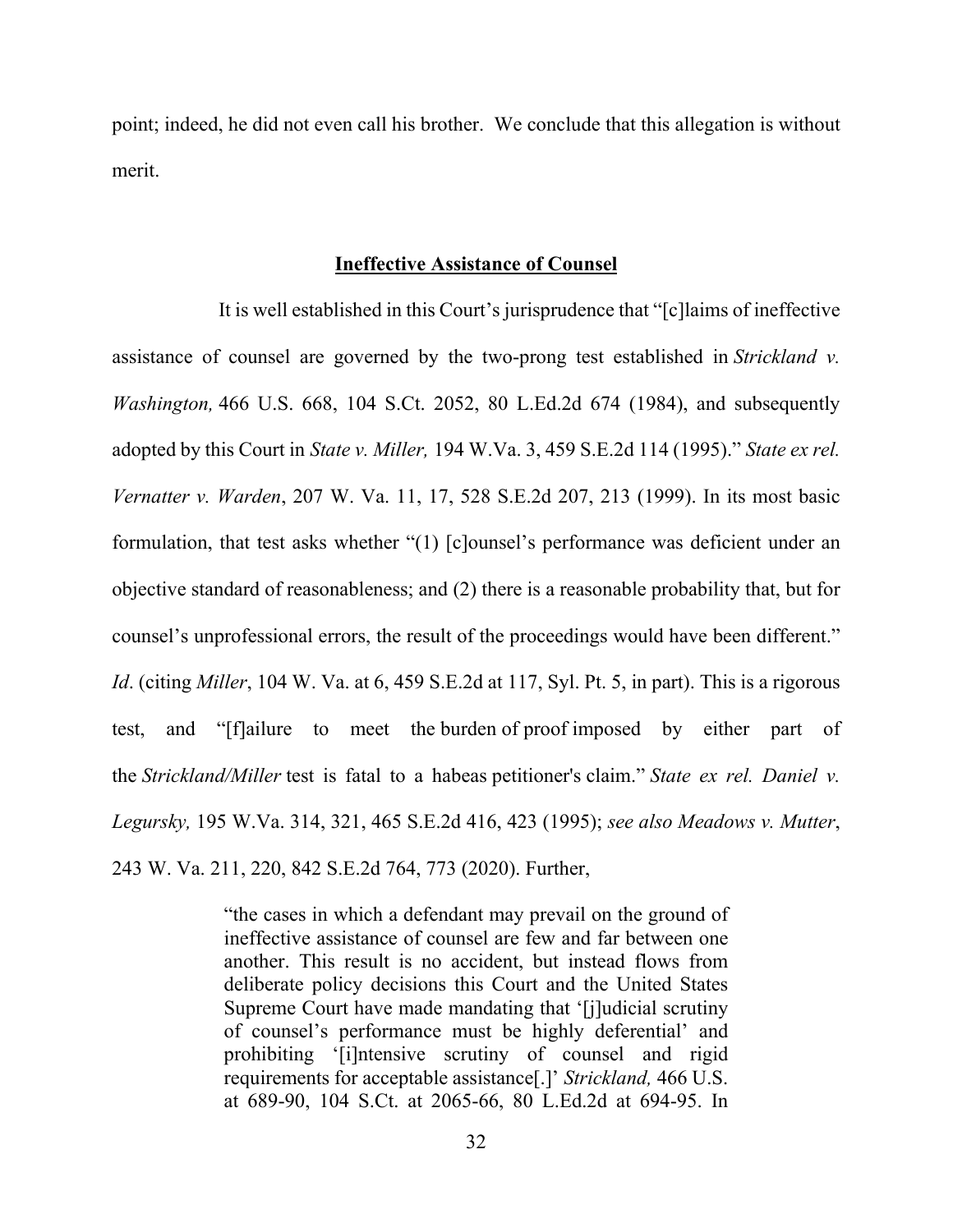other words, *we always should presume strongly that counsel's performance was reasonable and adequate.* A defendant seeking to rebut this strong presumption of effectiveness bears a difficult burden because constitutionally acceptable performance is not defined narrowly and encompasses a 'wide range.' [*Miller*], 194 W.Va. at 16, 459 S.E.2d at 127 (emphasis added)."

*Tex S. v. Pszczolkowski*, 236 W. Va. 245, 255-56, 778 S.E.2d 694, 704-05 (2015). With these principles and guidelines in mind, we turn to the petitioner's allegations.

In his brief, the petitioner claims that "[trial] counsel made numerous strategic errors, failed to call needed witnesses, did not conduct a reasonable investigation, failed to adequately cross examine state's witnesses, provided ineffective assistance regarding plea bargaining, and generally made choices contrary to Petitioner's wishes." He provides no further specifics from which this Court could ascertain exactly what acts or omissions are alleged to have been such that "no reasonably qualified defense attorney would have so acted in the defense of an accused." *State v. Meadows*, 231 W. Va. 10, 24, 743 S.E.2d 318, 332 (2013) (citing Syl. Pt. 21, *State v. Thomas,* 157 W.Va. 640, 203 S.E.2d 445 (1974)). Further, and significantly, at the omnibus hearing the petitioner offered no evidence whatsoever on this (or any other) issue, relying wholly on his oral argument<sup>28</sup> which could most kindly be described as discursive and in fact was largely

<span id="page-41-0"></span> $28$  Although the petitioner was sworn at the outset of the omnibus hearing, his lengthy statement was not subject to cross-examination and thus did not constitute evidence sufficient to carry the petitioner's burden of proof.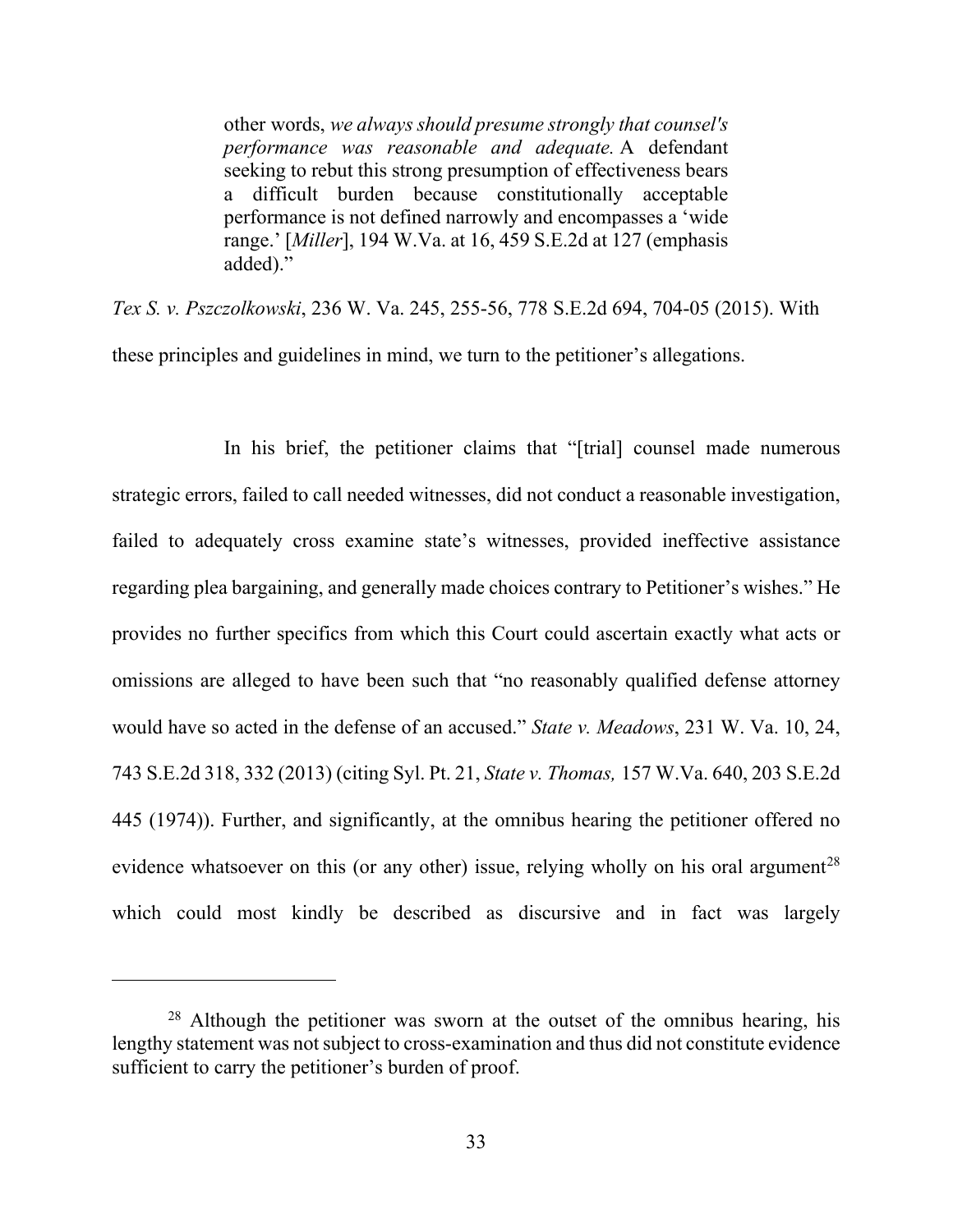incomprehensible.[29](#page-42-0) Thus, the circuit court was left to determine whether ineffective assistance of counsel was apparent on the face of the trial transcript, without the benefit of testimony from "'the most significant witness, the trial attorney,' in order to give that individual 'the opportunity to explain the motive and reason behind his or her trial behavior.'" *Tex S*., 236 W. Va. at 253-54, 778 S.E.2d at 702-03 (citing *Miller,* 194 W.Va. at 15, 459 S.E.2d at 126);[30](#page-42-1) *see also Painter v. Ballard*, No. 15-0540, 2016 WL 3349168, at \*3 (W. Va. June 15, 2016) (memorandum decision) (explaining "that an attorney's strategy is rarely obvious from the trial or appellate record[,]" and that in the absence of

<span id="page-42-0"></span> $29$  Although the petitioner does not clearly articulate this point in his brief, it is obvious that both at the omnibus hearing and now on appeal, his position is that ineffective assistance of trial counsel is apparent on the face of the record in the underlying case. *See* W. Va. Code § 53-4A-3(a), which provides in part that "the petition, affidavits, exhibits, records and other documentary evidence attached thereto, *or the record in the proceedings which resulted in the conviction and sentence*," may be considered by the circuit court in determining whether a petitioner is entitled to relief in habeas corpus. (Emphasis added). As noted *supra*, the record in the underlying case contained hundreds of pages of written submissions from the petitioner, acting pro se, which the petitioner obviously believes to have evidentiary value. We have examined these submissions, as well as the hundreds of pages of additional written submissions contained in the habeas record, all of which were made a part of the voluminous appendix record. We took this action notwithstanding our continued admonition to the bar that "'[j]udges are not like pigs, hunting for truffles buried in briefs [,]' *State Department of Health v. Robert Morris N.,* 195 W.Va. 759, 765, 466 S.E.2d 827, 833 (1995), and the same observation may be made with respect to appendix records." *Multiplex, Inc. v. Town of Clay*, 231 W. Va. 728, 731 n.1, 749 S.E.2d 621, 624 n.1 (2013). As set forth in the text *supra*, these submissions are largely incomprehensible and, although there are vague references to witnesses who could testify to some of the allegations, none of these witnesses ever gave evidence at trial or in the habeas proceedings. Nothing contained in the submissions provides evidentiary support for any of the petitioner's claims.

<span id="page-42-1"></span><sup>&</sup>lt;sup>30</sup> We explained in *Tex S*, that "[i]t is the need for the trial attorney's testimony that generally precludes this Court from reviewing any ineffective assistance of counsel claim on direct appeal." 236 W. Va. at 254, 778 S.E.2d at 703.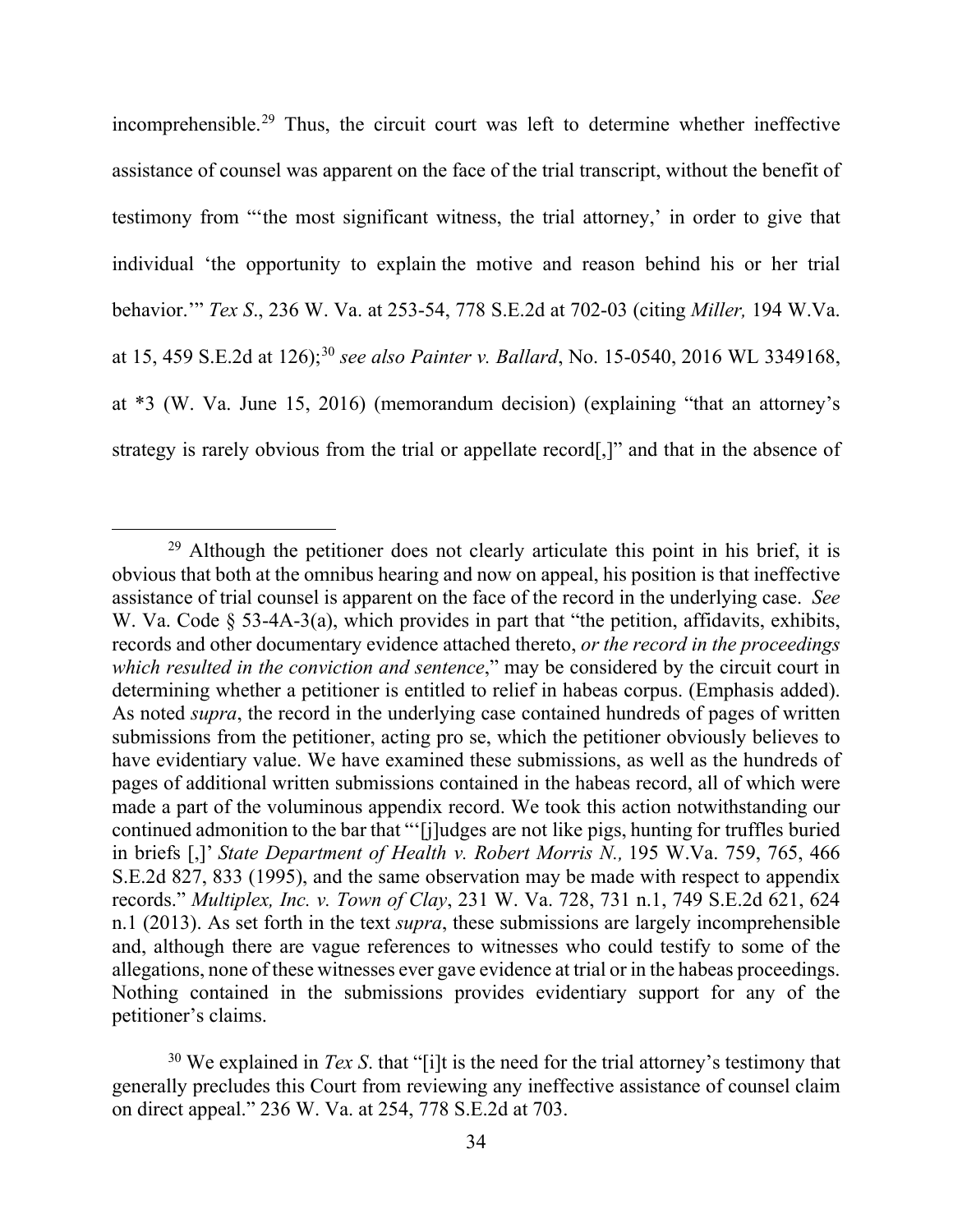the attorney's testimony, "conclusions drawn regarding strategy are nothing more than mere speculation.").

Following a comprehensive analysis of the petitioner's claims, the circuit

court concluded that

[t]he Petitioner has not shown that any of the above listed deficiencies were not his counsel's reasonable decisions as the best way to represent his client. From the record of the case it appears that his trial counsel's strategy was very reasonable considering that his client was facing twelve (12) felony charges and trial counsel was able to get four (4) dismissed after the presentment of the State's case and the jury returned a not guilty verdict on four (4) of the remaining charges.

We agree with the court's analysis and with its conclusions. For example, many of the petitioner's complaints stem from his apparent belief that counsel should have more aggressively cross examined A.A. However, although there was quite a bit of impeachment evidence available on which to challenge  $A.A.'s$  credibility – much of which evidence was made known to the jury during the cross-examination of A.A., the direct examination of the petitioner, and counsel's opening statement and closing argument – counsel could reasonably have chosen to refrain from "hammering" a young woman who was reliving a trauma, describing in ugly detail the sexual abuse she endured at the hands of her father while she was a young teenager. Additionally, the petitioner complains that counsel did not secure an expert witness to counter the State's expert, who testified that S.A. and J.A. fit the profile of sexual assault victims. Significantly, the expert did not offer any opinions with respect to A.A. We concur with the circuit court that the expert's testimony was of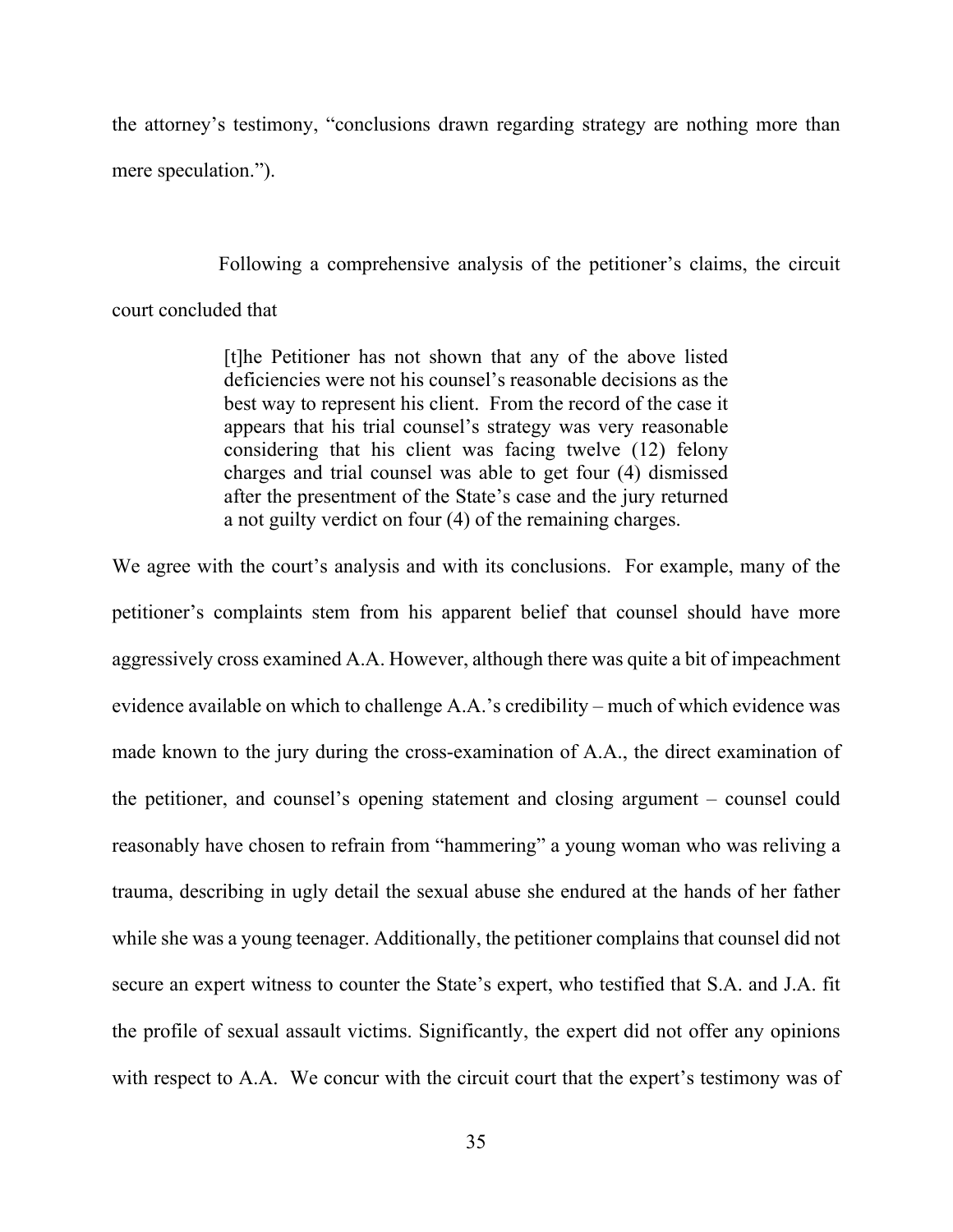no moment, and that rebutting her testimony would not have made any difference in the outcome, since the charges involving S.A. were dismissed and the petitioner was acquitted of the charges involving J.A. Finally, as discussed *infra*, the petitioner contends that counsel was ineffective in failing to file a motion to suppress evidence offered by the State pursuant to Rule 404(b) of the West Virginia Rules of Evidence. We note at the outset that the evidence of which the petitioner complains  $-$  primarily J.R.'s testimony that he was sexually assaulted on a daily basis – was blurted out by the witness, not elicited by the State. The circuit court gave the jury several cautionary instructions, and the jury ultimately acquitted the petitioner on all counts involving J.R. In short, the petitioner has utterly failed to establish "a reasonable probability that, but for counsel's unprofessional errors, the result of the proceedings would have been different." *Vernatter*, 207 W. Va. at 17, 528 S.E.2d at 213 (citation omitted).

 In the absence of any evidence, and most particularly in the absence of testimony from trial counsel explaining what he did and didn't do, and why,  $31$  we agree

<span id="page-44-0"></span><sup>&</sup>lt;sup>31</sup> As best we can ascertain from the petitioner's written submissions and oral argument, aside from the matters discussed in the text *supra*, he complains that his lawyer didn't file a motion for bill of particulars; didn't subpoena DHHR or CPS records concerning alleged child abuse in Juanita W.'s home; didn't investigate whether Juanita W.'s boyfriend – later her husband – was abusing the children; didn't introduce evidence as to A.A.'s mental deficiencies (which were apparently learning disabilities); and didn't hire an expert to evaluate whether the petitioner fit the profile of a sexual offender. In the absence of testimony from trial counsel, we have no way to determine whether such evidence even existed, and if so, why counsel chose not to use it. Any resolution of these questions would amount to "mere speculation." *Painter*, 2016 WL 3349168, at \*3.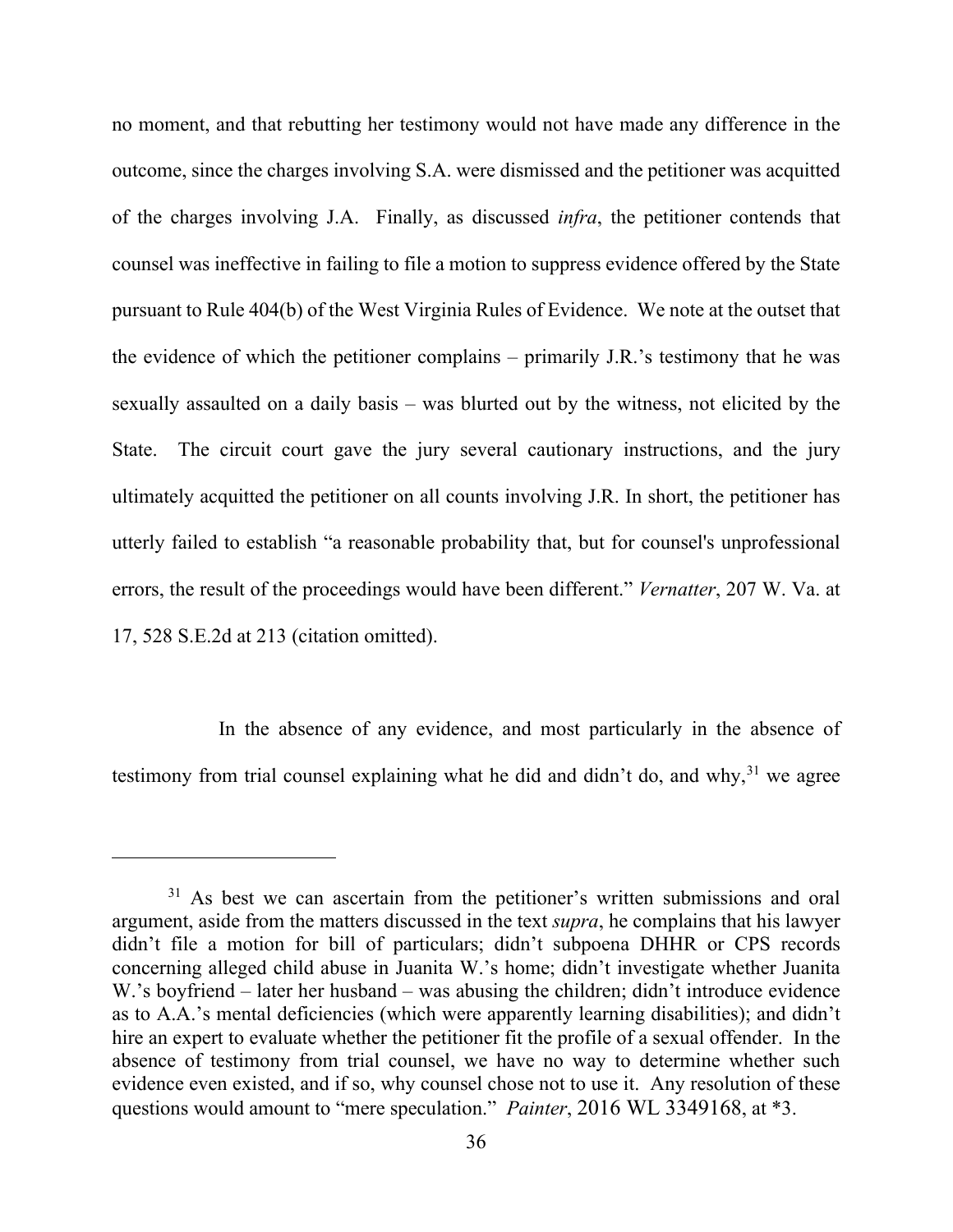with the circuit court that the petitioner has failed to sustain his burden of establishing either prong of the *Strickland*/*Miller* test. *See Miller*, 104 W. Va. at 6, 549 S.E.2d at 117, Syl. Pt.5, in part.

# **Right to an Indictment**

 The petitioner claims that the State violated his right to an indictment, specifically, by producing a charging instrument "too broad to provide adequate notice." We first note that the petitioner did not raise this challenge prior to trial, as required by Rule  $12(b)(2)$  of the West Virginia Rules of Criminal Procedure.<sup>[32](#page-45-0)</sup> Nonetheless, the circuit court considered this issue on the merits, and we will do so as well.

 The petitioner first alleges that the time span in which the offenses in the indictment are alleged to have occurred, January , 2003 to December , 2004, was "so broad that he was deprived of notice and unable to adequately prepare for trial." The petitioner cites no authority for this sweeping statement, and indeed his argument runs contrary to this Court's oft-repeated pronouncement that

> ""[a]n indictment is sufficient under Article III, § 14 of the West Virginia Constitution and W. Va. R. Crim. P. 7(c)(1) if it (1) states the elements of the offense charged; (2) puts a defendant on fair notice of the charge against which he or she must defend; and (3) enables a defendant to assert an acquittal or conviction in order to prevent being placed twice in

<span id="page-45-0"></span> $32$  Rule 12(b)(2) provides, in relevant part, that motions which must be raised prior to trial include "defenses and objections based on defects in the indictment or information[.]"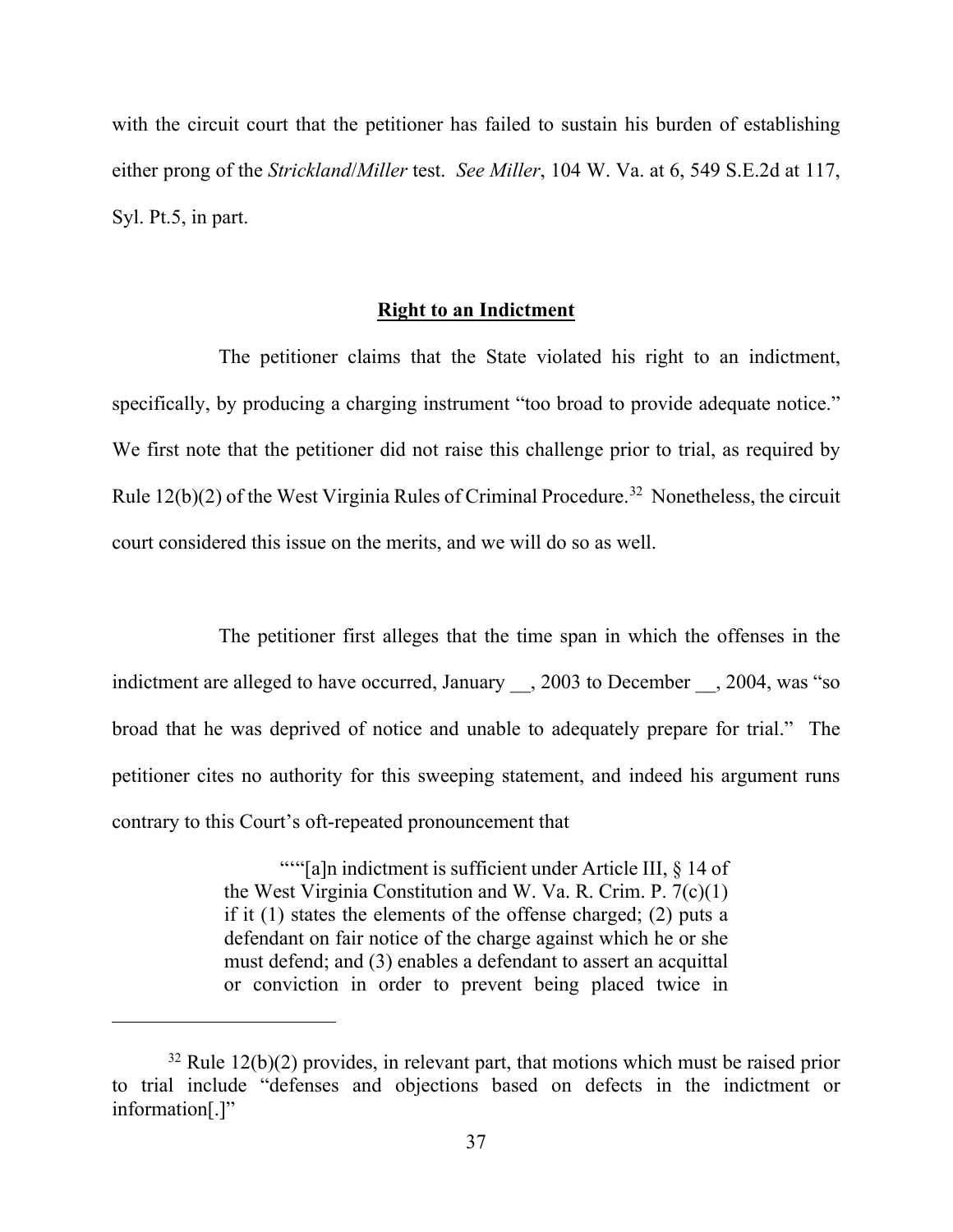jeopardy." Syl. Pt. 6, *State v. Wallace*, 205 W.Va. 155, 517 S.E.2d 20 (1999).' Syl. Pt. 5, *State v. Haines*, 221 W.Va. 235, 654 S.E.2d 359 (2007)."

Syl. Pt. 4, *Ballard v. Dilworth*, 230 W. Va. 449, 739 S.E.2d 643, 644 (2013); *see also State v. Haines*, 221 W. Va. 235, 240, 654 S.E.2d 359, 364 (2007); *State v. Wallace*, 205 W. Va. 155, 160-61, 517 S.E.2d 20, 25-26 (1999).

 We have also made it clear that time is not an element of sexually based offenses, and therefore need not be specified in the indictment or proved at trial. *See*, *e.g*., *State v. Larry A.H*., 230 W. Va. 709, 713, 742 S.E.2d 125, 129 (2013) (citing *Miller,* 195 W.Va. at 663, 466 S.E.2d at 514) ("Because time is not an element of the crime of sexual assault, the alleged variances concerning when the assaults occurred [do] not alter the substance of the charges against the defendant."). Additionally, and of critical importance to the resolution of the instant case,

> [the petitioner's] defense was simply that he did not commit the crimes. This defense could have been presented regardless of what dates were alleged in the indictment. *See Jackson v. Commonwealth*, No. 2011-SC-000008-MR, 2012 WL 3637159, at \*3 (Ky. Aug. 23, 2012) ("[W]hen a defendant testifies that sexual abuse never occurred, no prejudice accrues to the defendant when an indictment is amended to change the time of the offense without charging additional offenses[.]"); *State v. Riffe*, 191 N.C.App. 86, 661 S.E.2d 899, 905 (2008) ("In cases in which time is not an essential element of the crime and an alibi defense has not been presented, it has been held that an amendment as to the date of the offense is not material.").

*Larry A.H*., 230 W. Va. at 713, 742 S.E.2d at 129. The only substantiated alibi defense offered by the petitioner was that he was in jail from August  $10 -$ November 3, 2003, a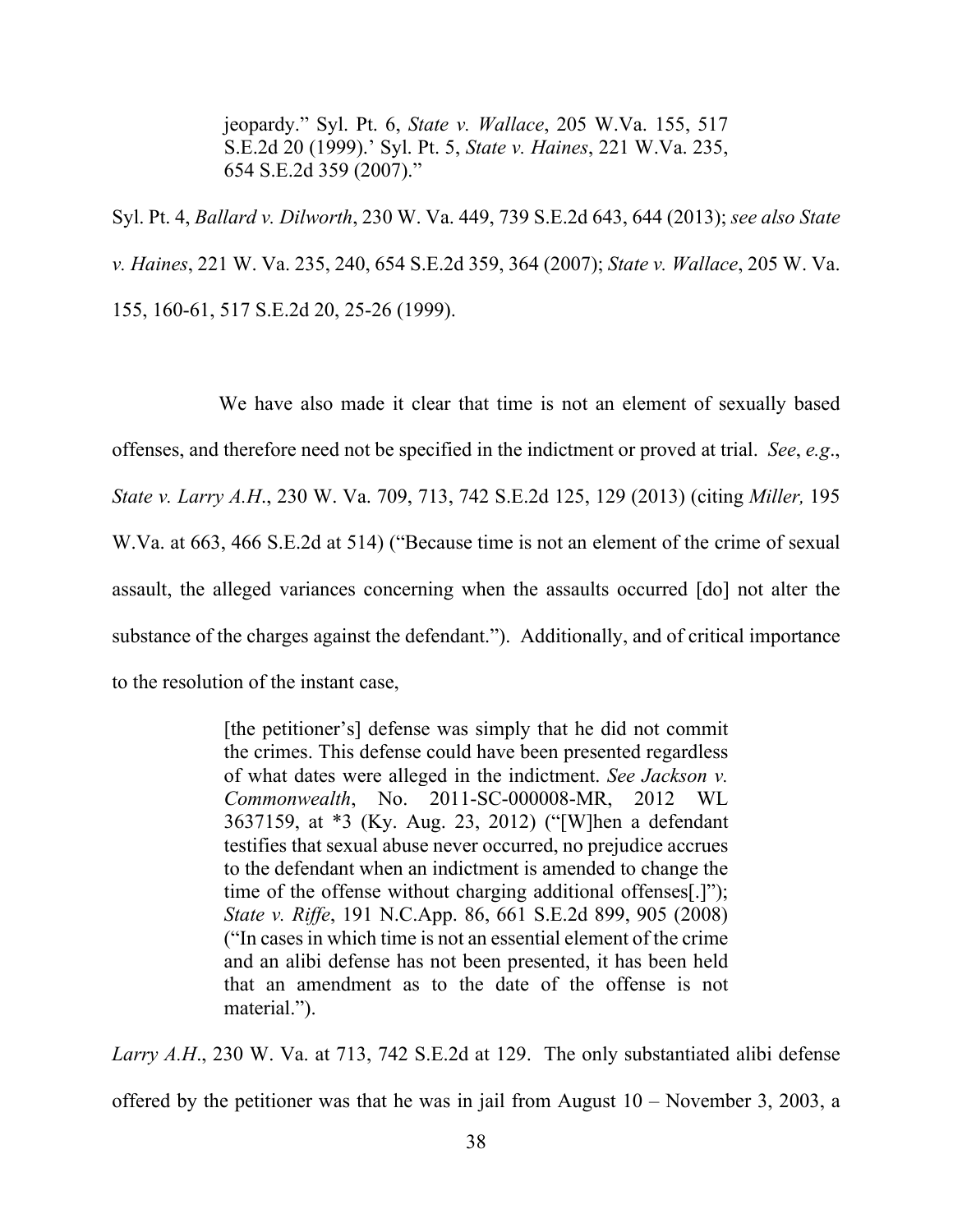time period in which none of the offenses against A.A. were alleged to have occurred.<sup>[33](#page-47-0)</sup> As to any other time period, the petitioner's defense was – and remained, throughout the trial, the appeal, and these habeas proceedings – that A.A. was a liar, that she was lying at the behest of her mother and stepfather, and that he had never sexually assaulted or molested her anywhere, in any way, at any time.

 The petitioner also alleges a fatal variance between the *allegata* and the *probata* in Counts 10 and 12, where a typographical error lists the victim's name as "S.A." rather than "A.A." in each. We have held that "[v]ariances (between indictment and proof) are regarded as material in criminal cases only when they mislead the defendant in making his defense, and may expose him to the danger of being again put in jeopardy for the same offense." Syl. Pt. 2, in part, *State v. Nelson*, 121 W. Va. 310, 3 S.E.2d 530, 530 (1939). Here, we agree with the court below that the petitioner could not possibly have been misled, as the counts in question listed the victim as "an unemancipated child whose date of birth [is]  $5/18/88$ ," clearly a reference to A.A. Further, Count 10 specifies that the criminal conduct was "touch[ing] the vagina of A.A. without her consent[,]" while the petitioner "was not married to A.A.[,]" and at a time "while said A.A. was in his care, custody and control and while [petitioner] was responsible for the general supervision of A.A.'s welfare[.]" Count 12 contains the exact same specific facts. In short, a review of the counts in question reveals that the petitioner's claim to have been misled is frivolous.

<span id="page-47-0"></span><sup>33</sup> *See* text *infra*.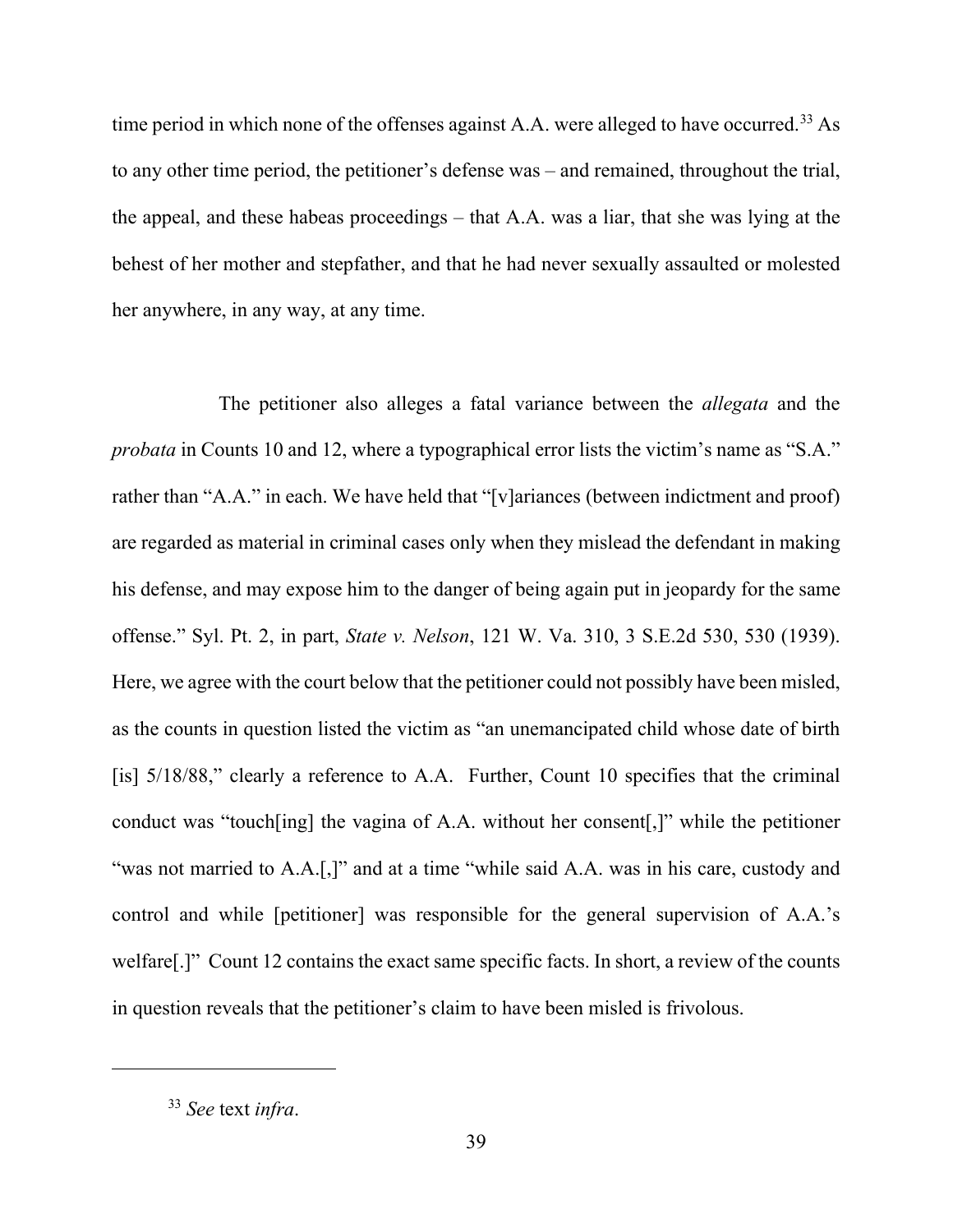#### **Pre-Indictment Delay**

 The petitioner claims that he was prejudiced by the lapse of time between dismissal of the 2004 indictment and the handing up of the 2013 indictment, which, he claims, alleged the same offenses. Neither the facts nor the law supports the petitioner's argument.

 The 2004 indictment contains six counts involving A.A.: four counts of sexual abuse in the first degree, West Virginia Code § 61-8B-7, and two counts of sexual abuse by a parent, guardian or custodian, West Virginia Code § 61-8D-5. All of the offenses were alleged to have occurred between February 1, 2002 and March 31, 2002. Counts 1, 2, and 5 were alleged to have taken place "in the home of Frank [A.]," designated only as having been located in Harrison County, West Virginia, while Counts 3, 4, and 6 were alleged to have taken place "in an abandoned house in Harrison County[.]" The three counts alleged to have occurred in the petitioner's home involved the alleged touching of A.A.'s vagina (Count 1), breasts (Count 2), and both vagina and breasts (Count 5). In contrast, the 2013 indictment contains four counts involving A.A.: two counts of sexual abuse in the first degree, and two counts of sexual abuse by a parent, guardian or custodian. All of the offenses were alleged to have occurred between January , 2003 and December \_\_, 2004, and all were alleged to have occurred in Harrison County, without any further designation of location. Three counts involved the alleged touching of A.A.'s vagina (Counts 9, 10 & 12), and one involved the alleged touching of her breasts (Count 11).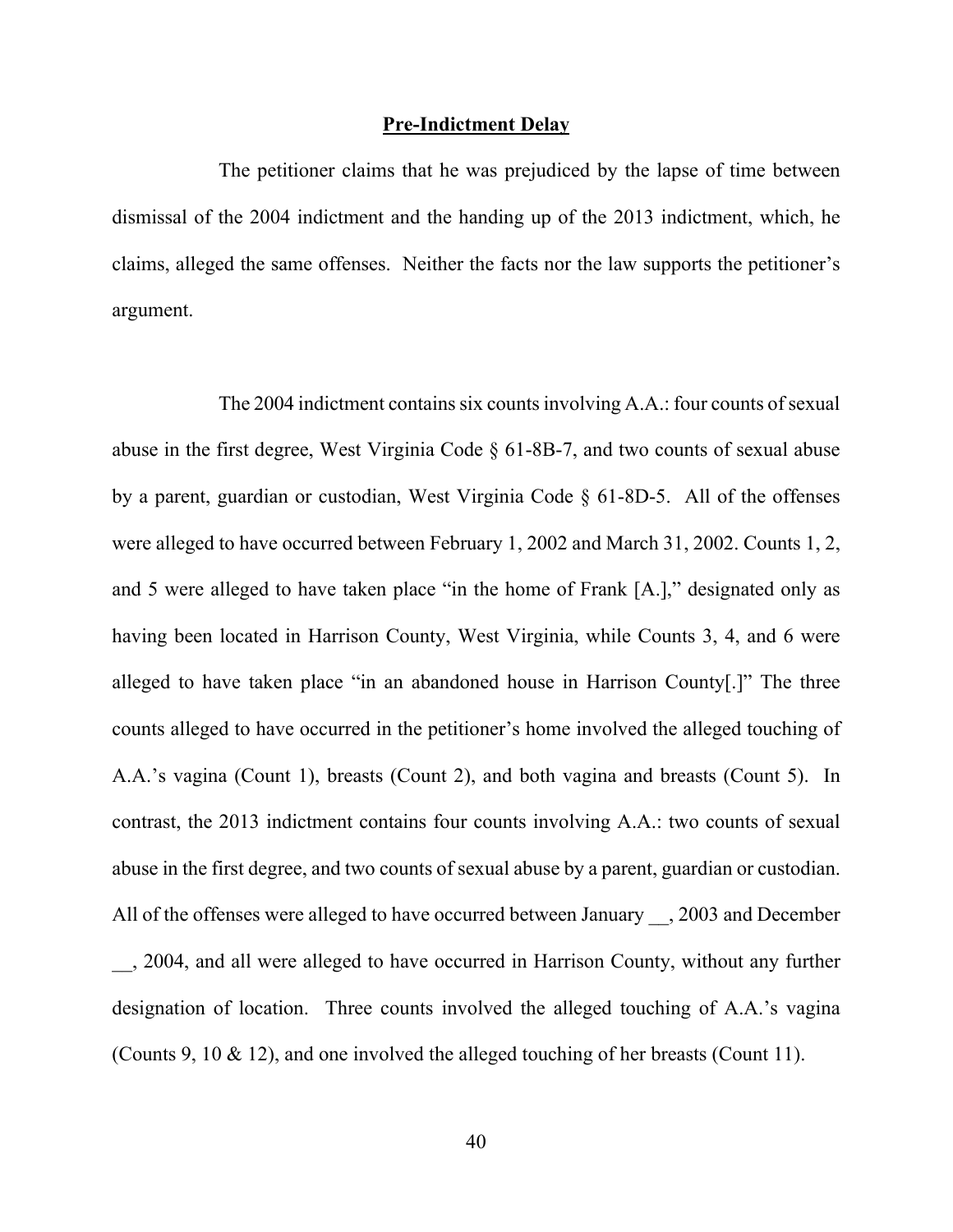Viewing these indictments, we can see that the *behavior* alleged in Counts 1 and 2 of the 2004 indictment, touching of A.A.'s vagina and breasts, respectively, is the same as that alleged in Counts 9 and 11 of the 2013 indictment. However, any similarity ends there, and it would be rank speculation for this Court to attempt to determine whether the *specific offenses* charged are the same – especially where, as here, the State's theory of the case in 2013 was that the behavior was recurring throughout a two-year period. Inasmuch as no trial was ever held on the 2004 indictment, we have no way of knowing whether the offenses charged therein were the same ones charged in the 2013 indictment, albeit with a different time frame in which the offenses were alleged to have been committed.

# Additionally, this Court has held that

[t]o demonstrate that preindictment delay violates the Due Process Clause of the Fifth Amendment to the U.S. Constitution and Article III, Section 10 of the West Virginia Constitution, a defendant must introduce substantial evidence of actual prejudice which proves he was meaningfully impaired in his ability to defend against the state's charges to such an extent that the disposition of the criminal proceeding was or will be likely affected.

Syl. Pt. 4, *State ex rel. Knotts v. Facemire*, 223 W. Va. 594, 678 S.E.2d 847 (2009). In this regard, "[d]imming memories and the passage of time alone are insufficient to establish the level of prejudice necessary to show the denial of due process." *Id*. at 603, 678 S.E.2d at 856 (citing *U.S. v. Marion,* 404 U.S. 307, 326 (1971) and *U.S. v. McDougal,* 133 F.3d 1110, 1113 (8th Cir.1998)). Rather, "actual prejudice 'is commonly demonstrated by the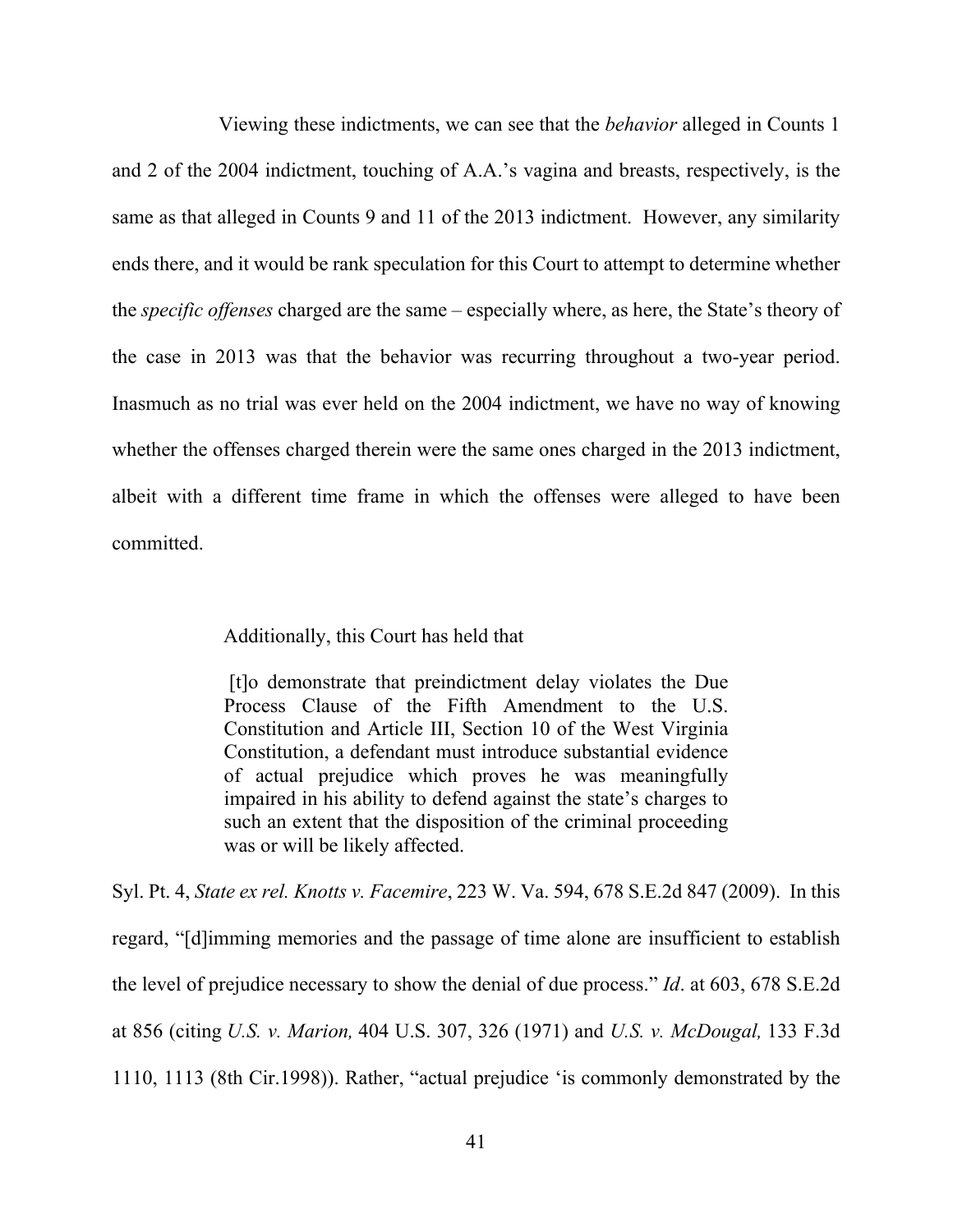loss of documentary evidence or the unavailability of a key witness],]<sup>"[34](#page-50-0)</sup> which losses must be set forth with specificity, including the names of the unavailable witnesses and the substance of the witnesses' anticipated testimony. *Knotts*, 223 W. Va. at 603, 678 S.E.2d at 856 (citing *Jones v. Angelone*, 94 F.3d 900, 908 (4th Cir. 1996)).

 In the instant case, the petitioner puts forth nothing but conclusory allegations of prejudice. He does not cite any documentary evidence favorable to his defense that is no longer available, and he does not specify any material witnesses who would have been available to testify in 2004 but were no longer available in 2013. Rather, the petitioner would have this Court presume prejudice from the mere passage of time – an analytical approach dating back to several of our earlier cases,<sup>[35](#page-50-1)</sup> all of which were expressly overruled in *Knotts*:

> After a thorough reconsideration of this issue, we are convinced that our ruling in *Hey,* preindictment delay which permits the use of presumptive prejudice to establish a due process violation based on, is contrary to the clear weight of authority throughout this country. Courts are uniformly in agreement that actual prejudice must be proven to advance a due process claim for preindictment delay. *See Jones,* 94 F.3d at 906–907. Accordingly, we hold that in order to maintain that preindictment delay violates the Due Process Clause of the Fifth Amendment to the U.S. Constitution and Article III, Section 10 of the West Virginia Constitution, the defendant must show actual prejudice. To the extent our prior decisions

<span id="page-50-0"></span><sup>34</sup> *Knotts*, 223 W. Va. at 603, 678 S.E.2d at 856 (citing *U.S. v. Cornielle*, 171 F.3d 748, 752 (2d Cir. 1999)).

<span id="page-50-1"></span><sup>35</sup> *State ex rel. Leonard v. Hey*, 269 S.E.2d 394 (1980); *Handley v. Ashworth*, 181 W. Va. 379, 382 S.E.2d 573 (1989).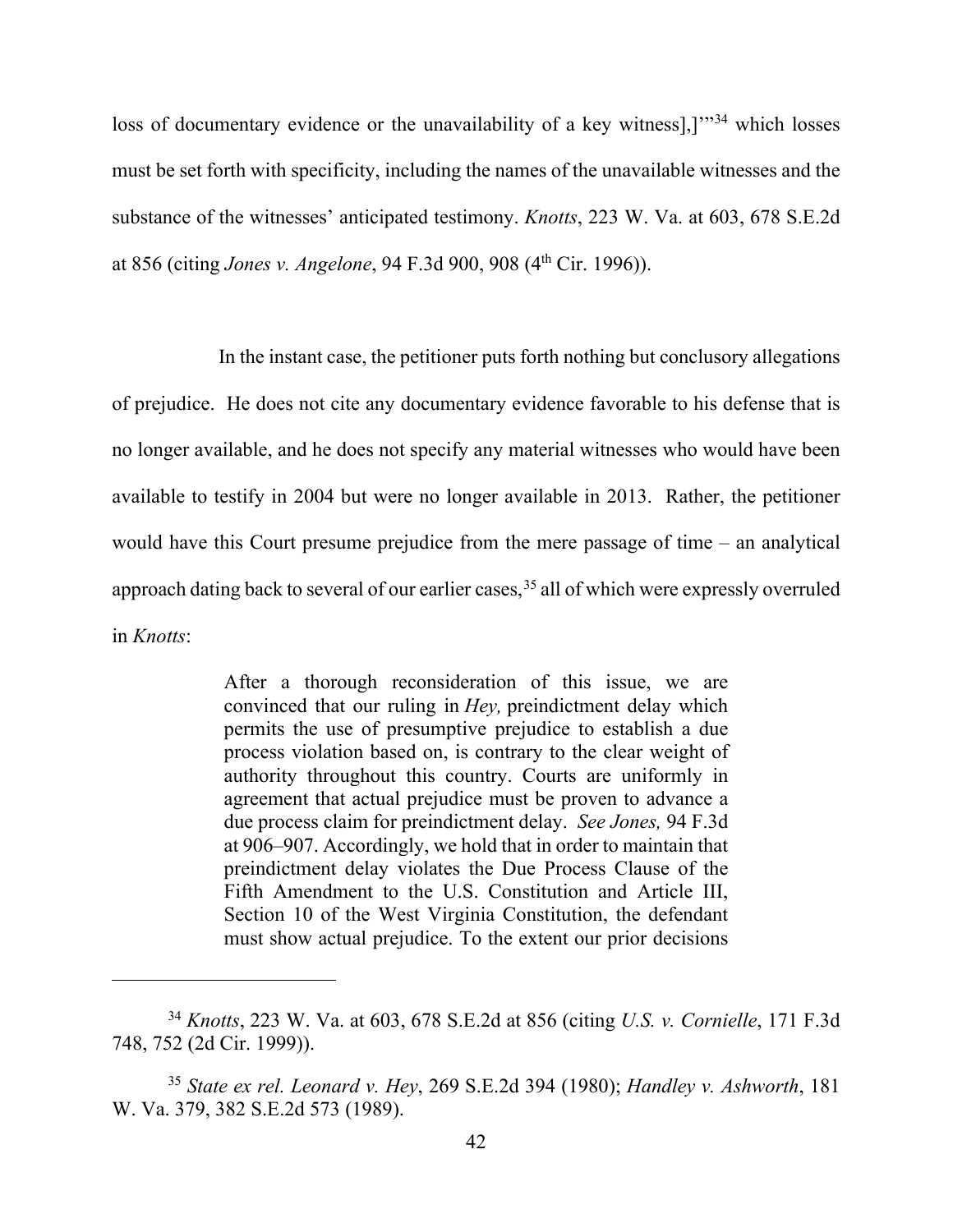in *Hey, Hundley*, and their progeny must are inconsistent with this holding, they are expressly overruled.

*Knotts*, 223 W. Va. at 601, 678 S.E.2d at 854. Accordingly, we conclude that the petitioner's claim of pre-indictment delay is without merit.

# **Prosecutorial Misconduct**

 The petitioner claims that J.A.'s testimony concerning alleged daily abuse was improperly admitted pursuant to Rule 404(b) of the West Virginia Rules of Criminal Procedure,<sup>36</sup> and that the prosecutor's mention of this testimony in closing argument constituted prosecutorial misconduct. We need not do an extended analysis of this issue, as it is well established in our law that alleged error in the admission of evidence at trial is not cognizable on collateral review; "[a] habeas corpus proceeding is not a substitute for a writ of error in that ordinary trial error not involving constitutional violations will not be reviewed." Syl. Pt. 3, in part, *Hatcher v. McBride*, 221 W. Va. 5, 650 S.E.2d 104 (2006); *see also Johnson v. Mutter*, No. 19-0788, 2020 WL 6624970 (W. Va. Nov. 4, 2020), at \*3 ("[a]bsent 'circumstances impugning fundamental fairness or infringing specific constitutional protections,' admissibility of evidence does not present a state or federal constitutional question.") (citing *Grundler v. North Carolina*, 283 F.2d 798, 802 (4th Cir. 1960)).

<span id="page-51-0"></span><sup>&</sup>lt;sup>36</sup> It will be recalled that the indictment alleged four discrete acts involving J.A., not a pattern of daily abuse spanning years.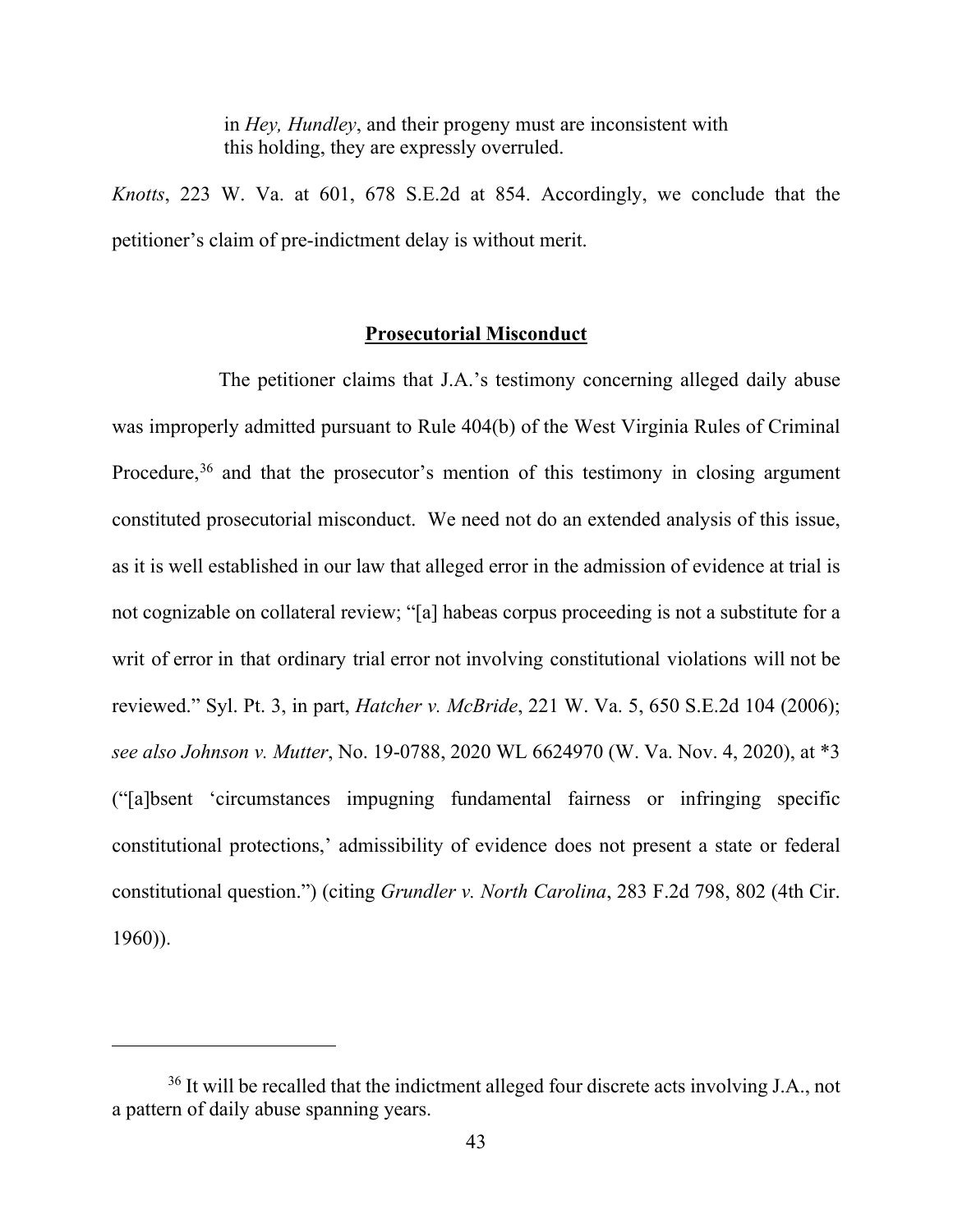Additionally, there was no objection made either to the testimony or to the prosecutor's reference thereto in her closing argument, and neither the petitioner nor his counsel sought direct or collateral review pursuant to the plain error doctrine. As we have frequently noted,

> """[t]he plain error doctrine of W. Va. R. Crim. P. 52(b), whereby the court may take notice of plain errors or defects affecting substantial rights although they were not brought to the attention of the court, is to be used sparingly and only in those circumstances in which a miscarriage of justice would otherwise result." Syllabus Point 2, *State v. Hatala*, 176 W.Va. 435, 345 S.E.2d 310 (1986).' Syl. Pt. 4, *State v. Grubbs*, 178 W.Va. 811, 364 S.E.2d 824 (1987)."

Syl. Pt. 3, *State ex rel. Games-Neely v. Yoder*, 237 W. Va. 301, 787 S.E.2d 572 (2016). In the instant case, where there is no indication whatsoever of a miscarriage of justice resulting from the testimony in question, *see* text *infra*, this Court discerns no basis on which to conclude that the case falls within the narrow exception to our rules requiring contemporaneous objection.

 Finally, it is clear from the record that the testimony in question, even if admitted in error, was harmless beyond a reasonable doubt, given the fact that the jury acquitted the petitioner of all four counts involving J.A. In short, an examination of the record shows no indication whatsoever that the "testimony could have influenced the jury's verdict[,]" *State v. Blevins*, 231 W. Va. 135, 157, 744 S.E.2d 245, 267 (2013), in any way adverse to the petitioner.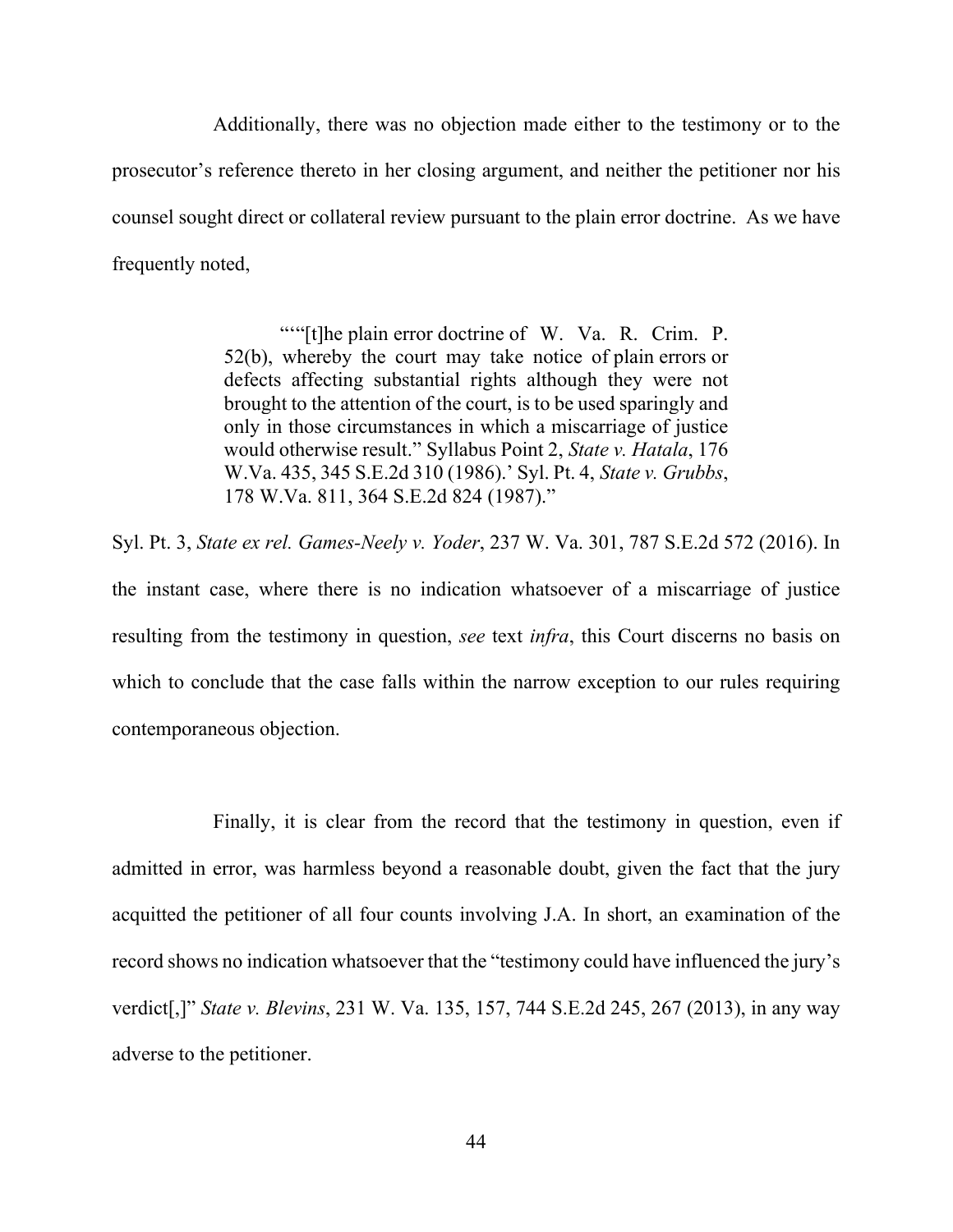# **Sufficiency of the Evidence**

The petitioner asserts that the evidence at trial was insufficient to sustain a verdict of guilty on the four counts of the indictment alleging sexual abuse of the petitioner's daughter, A.A. We have held that

> "'[a] criminal defendant challenging the sufficiency of the evidence to support a conviction takes on a heavy burden. An appellate court must review all the evidence, whether direct or circumstantial, in the light most favorable to the prosecution and must credit all inferences and credibility assessments that the jury might have drawn in favor of the prosecution. The evidence need not be inconsistent with every conclusion save that of guilt so long as the jury can find guilt beyond a reasonable doubt. Credibility determinations are for a jury and not an appellate court. Finally, a jury verdict should be set aside only when the record contains no evidence, regardless of how it is weighed, from which the jury could find guilt beyond a reasonable doubt. To the extent that our prior cases are inconsistent, they are expressly overruled.' Syllabus point 3, *State v. Guthrie,* 194 W.Va. 657, 461 S.E.2d 163 (1995)."

Syl. Pt. 7, *State v. White*, 228 W. Va. 530, 534, 722 S.E.2d 566, 570 (2011). Further, in a long line of cases decided over the course of four decades, we have made clear that in this jurisdiction, "'[a] conviction for any sexual offense may be obtained on the uncorroborated testimony of the victim, unless such testimony is inherently incredible, the credibility is a question for the jury.' Syllabus point 5, *State v. Beck*, 167 W. Va. 830, 286 S.E.2d 234 (1981)." Syl. Pt. 3, *State v. Benny W*., 242 W. Va. 618, 837 S.E.2d 679 (2019). In this regard, "[o]nly when testimony is so unbelievable on its face that it defies physical laws should the court intervene and declare it incredible as a matter of law." *Id*. at 620, 837 S.E.3d at 681, Syl. Pt. 4, in part.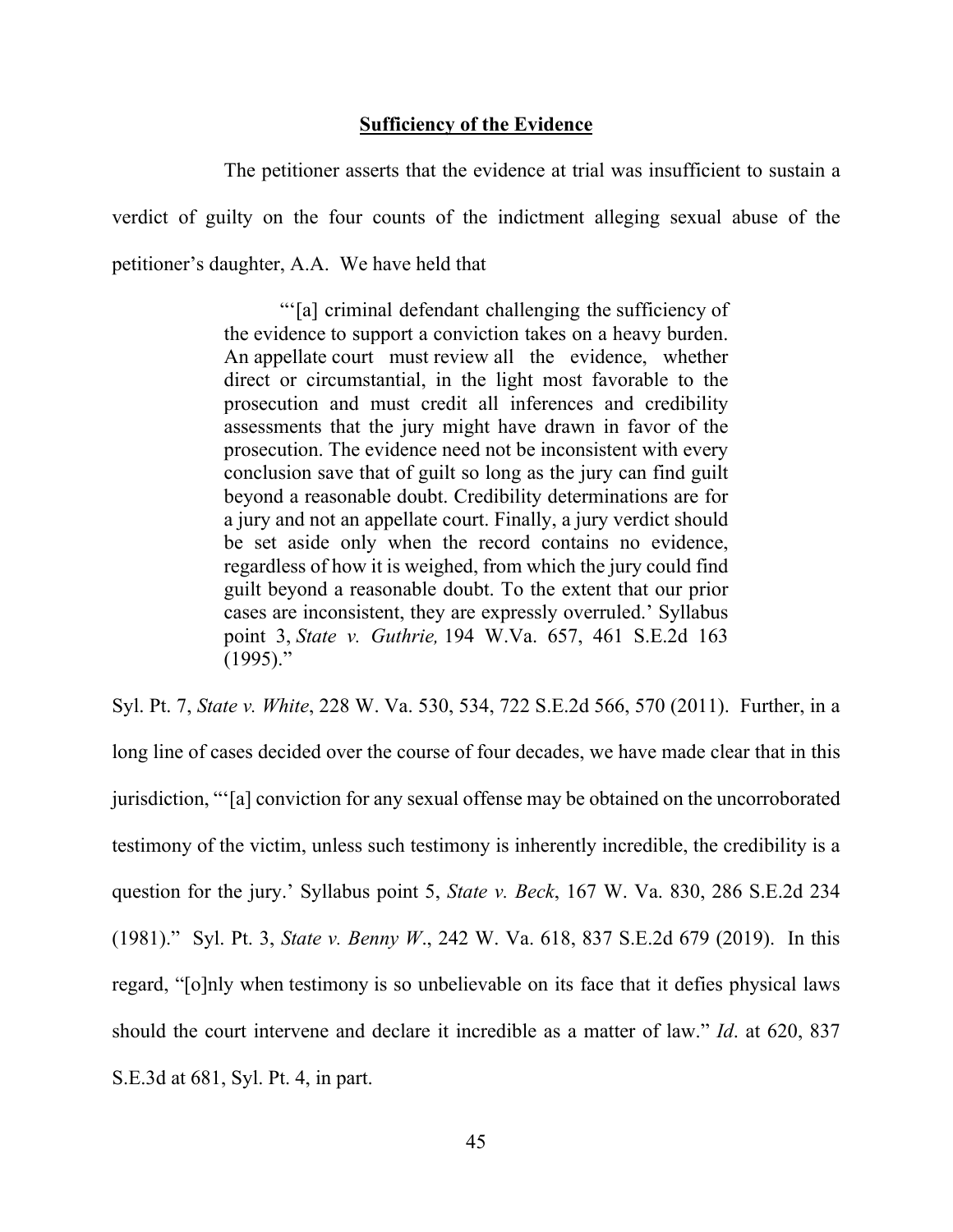With these precepts in mind, we examine the testimony of A.A., upon whose testimony the petitioner's convictions rested. A.A. told the jury that when she was thirteen years old, and the family was living in a trailer in Enterprise, West Virginia, the petitioner would come into her room, pull her into a hallway or laundry room, and fondle her "crotch" and her "boobs" under her clothing. According to A.A. this happened "all the time" until she was fifteen, at which time an incident occurred that finally caused her to disclose the abuse: she was sitting on a kitchen counter in the trailer, and the petitioner accosted her in front of her brother, S.A., and two friends, J.G. and S.G. At that point A.A. left the trailer and went to the home of her mother's friend, where she informed both Juanita W. and the friend what had been happening to her. Juanita W. immediately took A.A. to the police, where she was interviewed. According to the record, this incident, and A.A.'s disclosure to the authorities, occurred on August 3, 2003.

 Without question, the jury found this testimony sufficient to establish the petitioner's guilt beyond a reasonable doubt. At trial, the petitioner rested his claim of unbelievability not only on A.A.'s 2004 recantation but also on a collateral issue: A.A.'s testimony that when she ran away from home in 2004, at a time when Juanita W. and the children were living with Juanita's boyfriend, Paul W., she walked from Fairmont to Clarksburg, where her grandmother lived. Although a twenty-one-mile hike is indeed a trek, it by no means "defies physical laws" that a fifteen-year-old girl could cover that distance in eight or nine hours, depending on her pace.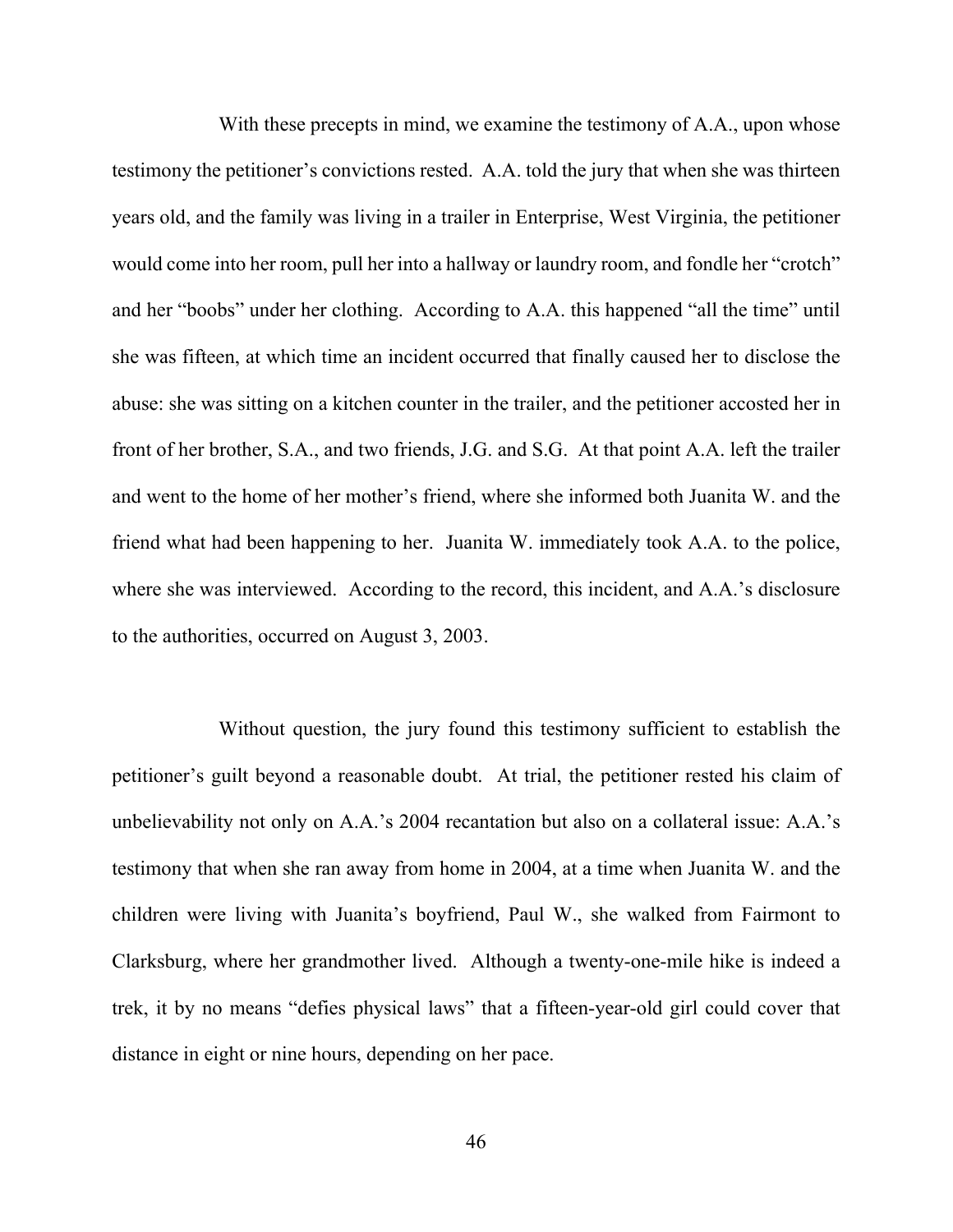We conclude that A.A.'s testimony at trial was sufficient to establish the petitioner's guilt beyond a reasonable doubt. We decline the petitioner's request that we substitute our own credibility determinations for the jury's, and further decline his request that we re-weigh the evidence which was carefully considered by the jury. The petitioner's sufficiency claim is without merit.

# **Right to be Present at All Critical Stages**

 The petitioner alleges that he was denied his constitutional right to be present at all critical stages of his case, a claim based upon certain language contained in an Agreed Order entered on November 22, 2013, which stated:

> On this  $21^{st}$  day of November, 2013, came the defendant Frank [A.], not in person but by his counsel, Jerry Blair, and the State of West Virginia by Laura Pickens, Assistant Prosecuting Attorney for Harrison County, West Virginia all pursuant to the defendant's "*Motion to Disclose Transcript of Matters Occurring Before the Grand Jury*."

In this regard, the petitioner cites to *State v. Boyd*, 160 W. Va. 234, 233 S.E.2d 710 (1977), wherein we held that "[t]he defendant has a right under Article III, Section 14 of the West Virginia Constitution to be present at all critical stages in the criminal proceeding; and when he is not, the State is required to prove beyond a reasonable doubt that what transpired in his absence was harmless." *Id*. at 235, 233 S.E.2d at 713, Syl. Pt. 6. The petitioner's claim fails for three reasons.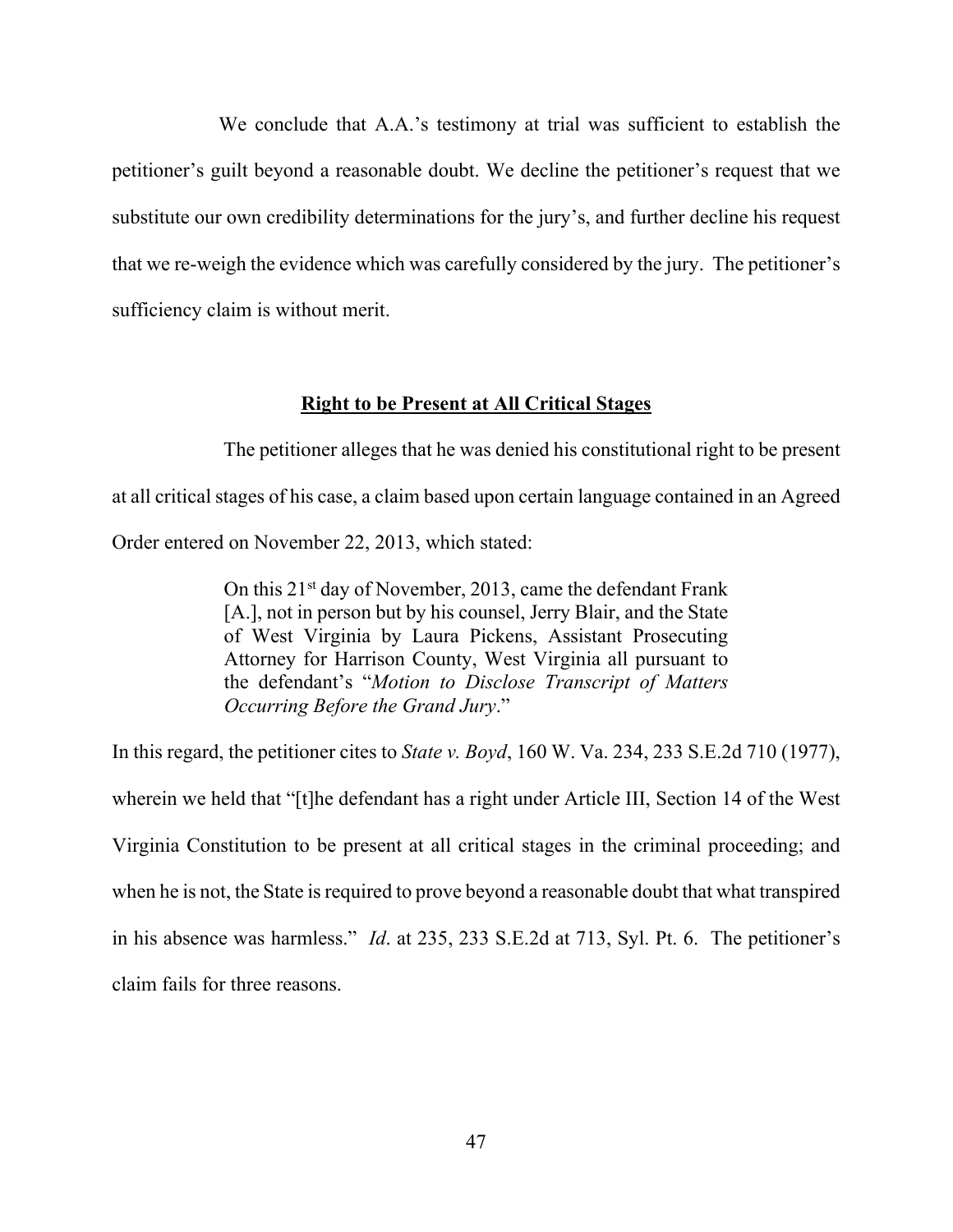First, the petitioner has failed to prove that there was actually a hearing on November 21, 2013; the language of the order is susceptible of differing  $-$  and equally reasonable – interpretations, one being that on the date in question, the prosecutor and defense counsel simply tendered their agreed order to the trial judge. There is no transcript of a hearing in the appendix record, and the petitioner, who had the burden of proof on this issue, offered no evidence at the omnibus hearing to support his claim that a hearing actually took place. Second, this Court has clarified that "[t]he right to be present is not a right to be present at every moment, but a right to be present at all 'critical stages' in a criminal proceeding." *State v. Brown*, 210 W. Va. 14, 22, 552 S.E.2d 390, 398 (2001) (citing *State v. Shabazz,* 206 W.Va. 555, 557, 526 S.E.2d 521, 523 (1999), *cert. denied,* 529 U.S. 111 (2000)). In this regard, "'[a] critical stage of a criminal proceeding is where the defendant's right to a fair trial will be affected.' Syllabus Point 2, *State v. Tiller,* 168 W.Va. 522, 285 S.E.2d 371 (1981)." *Brown*, 210 W. Va. at 17, 552 S.E.2d at 393, Syl. Pt. 5. Although we take this opportunity to caution counsel that the better practice is to ensure the presence of a criminal defendant at every proceeding in his or her case,  $37$  under the facts and circumstances of this case, we cannot say that the petitioner's absence from a routine discovery hearing, assuming, arguendo, that one was held, in any way affected his

<span id="page-56-0"></span><sup>37</sup> *See*, *e.g*., *State ex rel. Myers v. Painter*, 213 W. Va. 32, 576 S.E.2d 277 (2002) (per curiam) (continuance motion is a critical stage in a criminal case, as is a discussion between counsel and the trial judge concerning a juror communication); *State v. Hicks*, 198 W. Va. 656, 482 S.E.2d 641 (1996) (per curiam) (clerk's communication with a juror is a critical stage in a criminal case); *State v. Barker*, 176 W. Va. 553, 346 S.E.2d 344 (1986) (per curiam) (judge's communication with a juror is a critical stage in a criminal case).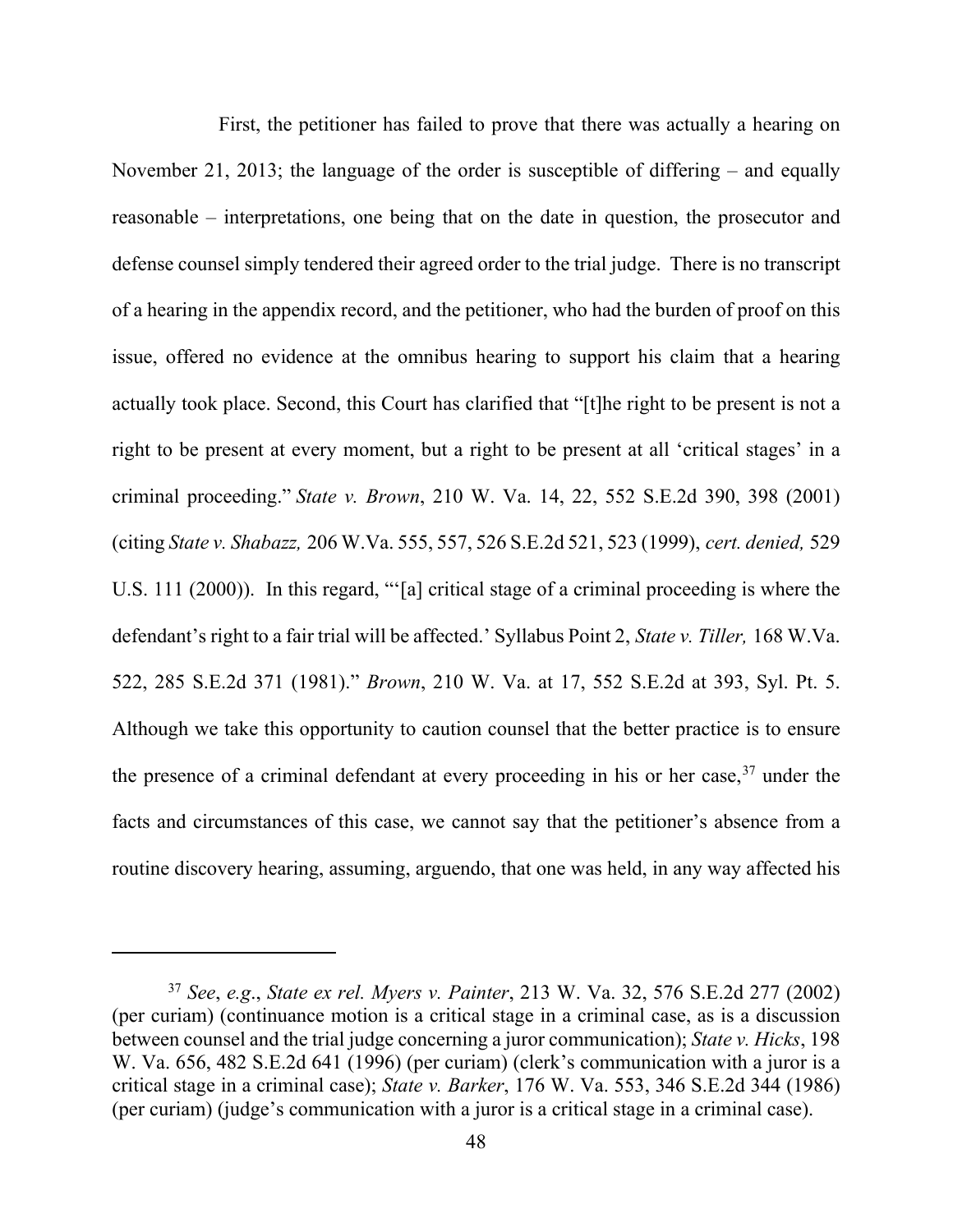right to a fair trial. Third, and again assuming that there was in fact a hearing on the petitioner's motion for disclosure of grand jury materials, the circuit court *granted* the motion, which eliminates any possible claim that the defense was prejudiced by the petitioner's absence from the hearing.

#### **Illegal Arrest/Violation of Fourth Amendment Rights**

 The petitioner claims that at the time he was arrested in 2013, the police knew A.A.'s statements were unreliable because they were aware of her recantation of charges in 2004. Therefore, the petitioner reasons, his arrest with without probable cause and therefore unreasonable under the Fourth Amendment. *See* U. S. Const. amend IV.

 This issue requires little discussion. First, A.A.'s prior recantation is a factor that may be taken into account in weighing her credibility; however, it is not a factor which requires investigating officers to deem her allegations to be false. In this case, a jury ultimately determined that A.A.'s allegations were credible and that the allegations had been proved beyond a reasonable doubt. Second, our research discloses no case in this or any other jurisdiction standing for the proposition that an arrest is unreasonable because it is based on allegations made by an individual who has previously recanted similar allegations. In this regard, we note with disapproval the petitioner's reliance on *Payton v. New York*, 445 U.S. 573 (1980), which he cites for the proposition that "[a]rrests without probable cause are unreasonable." *Payton* has nothing whatsoever to do with arrests made without probable cause. Rather, *Payton* involved the legality of a warrantless entry into an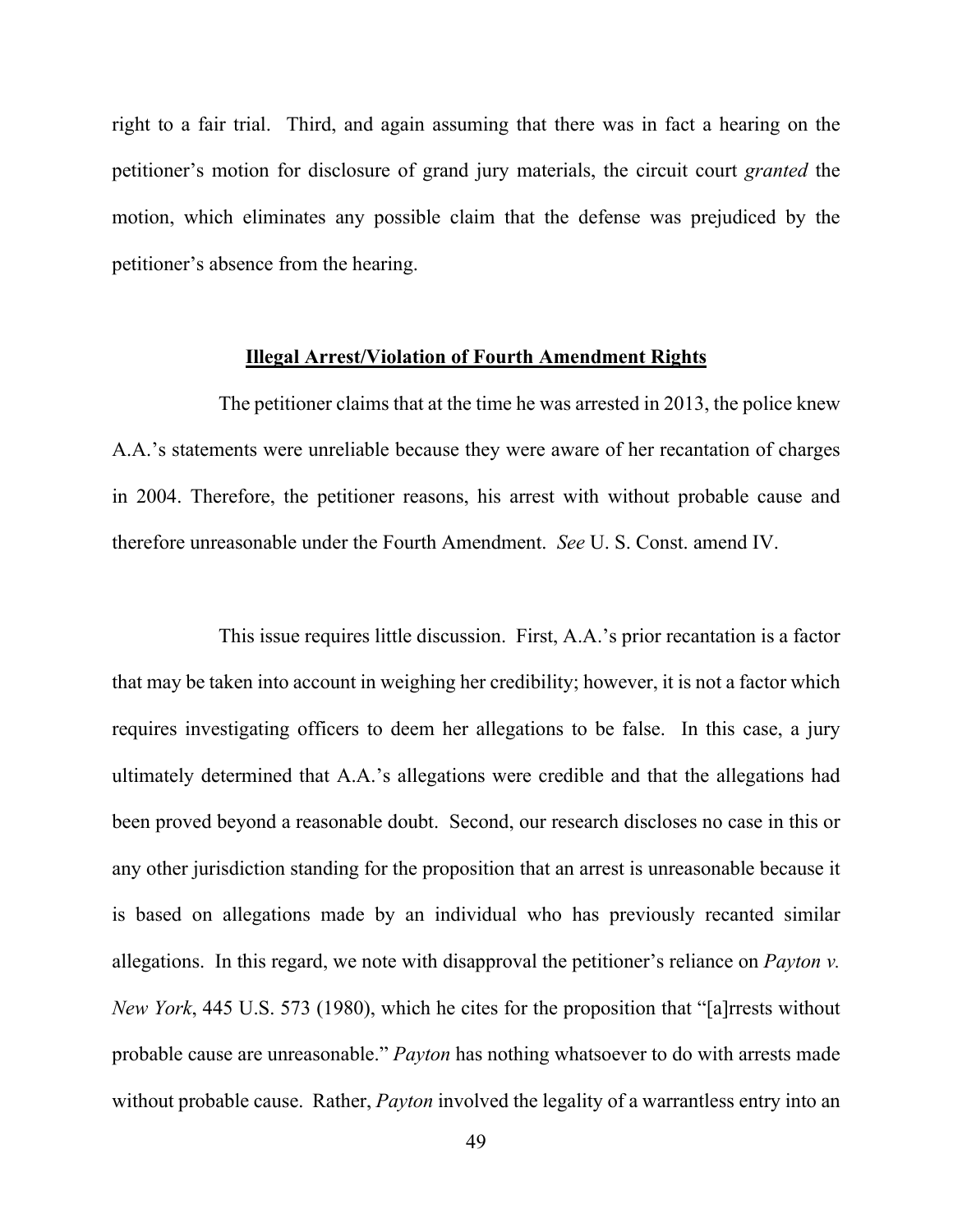individual's home for the purpose of arresting him, holding that a warrantless entry is unlawful, "at least in the absence of exigent circumstances, even when it is accomplished under statutory authority and when probable cause is clearly present." *Id*. at 588-89.

# **Cumulative Error**

In what can fairly be determined a grab-bag assignment of error, the

petitioner claims that the thirteen assignments of error discussed *supra*, as well as the other

"unwaived *Losh* grounds,"[38](#page-58-0) constitute cumulative error. In that regard, we have held that

"'[w]here the record of a criminal trial shows that the cumulative effect of numerous errors committed during the trial prevented the defendant from receiving a fair trial, his conviction should be set aside, even though any one of

<span id="page-58-0"></span><sup>&</sup>lt;sup>38</sup> The petitioner lists the following grounds in addition to those argued in his brief: trial court lacked jurisdiction; statute under which conviction obtained unconstitutional; indictment shows on face no offense committed; prejudicial pre-trial publicity; involuntary guilty plea; mental competency at time of crime; mental competency at time of trial cognizable even if not asserted at proper time or if resolution not adequate; incapacity to stand trial due to drug use; language barrier to understanding the proceedings; unintelligent waiver of counsel; failure of counsel to take an appeal; consecutive sentences for same transaction; coerced confessions; unfulfilled plea bargain; information in pre-sentence report erroneous; double jeopardy; irregularities in arrest; excessiveness or denial of bail; no preliminary hearing; illegal detention prior to arraignment; irregularities or errors in arraignment; challenges to the composition of grand jury or its procedures; failure to provide a copy of indictment to defendant; defects in indictment; improper venue; refusal of continuance; refusal to subpoena witnesses; prejudicial joinder of defendants; lack of full public hearing; non-disclosure of grand jury minutes; refusal to turn over witness notes after witness testified; claim of incompetence at time of offense as opposed to time of trial; claims concerning use of informers to convict; constitutional errors in evidentiary rulings; instructions to the jury; claims of prejudicial statements by trial judge; claims of prejudicial communications between prosecutor or witnesses and jury; question of actual guilt upon an acceptable (sic) guilty plea; severer sentence than expected; excessive sentence; mistaken advice of counsel as to parole or probation eligibility; and amount of time served on sentence, credit for time served.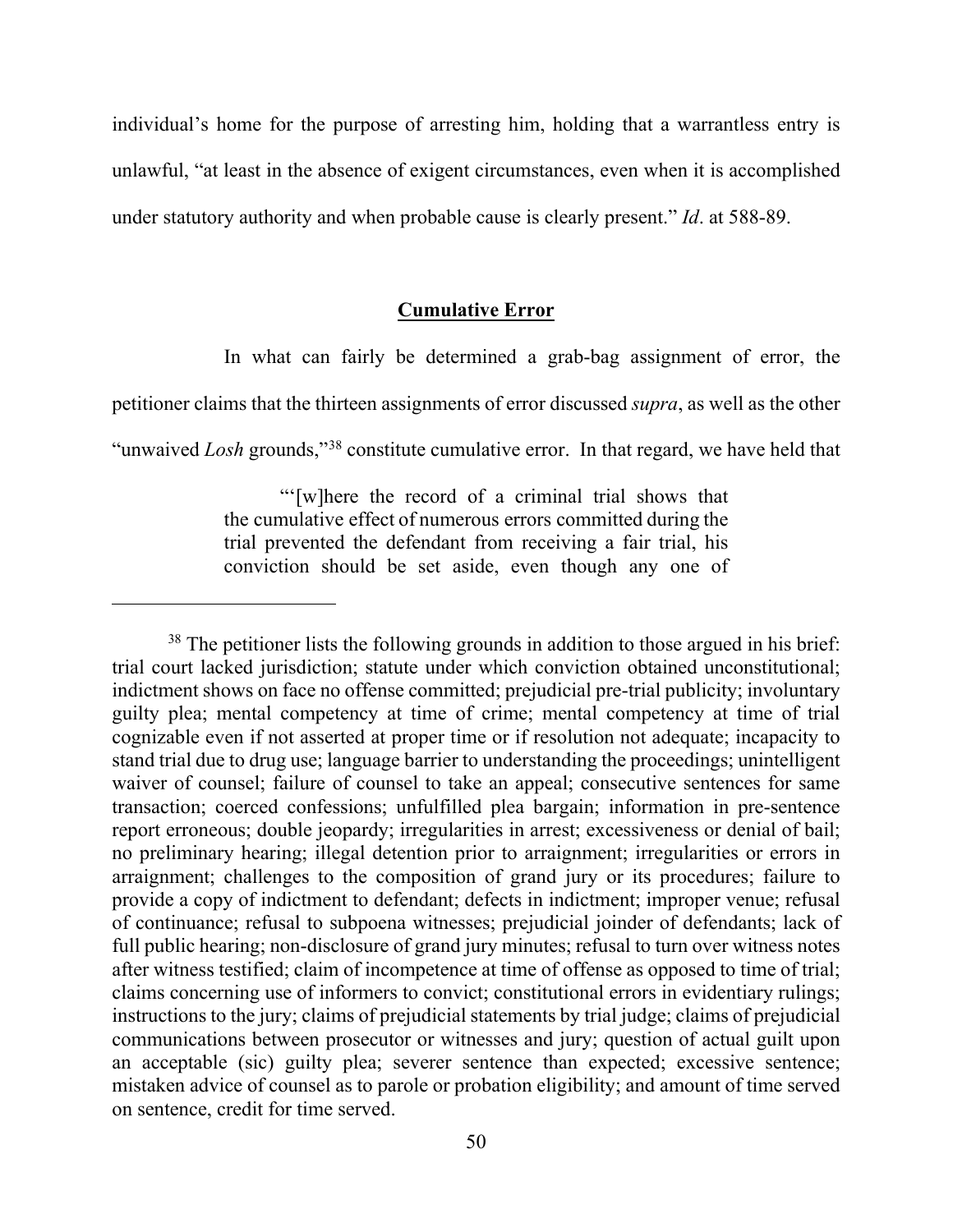such errors standing alone would be harmless error.' Syllabus point 5, *State v. Smith,* 156 W.Va. 385, 193 S.E.2d 550  $(1972)$ ."

Syl. Pt. 7, *State v. Tyler G*., 236 W. Va. 152, 778 S.E.2d 601, 604 (2015). We have cautioned, however, that mere allegations of error cannot form the basis for application of the cumulative error doctrine. *See State v. Knuckles*, 196 W.Va. 416, 426, 473 S.E.2d 131, 141 (1996) (per curiam) ("because we find that there is no error in this case, the cumulative error doctrine has no application. Cumulative error analysis should evaluate only the effect of matters determined to be error, not the cumulative effect of non-errors."); *see also State v. Trail*, 236 W. Va. 167, 188 n.31, 778 S.E.2d 616, 637 n.31 (2015) ("Ms. Trail's final assignment alleges cumulative error. Because we have found no errors, this assignment need not be addressed.") (citing *Knuckles*, 196 W. Va. at 416, 473 S.E.2d 141); *State v. McKinley*, 234 W. Va. 143, 167 n.22, 764 S.E.2d 303, 327 n.22 (2014) ("In order to invoke the cumulative error doctrine, there must be more than one harmless error. Mr. McKinley cannot rely on this doctrine because only one harmless error was found in this case.").

 The alleged errors in this case fall into three separate categories. First: The thirteen assignments of error discussed *supra* have all been rejected by this Court; in short, we have found no error. Therefore, pursuant to *Knuckles*, the doctrine of cumulative error does not apply.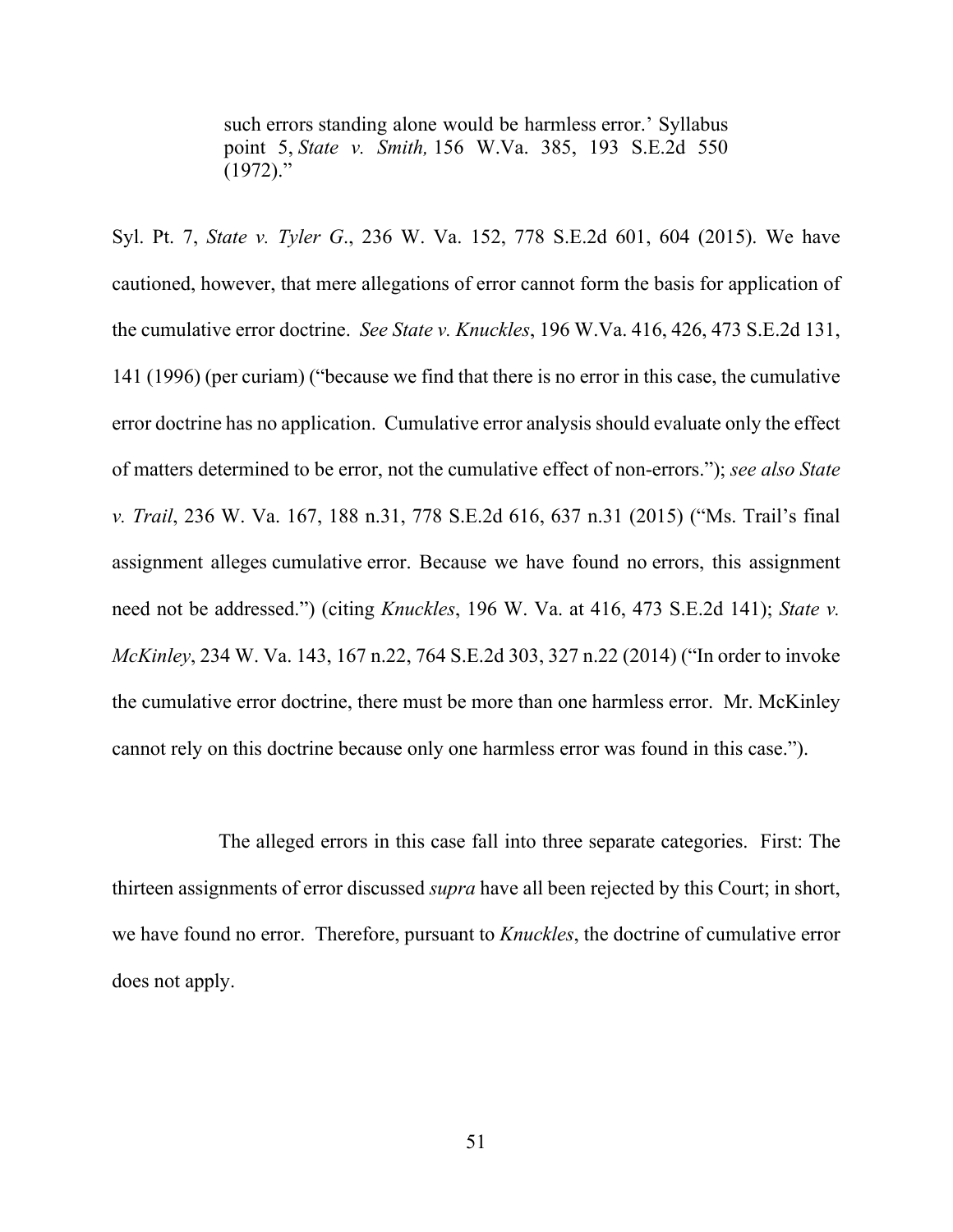Second: As set forth *supra*, in order to resolve the impasse resulting from the petitioner's refusal to cooperate with his attorney, the circuit court held that no *Losh* grounds would be deemed waived by virtue of counsel's failure to include them in the Amended Petition.[39](#page-60-0) The court made it clear, however, that any grounds the petitioner wished to be considered would have to be addressed by him at the omnibus hearing, supported by whatever evidence and/or argument he deemed necessary to support his contentions. As the circuit court found in its order, at the hearing the petitioner did not even address the vast majority of the *Losh* grounds, let alone support them with witness testimony or other evidence. Thus, it is irrelevant that the "other grounds" enumerated in the *Losh* laundry list but not addressed in the petitioner's appellate brief, *see supra* note 38, were not deemed waived by the circuit court; they were clearly abandoned by the petitioner at the omnibus hearing and are thus deemed to be fully and finally adjudicated against him. *See Jordan v. Ballard*, No. 12-1015, 2013 WL 5476421, at \*7 (W. Va. Oct. 1, 2013) ("This Court accordingly FINDS that all the grounds for relief that have been listed in the various documents filed on behalf of the Petitioner and for which no evidence was presented, or have not been mentioned or argued in the *Petitioner's Brief in Support of Amended Petition for a Writ of Habeas Corpus ad Subjiciendum,* were not fully and properly raised or argued

<span id="page-60-0"></span> $39$  Ordinarily, any grounds not raised in a petition for writ of habeas corpus – or here, an amended petition – are waived. *See Lewis v. Ames*, 242 W. Va. 405, 410, 836 S.E.2d 56, 61 (2019) ("our law clearly supports the proposition that any grounds not raised in the petition for habeas corpus are deemed waived.").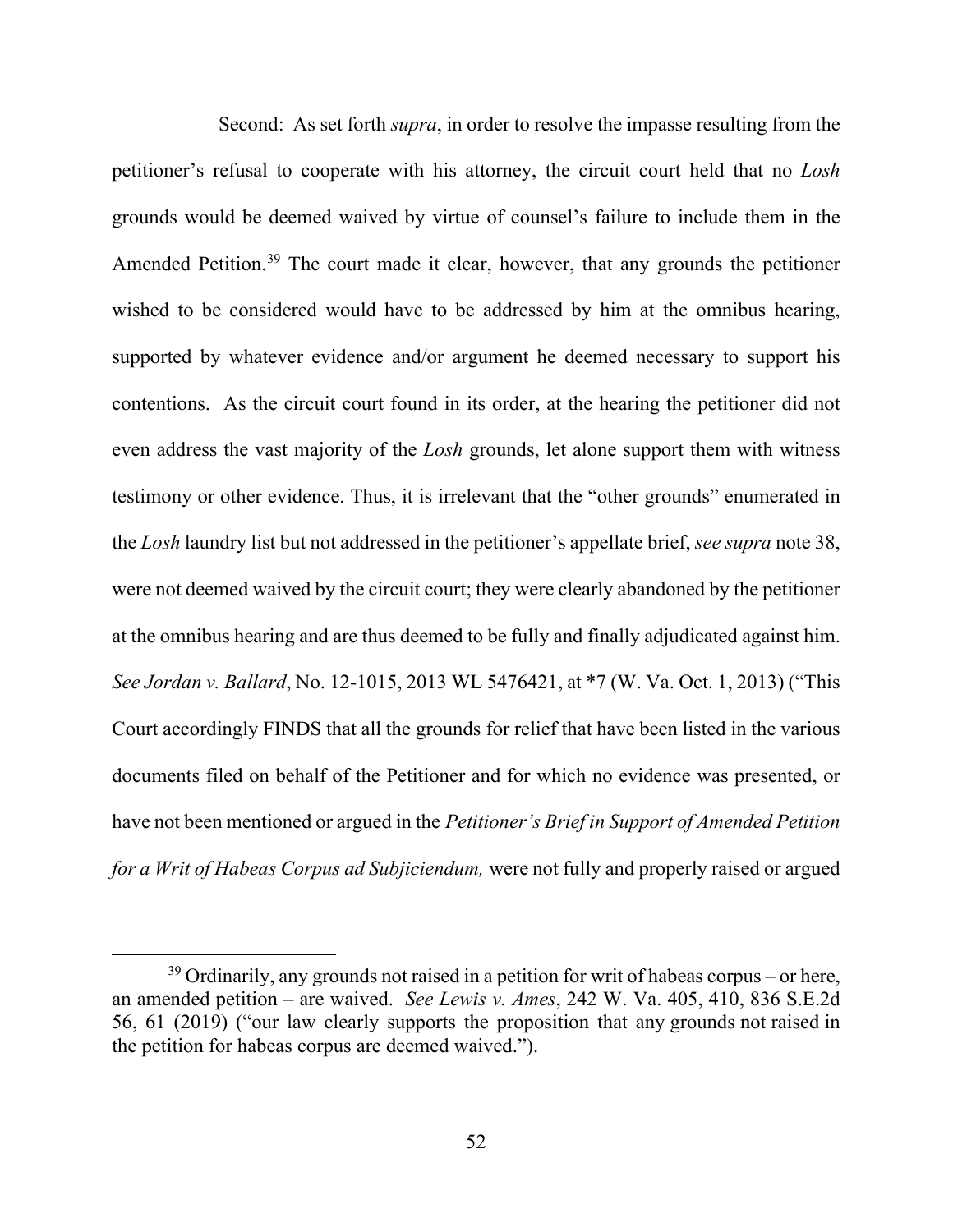by the Petitioner and are therefore waived and will be treated as being abandoned."). Therefore, the circuit court properly denied relief on all of those grounds, and they are not cognizable on appeal, having been forfeited. In *See State v. Crabtree*, 198 W. Va. 620, 482 S.E.2d 605 (1996), we explained that

> "'even where a right has not been waived, any entitlement to have error in its denial or abridgement corrected on appellate review may be forfeited by the "failure to make timely assertion of [the] right" at trial. Such a forfeiture does not, as does waiver, extinguish the error, but it does impose stringent limitations, embodied in Rule 52(b), on the power of appellate courts to correct the error."

*Id.* at 630-31, 482 S.E.2d at 615-16 (citations omitted); s*ee also State v. Lambert*, 236 W. Va. 80, 99, 777 S.E.2d 649, 668 (2015) ("To preserve an issue for appellate review, a party must articulate it with such sufficient distinctiveness to alert a circuit court to the nature of the claimed defect. The rule in West Virginia is that parties must speak clearly in the circuit court, on pain that, if they forget their lines, they will likely be bound forever to hold their peace. The forfeiture rule ... fosters worthwhile systemic ends and courts will be the losers if we permit the rule to be easily evaded. It must be emphasized that the contours for appeal are shaped at the circuit court level by setting forth with particularity and at the appropriate time the legal ground upon which the parties intend to rely."). Further, the doctrine of res judicata bars future litigation of these issues*. See Gerald K.M. v. Ballard*, No. 12-0021, 2013 WL 149598, at \*2 (W. Va. Jan. 14, 2013) (memorandum decision) ("A prior omnibus habeas corpus hearing is res judicata as to all matters raised and as to all matters known or which with reasonable diligence could have been known; however, an applicant may still petition the court on the following grounds: ineffective assistance of counsel at the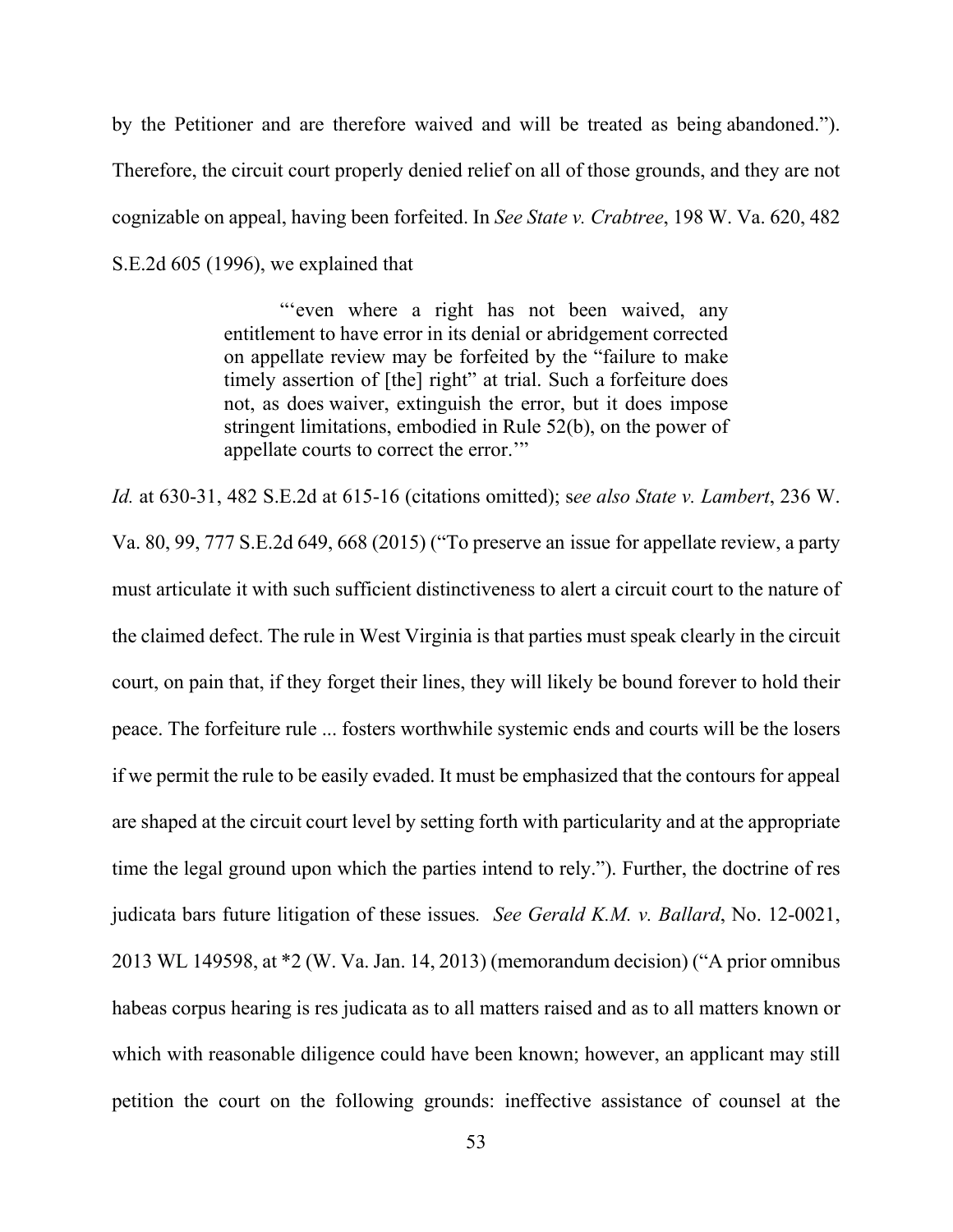omnibus habeas corpus hearing;<sup>[40](#page-62-0)</sup> newly discovered evidence; or, a change in the law, favorable to the applicant, which may be applied retroactively.") (citing *Losh*, 166 W. Va. at 762-63, 277 S.E.2d at 608, Syl. Pt. 4).

 Third: The only error in the proceedings below was a sentencing error, specifically, whether the supervised release provisions of West Virginia Code § 62-12-26 (2003) were properly made a part of his sentence. *See* text *infra*. Because this sentencing error was irrelevant to the question of whether the petitioner received a fair trial, the doctrine of cumulative error does not apply. *See State v. Tyler G*., 236 W. Va. 152, 165, 778 S.E.2d 601, 614 (2015) (citation omitted).

# **Sentencing: Applicability of West Virginia Code § 62-12-26**

 As set forth *supra*, upon the petitioner's conviction of two counts of sexual abuse in the first degree and two counts of sexual abuse by a parent, guardian or custodian, the circuit court imposed an effective sentence of twenty to forty years imprisonment, at the conclusion of which the petitioner was ordered to serve a term of twenty-five years of supervised release pursuant to West Virginia Code § 62-12-26. That statute provides, in relevant part, that

<span id="page-62-0"></span><sup>40</sup> *See* text *supra*. Under the particular facts and circumstances of this case, where the petitioner refused to cooperate with his habeas counsel in any way  $-$  or even to acknowledge his right to participate in the case  $-$  any deficiencies in the omnibus proceedings must be attributed to the petitioner himself, not to counsel.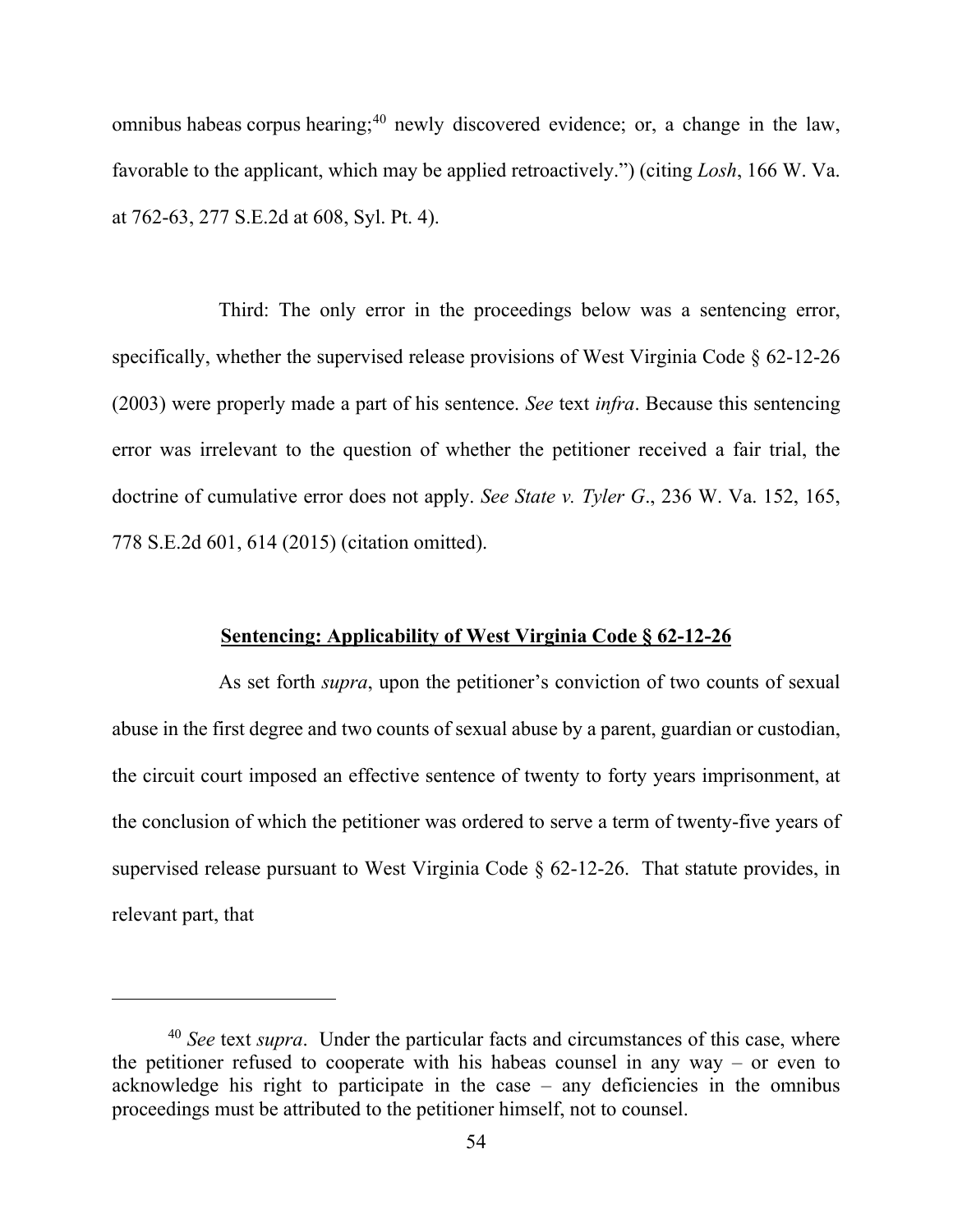Notwithstanding any other provision of this code to the contrary, any defendant convicted after the effective date of this section of a violation of  $\S$  61-8-12 of this code or a felony violation of the provisions of § 61-8B-1 *et seq.*, § 61-8C-1 *et seq.*, and § 61-8D-1 *et seq.*, of this code shall, as part of the sentence imposed at final disposition, be required to serve, in addition to any other penalty or condition imposed by the court, a period of supervised release of up to 50 years[.]

The statute was effective as of June 6, 2003, ninety days after its passage.

 Although our earlier jurisprudence deemed the statute to be civil and regulatory in nature, akin to the Sex Offender Registration Act,  $41$  we effectively overruled those earlier pronouncements in *State v. Deel*, 237 W. Va. 600, 788 S.E.2d 741 (2016), unequivocally  $-$  and unanimously  $-$  concluding that

> [g]iven our recognition in *James [State v. James, 227 W. Va. 407, 710 S.E.2d 98 (2011)]* of the punitive nature of the extended supervised release statute, we now hold that the supervised release statute, West Virginia Code § 62-12-26, provides for an additional penalty to be imposed upon a person who committed of any of the enumerated sex offenses set forth therein.

*Deel*, 237 W. Va. at 607, 788 S.E.2d at 748. Having so construed the statute, we held that

[a]ny retroactive application of the supervised release statute to an individual who committed any of the enumerated sex offenses prior to the effective date of the supervised release statute violates the constitutional prohibition against ex post facto laws set forth in article III, section 4 of the West Virginia Constitution and Article I, Section 10 of the United States Constitution.

<span id="page-63-0"></span><sup>&</sup>lt;sup>41</sup> W. Va. Code §§ 15-12-1 to -10 (2019).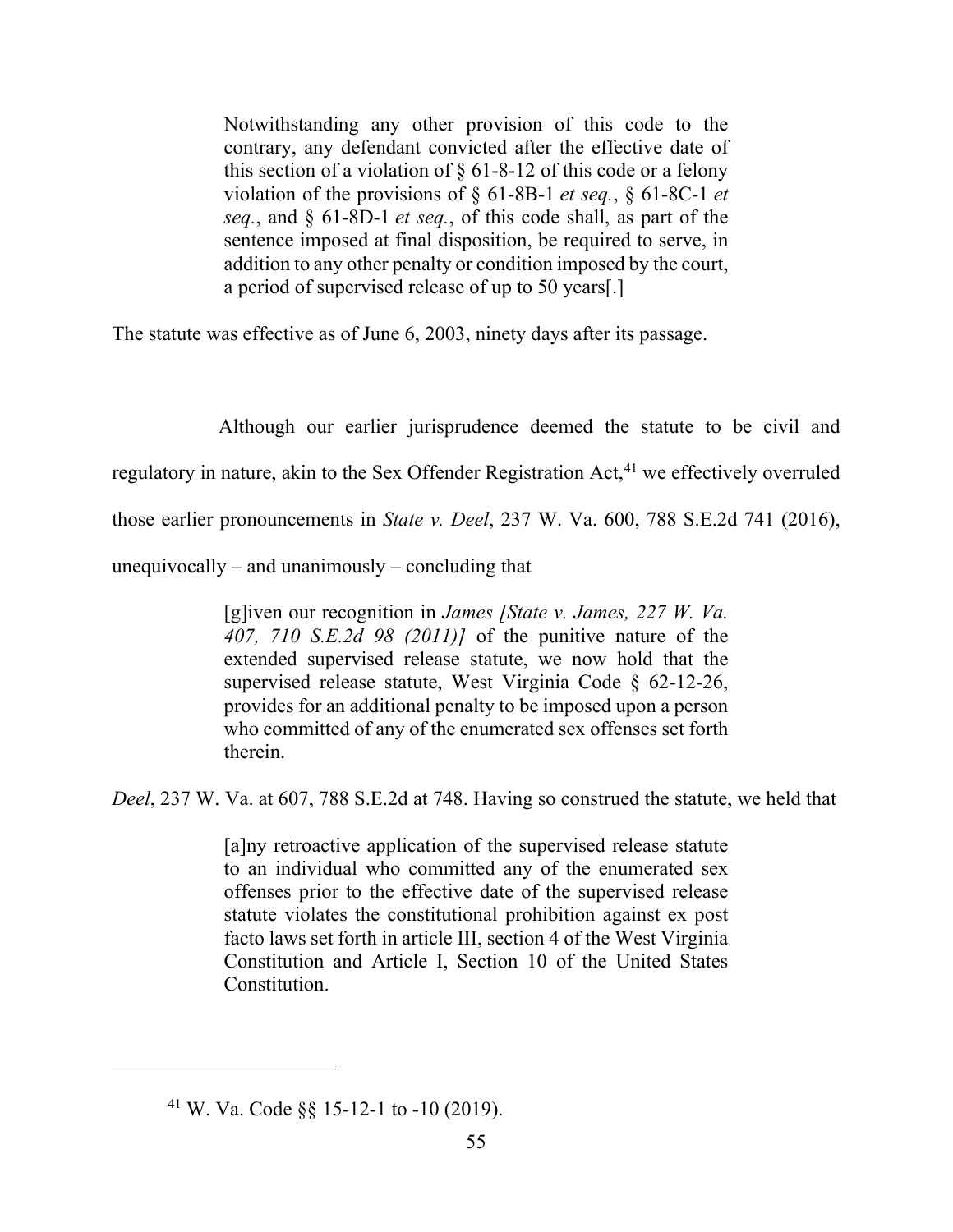237 W. Va. at 601, 788 S.E.2d at 742, Syl. Pt. 3, in part. We continued:

In order to avoid the constitutional prohibition against ex post facto laws, West Virginia Code § 62-12-26 must not be applied to those individuals who committed any of the enumerated sex offenses set forth in the supervised release statute prior to the date the supervised release statute became effective regardless of any contrary language contained in West Virginia Code § 62-12-26.

237 W. Va. at 601, 788 S.E.2d at 742, Syl. Pt. 4; *see also State ex rel. Phalen v. Roberts*, 245 W. Va. 311, , 858 S.E.2d 936, 945 (2021) ("It is well understood that '[u]nder Ex post facto principles of the United States and West Virginia Constitutions, a law passed after the commission of an offense which increases the punishment, lengthens the sentence or operates to the detriment of the accused, cannot be applied to him.'") (citing Syl. Pt. 1, *Adkins v. Bordenkircher*, 164 W. Va. 292, 262 S.E.2d 885 (1980)).

 We begin our analysis of this issue with a brief recap of the relevant facts. The indictment alleged that "between the day of January, 2003 and the day of December, 2004," the petitioner committed four offenses in which his daughter, A.A., was the victim. Count 9 alleged that he committed sexual abuse in the first degree by "touching the vagina of A.A. with his hand without the consent of A.A. and the lack of consent was from forcible compulsion[.]" Count 10 alleged that he committed sexual abuse by a parent, guardian, or custodian by "touching the vagina of A.A. without her consent for the sexual gratification of Frank [A.]." Count 11 alleged that he committed sexual abuse in the first degree by "touching the breast of A.A. with his hand without the consent of A.A. and the lack of consent was from forcible compulsion[.]" Count 12 alleged that he committed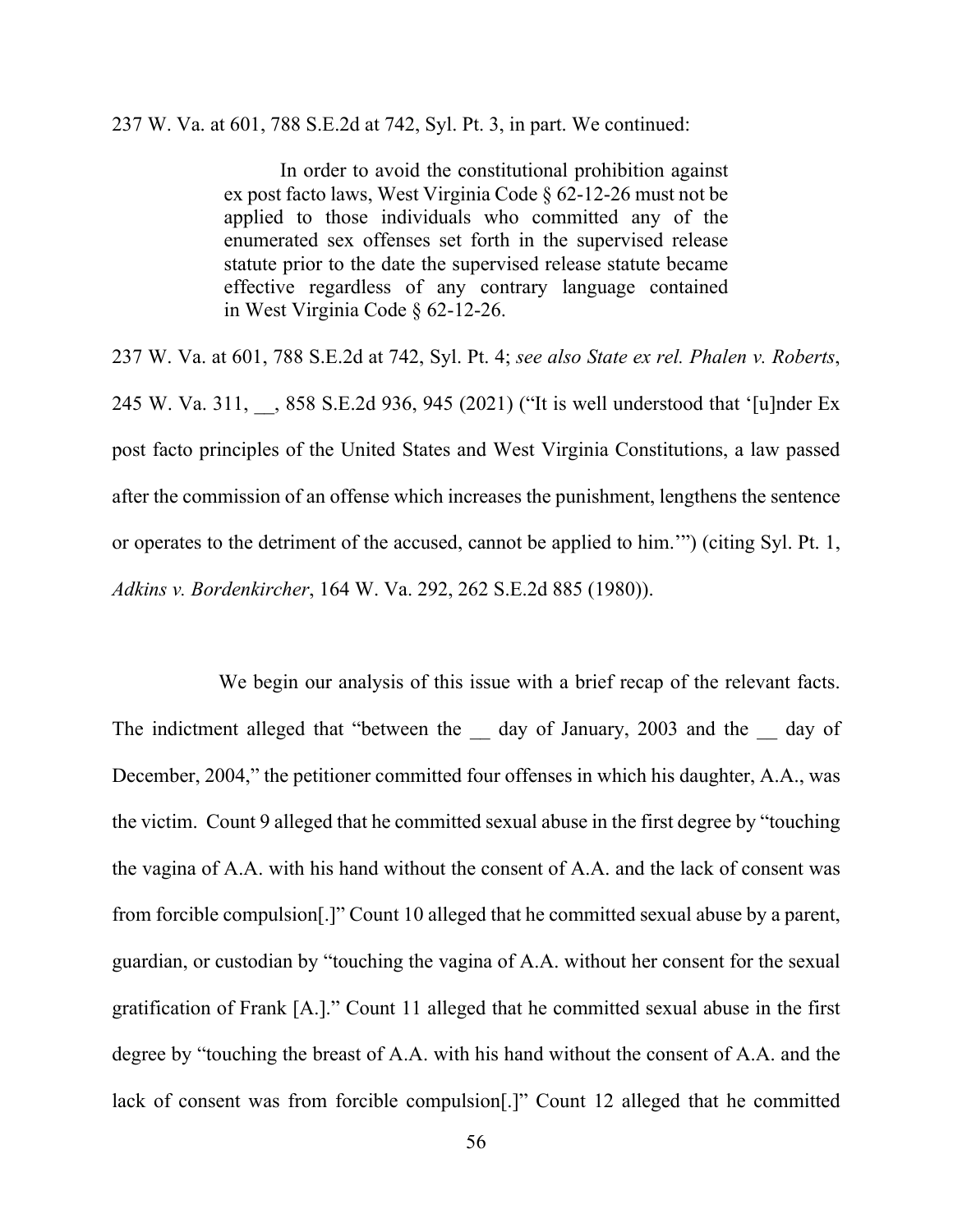sexual abuse by a parent, guardian, or custodian by "touching the vagina of A.A. without her consent for the sexual gratification of Frank [A.]."

At trial, despite the Herculean efforts of the prosecutor, she was never able to elicit any testimony putting the offenses involving A.A. into the time frame specified in the indictment.[42](#page-65-0) The State's theory was that the offenses had been committed in 2003 and 2004, when the petitioner and his family were living at Maple View Apartments in Clarksburg, West Virginia. Detective Wygal testified that his investigation showed the family moved to Maple View in January  $2003 -$  "[b]ut at least the year 2003 I know they were there."<sup>[43](#page-65-1)</sup> Thereafter, however, A.A. testified that she had "never stayed there [Maple View], really," but rather had lived with her grandmothers while the family was at Maple View; and further that in 2004, Juanita W. and the children (including A.A., until she ran away) were living with Paul W. in Fairmont. A.A. testified that the incidents in which the petitioner touched her vagina or her breasts took place in a trailer in Enterprise, which was where the family lived before moving to Maple View. Thus, although A.A. never gave any  $dates - or even years - on which the offenses set forth in the indictment had occurred, the$ 

<span id="page-65-0"></span> $42$  There was testimony that put the alleged offenses against J.A. into the timeframe, but the petitioner was acquitted of all those offenses.

<span id="page-65-1"></span><sup>&</sup>lt;sup>43</sup> Detective Wygal subsequently qualified that broad statement, agreeing that from March to May, 2003, the petitioner had lived in the Parsons Hotel, and that from August 10 until November 3, 2003, he had been in jail.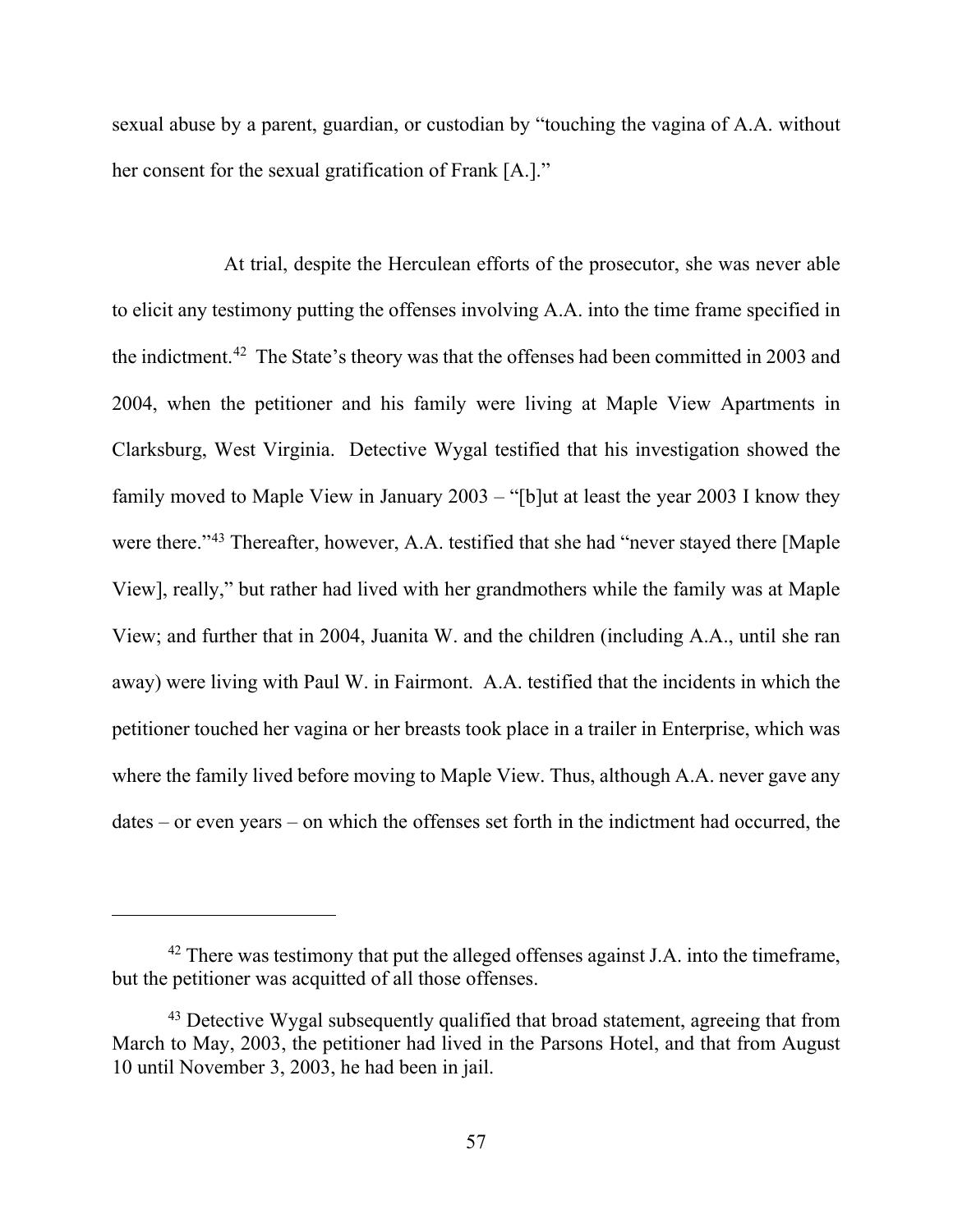only reasonable inference which may be drawn from the evidence is that they occurred prior to January, 2003.[44](#page-66-0)

The only evidence of an incident involving A.A. which may reasonably be

inferred to have occurred after June 6, 2003, came in the context of A.A. explaining why she finally broke her long silence as to the petitioner's abuse of her.

Q. Okay. And so when did you finally tell?

A. When I was 15 I was sitting on the counter. My brother [S.A.] was there. And his friends, [J.G.], [S.G].

. . . .

A. He came up to me and spread my legs apart and told them [inaudible] ass.

- Q. When you say "he"?
- A. Frank [A.].
- Q. Where were you sitting? Are you in the trailer?
- A. -- it was in the trailer.
- Q. Where were you sitting at the time?
- A. On the counter.

<span id="page-66-0"></span><sup>44</sup> As noted *supra*, this variance between the dates alleged in the indictment and the dates proved at trial does not affect the validity of the petitioner's convictions, for we have held that "[t]ime is not an element of the crime of sexual assault, the alleged variances concerning when the assaults occurred did not alter the substance of the charges against the defendant." *State v. Samuel S.*, No. 11-0877, 2012 WL 5471448, at \*3 (W. Va. Nov. 9, 2012) (memorandum decision) (citing *Miller,* 195 W.Va. at 663, 466 S.E.2d at 514).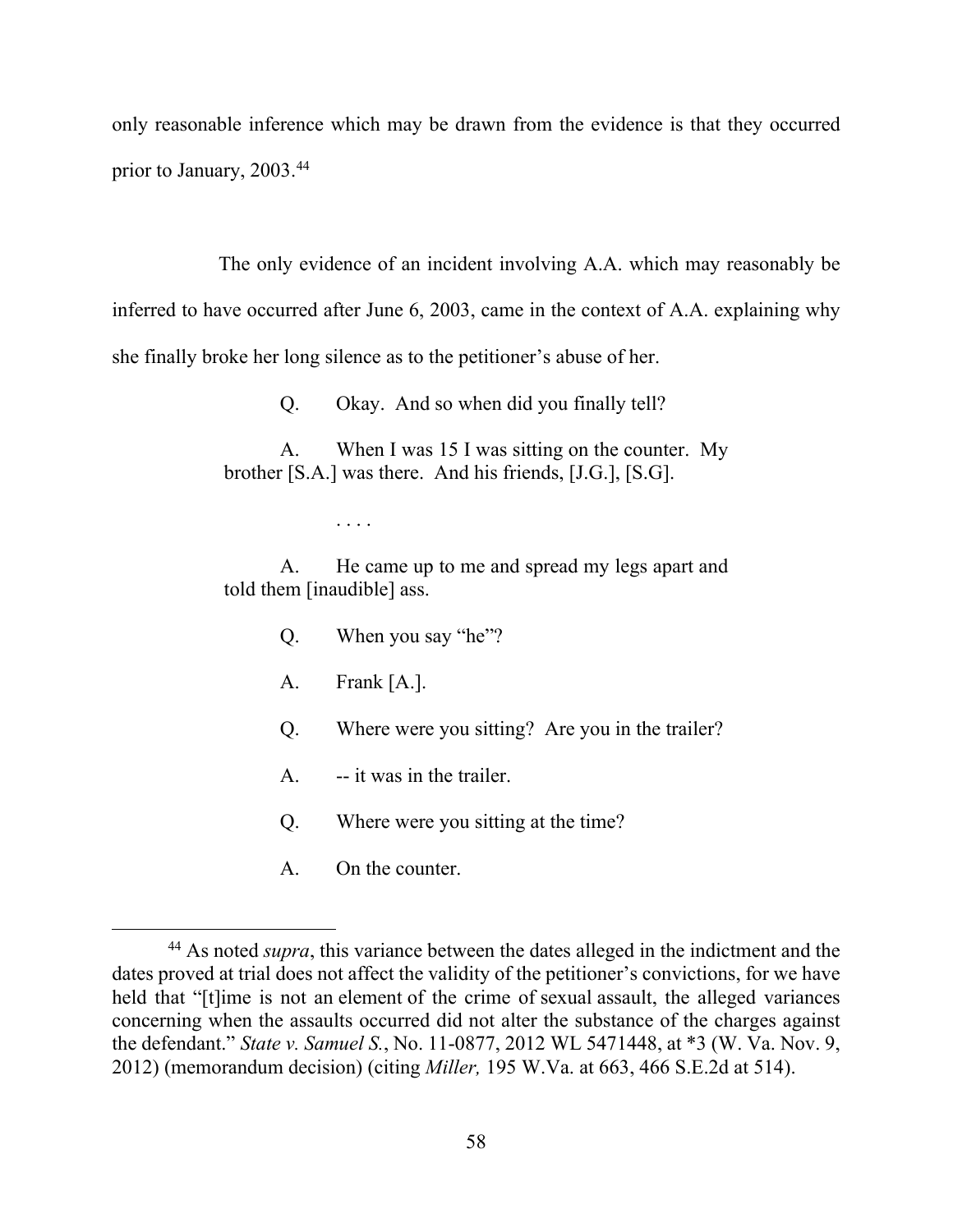### Q. Okay. Like kitchen counter, bathroom?

### A. Kitchen counter. Kitchen counter.

A.A. testified that immediately after this incident, she went to a neighbor's home where her mother was visiting and disclosed the petitioner's abuse. Juanita W. immediately took A.A. to the authorities, and within days, on August 10, 2003, the petitioner was arrested and jailed. A.A. testified that after her disclosure, the petitioner never sexually abused her again. The record in the 2004 proceedings establishes that the date of disclosure was August 3, 2003.

 Assuming, arguendo, that this incident, about which we know nothing other than "[h]e came up to me and spread my legs apart and told them [inaudible] ass," could be considered "sexual contact" within the meaning of West Virginia Code § 61-8B-7 or "sexual exploitation" or "sexual contact" within the meaning of West Virginia Code § 61- 8D-5, the fact is that the incident was not charged in the indictment. Thus, its only significance was to establish that none of the offenses charged in the indictment occurred after August 3, 2003, since A.A.'s undisputed evidence was that the petitioner never sexually abused her again after she disclosed to her mother and the authorities.

 We now turn to the contentions of the parties. The petitioner claims that the evidence at trial failed to establish that any of the charged offenses were committed after June 6, 2003, the effective date of W. Va. Code § 62-12-26, and that the circuit court's imposition of supervised release pursuant to the statute was therefore violative of the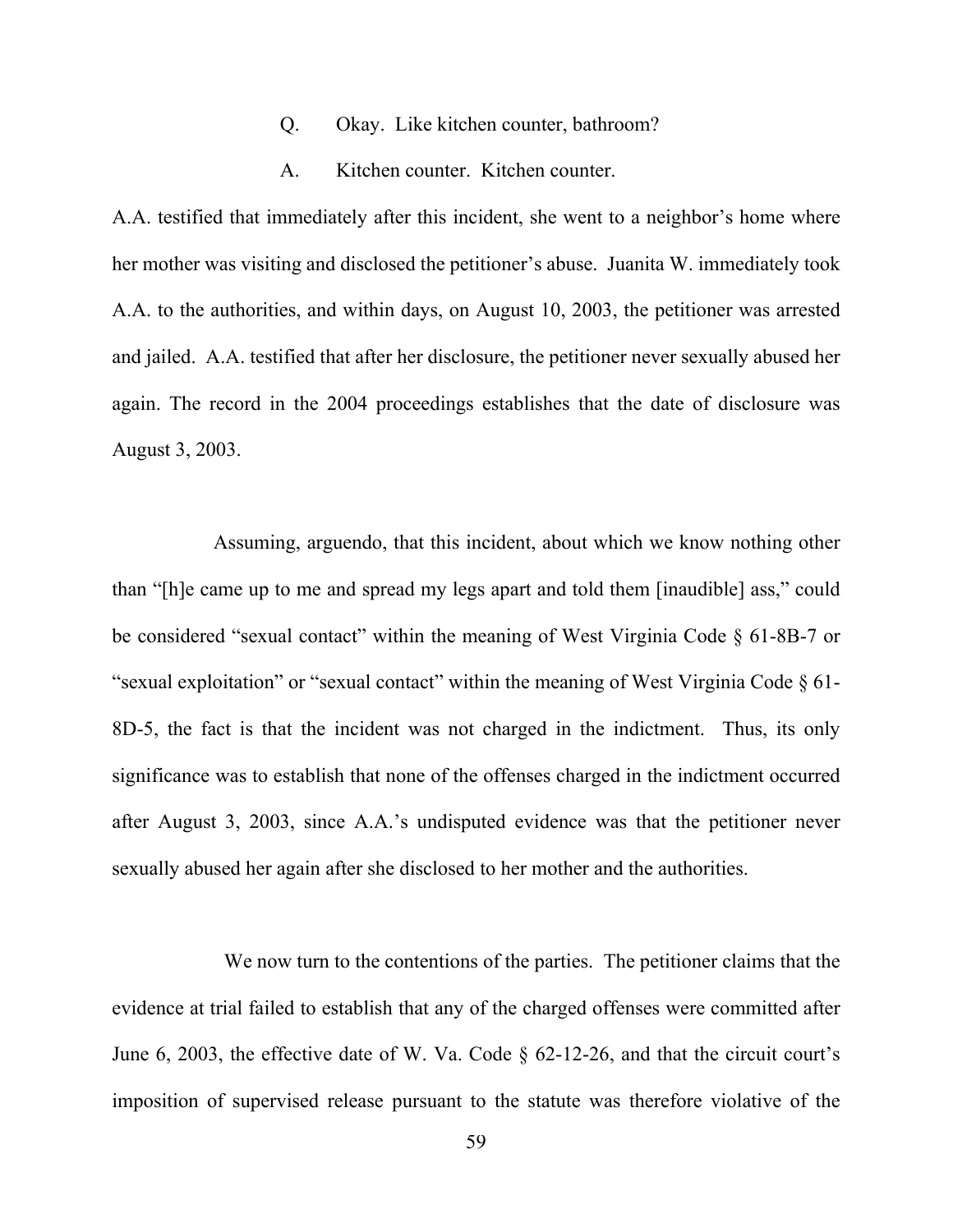constitutional prohibition against ex post facto laws as explicated by this Court in *Deel*. The State, although acknowledging the principles set forth in *Deel*, argues that there is no ex post facto violation in the instant case, for two reasons. First, the State contends that in a habeas corpus proceeding, the burden is on the petitioner to prove that the offenses were committed before June 6, 2003, rather than the State's burden to prove that they were committed after that date.<sup>45</sup> We reject this argument. Whether on direct appeal or in a habeas corpus proceeding, the inquiry on this issue is whether the evidence *presented at trial* establishes, or even supports a reasonable inference, that the offenses were committed after the effective date of the statute. In short, this is an issue which, like sufficiency of the evidence or defects in the indictment, to name just a few, can be decided without the necessity of an evidentiary hearing. Indeed, the issue was reached in *Deel* on plain error review, because the defendant/petitioner had actually conceded, based on our earlier cases deeming West Virginia Code § 62-12-26 to be civil and regulatory in nature, that the imposition of supervised release did not violate the ex post facto clause. *Deel*, 237 W. Va. at 605, 788 S.E.2d at 746.

 Second, the State contends that *Deel* does not apply here because "[p]etitioner's sexual crimes consisted of *repeated* instances of sexual abuse of A.A. over

<span id="page-68-0"></span><sup>&</sup>lt;sup>45</sup> The circuit court seemingly accepted this argument, holding that "[t]he Petitioner's indictment regarding the crimes against A.A. was from day of January 2003 until day of December 2004. The Petitioner has not shown that his crimes predated the effective date of the statute."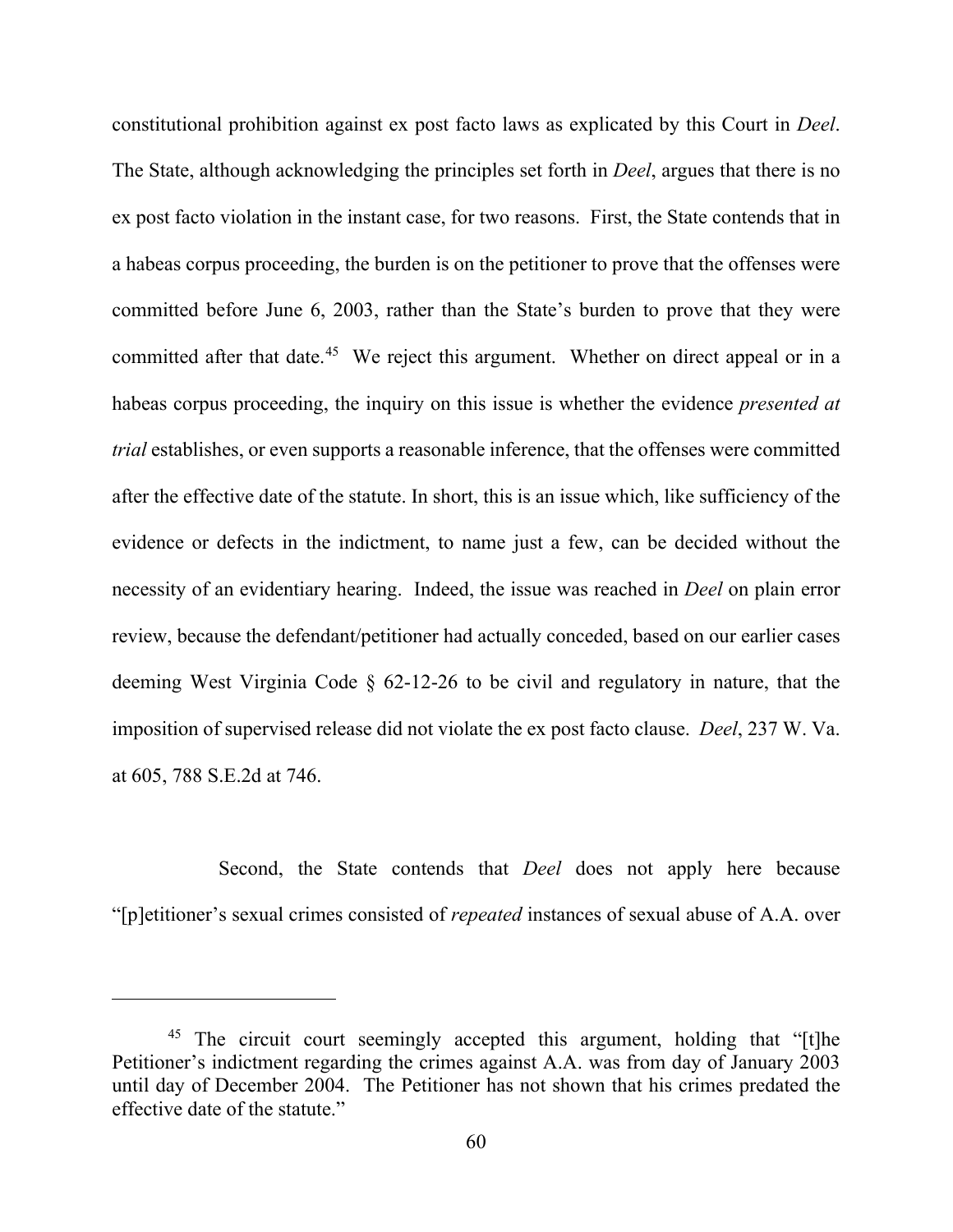the course of *multiple* years, beginning in A.A.'s 13<sup>th</sup> year and continuing through A.A.'s 15<sup>th</sup> year." We reject this argument as well. Although the statement quoted above reflects the State's overarching theory of the case, it does not reflect the charges contained in the indictment, which alleged the commission of four discrete offenses. Every one of these offenses occurred, according to A.A.'s undisputed testimony, in a trailer in Enterprise, West Virginia, prior to the family's move to Maple View Apartments in Clarksburg  $-$  a move which, according to Detective Wygal's undisputed testimony, occurred in January, 2003, when A.A. was fourteen years of age. Additionally, A.A. denied having ever lived with the family at Maple View, testifying that she lived with her grandmothers during that time. Finally, the only incident A.A. described which arguably postdated June 6, 2003, was the incident in which the petitioner spread her legs while she sat on a kitchen counter and made some comment which was transcribed by the court reporter as "[inaudible] ass." Assuming, arguendo, that this incident was chargeable as a sexual offense  $-$  it was certainly vulgar and disturbing  $-$  it was not charged in the indictment and the petitioner was not convicted of it. Therefore, it cannot be the basis for the circuit court's imposition of a period of supervised release pursuant to West Virginia Code § 62-12-26.

 As set forth *supra*, the fact that the proof at trial was inconsistent with the allegations in the complaint, not as to the elements of the crimes<sup>[46](#page-69-0)</sup> but as to the dates on which the crimes were committed, does not affect the validity of the petitioner's

<span id="page-69-0"></span><sup>46</sup> *See* text *supra.*